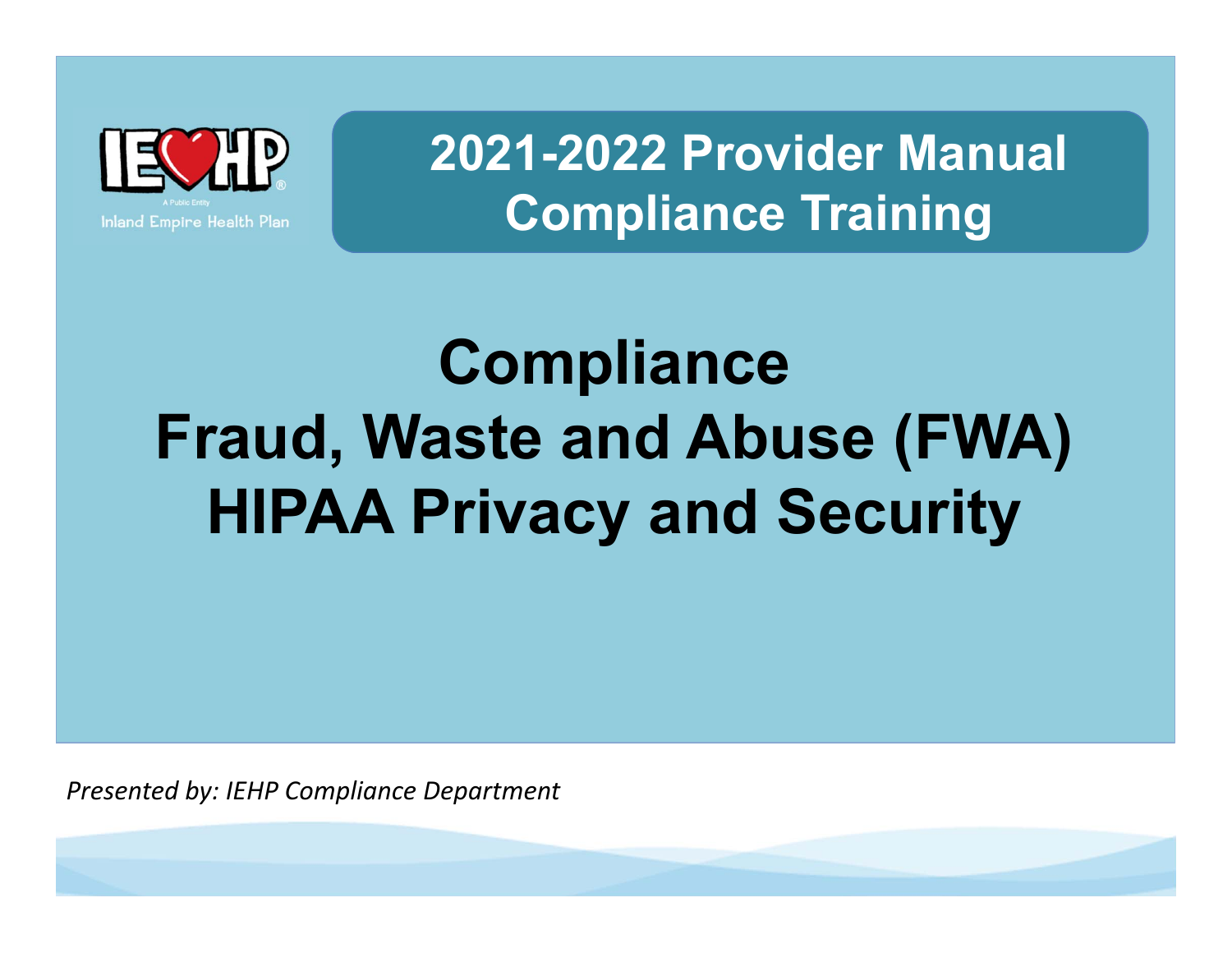

# Agenda

## Welcome to Compliance Training for Providers!



- • Compliance Program
	- Seven Elements of an Effective Compliance Program
- •Ethics: Doing the Right Thing
- •Non‐Compliance
- $\bullet$ Fraud, Waste and Abuse (FWA)
- $\bullet$ HIPAA and Privacy & Security
- •Reporting Requirements

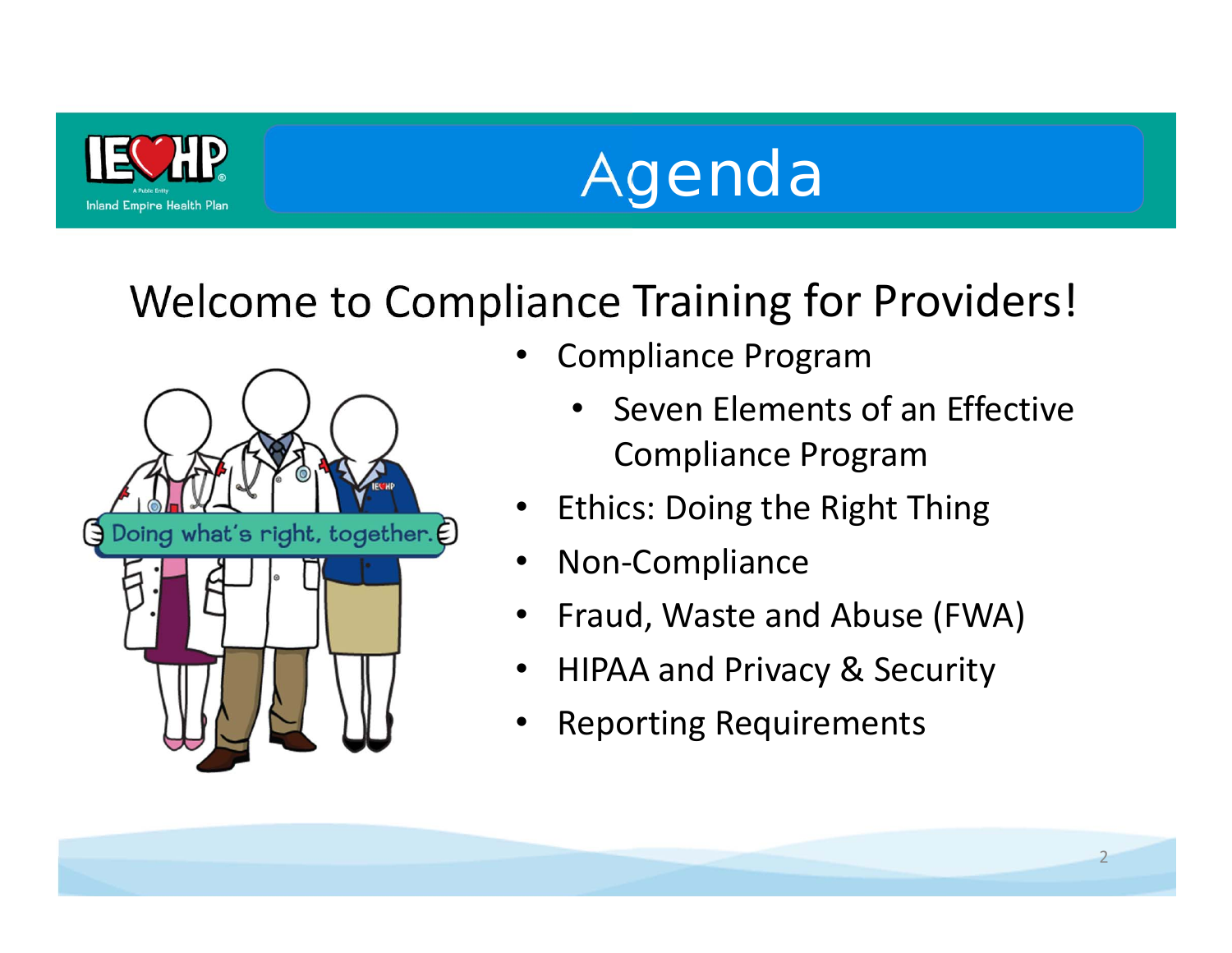

# Training Objectives

- Understand why you need Compliance Training and how Compliance affects everyone
- •Recognize how a Compliance Program operates
- •Learn about Fraud, Waste and Abuse (FWA)
- •Learn about HIPAA/Privacy & Security
- $\bullet$  Know how to Report Issues & Understand Reporting Requirements

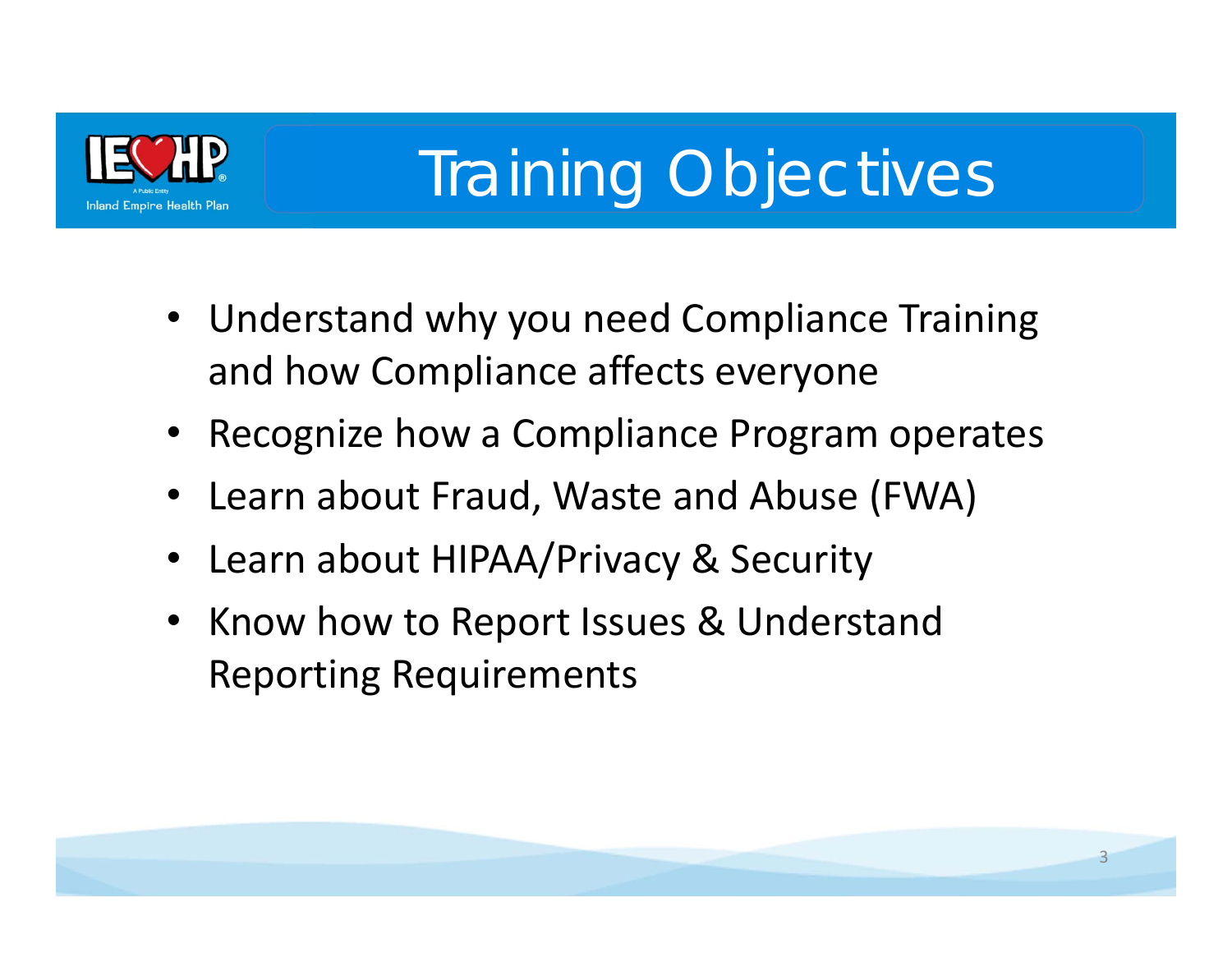

## Compliance Training: Overview

### **Where do I fit in?**

- • As a person providing health care or administrative services to Medi‐ Cal/Medicare enrollees, you are likely an employee of a Provider or subcontracted delegated entity.
- $\bullet$  IEHP enters into contracts with subcontracted delegated entities to fulfill contractual obligations.

### **Why Do I Need Training?**

- • Compliance is everyone's responsibility! As an individual who provides health care or administrative services to Medi‐Cal and Medicare enrollees, every action you take potentially affects these enrollees; Medi‐Cal and Medicare Programs.
- • Every year, billions of dollars are improperly spent because of Fraud, Waste and Abuse (FWA). It affects everyone—including *you*. This training helps you detect, correct, and prevent FWA. *You are part of the solution*.

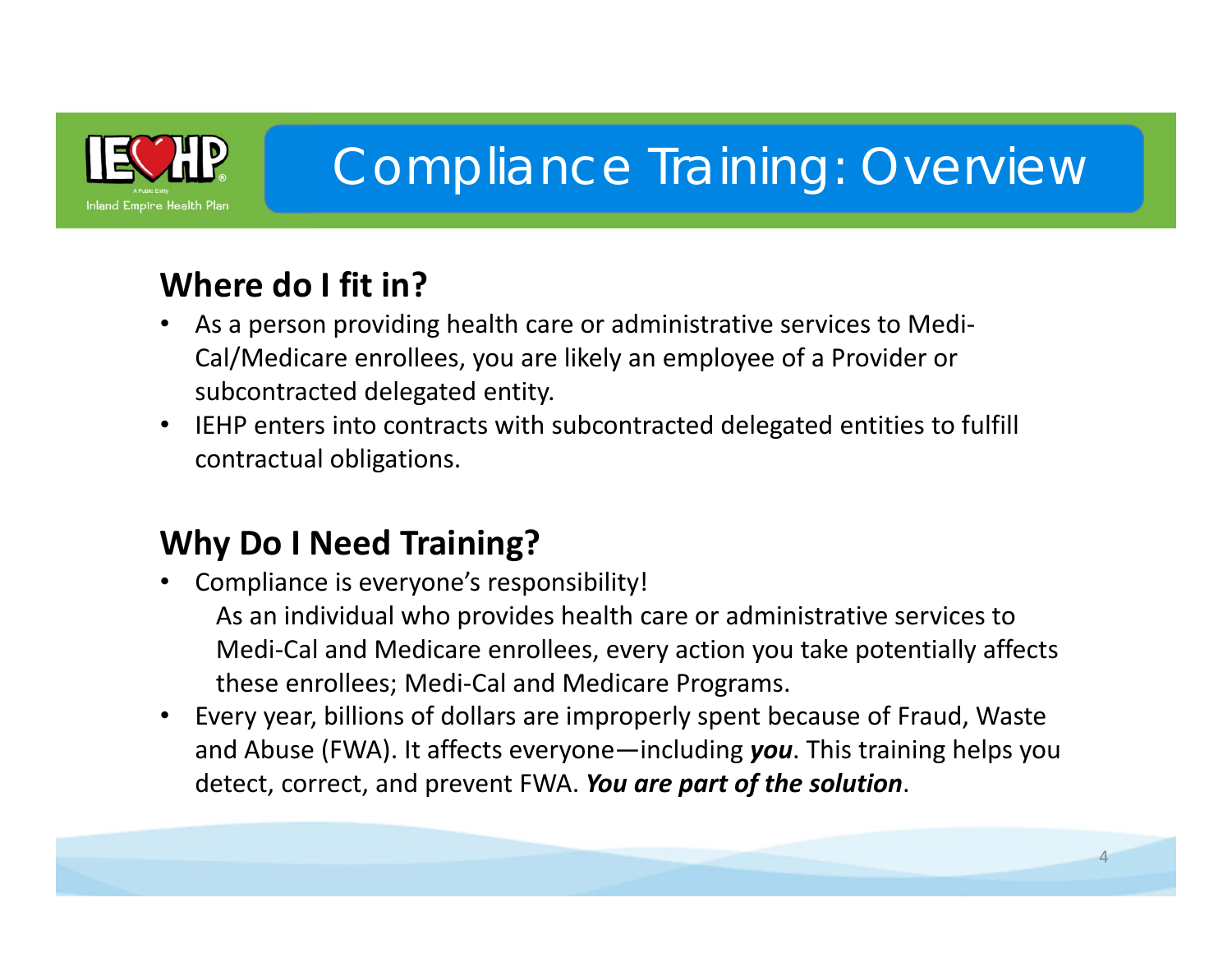

## Compliance Program Requirements

- $\bullet$  IEHP Regulators require that we implement and maintain an effective compliance program. IEHP requires the same of our delegated entities, including IPAs. An effective compliance program must:
	- Articulate and demonstrate an organization's commitment to legal and ethical conduct.
	- Provide guidance on how to handle compliance questions and concerns.
	- Provide guidance on how to identify and report compliance violations.

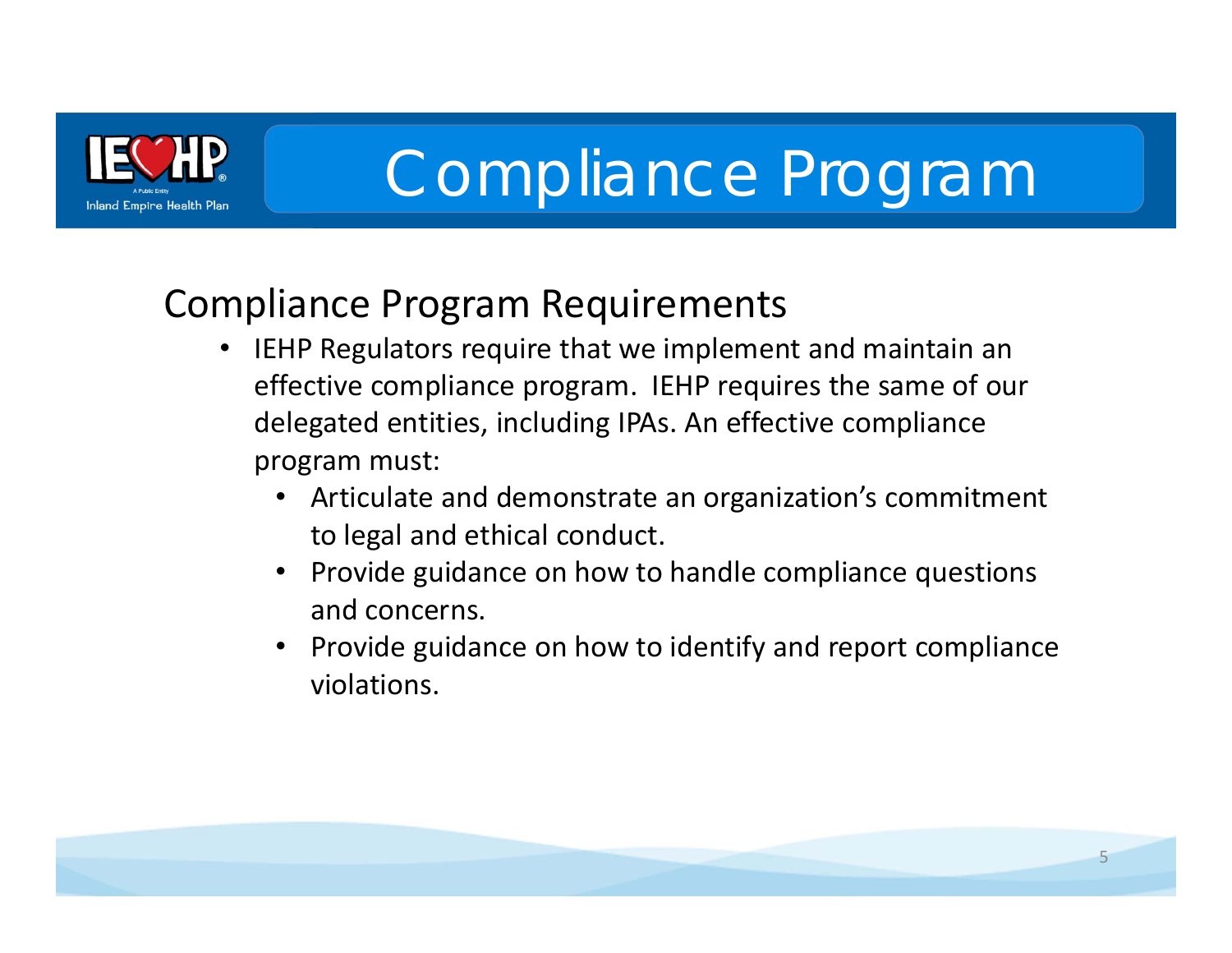

## What is an Effective Compliance Program?

- and the control of the control of the control of the control of compliance within •an organization, at a minimum:
	- •Prevents, detects, and corrects non‐compliance
	- $\bullet$  Is fully implemented and is tailored to an organization's unique operations and circumstances
	- •Has adequate resources
	- •Promotes the organization's Standards of Conduct
	- $\bullet$  Establishes clear lines of communication for reporting non‐ compliance
- $\bullet$  An effective compliance program is essential to prevent, detect, and correct non‐compliance, as well as, Fraud, Waste and Abuse (FWA). It must, at a minimum, include the Seven Core Elements of an Effective Compliance Program.

For more information see the Office of Inspector General (OIG) website: https://oig.hhs.gov/compliance/compliance‐resource‐portal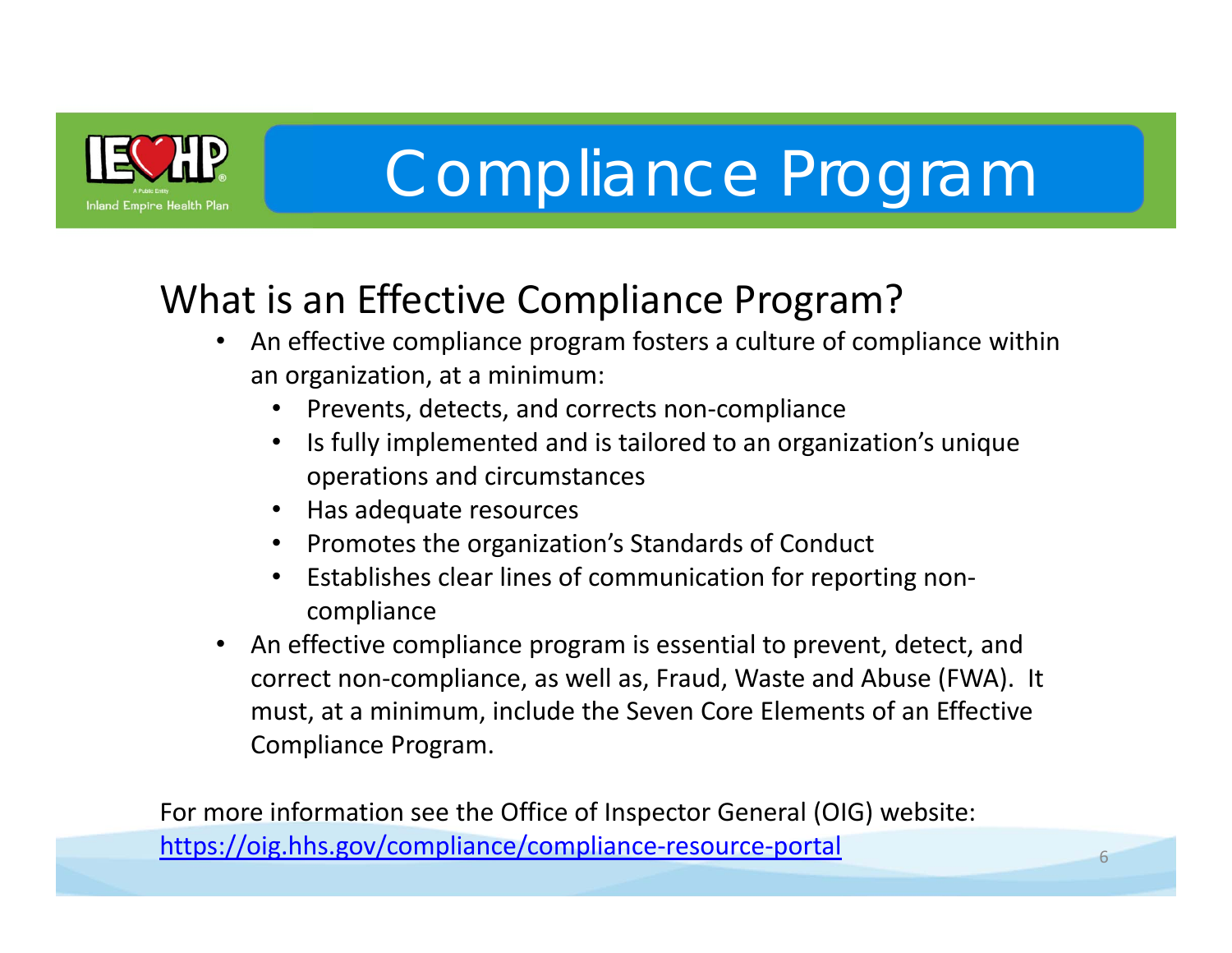

### Seven Elements of an Effective Compliance Program:

- 1. Written Policies, Procedures, and Standards of Conduct
	- $\bullet$  These articulate the commitment to comply with applicable Federal and State standards and describe compliance expectations according to the Standards of Conduct.
- 2. Compliance Officer, Compliance Committee and High‐Level Oversight
	- There must be a designated Compliance Officer and a Compliance Committee; who are accountable and responsible for the activities and status of the Compliance Program, including: issues identified, investigated, and resolved by the Compliance Program.
	- Senior Management and Governing Body must be engaged and exercise reasonable oversight over the Compliance Program.
- 3. Effective Training and Education
	- • This covers the elements of the Compliance Plan as well as preventing, detecting and reporting FWA. The training and education are to be tailored for the different employees and their roles and responsibilities.

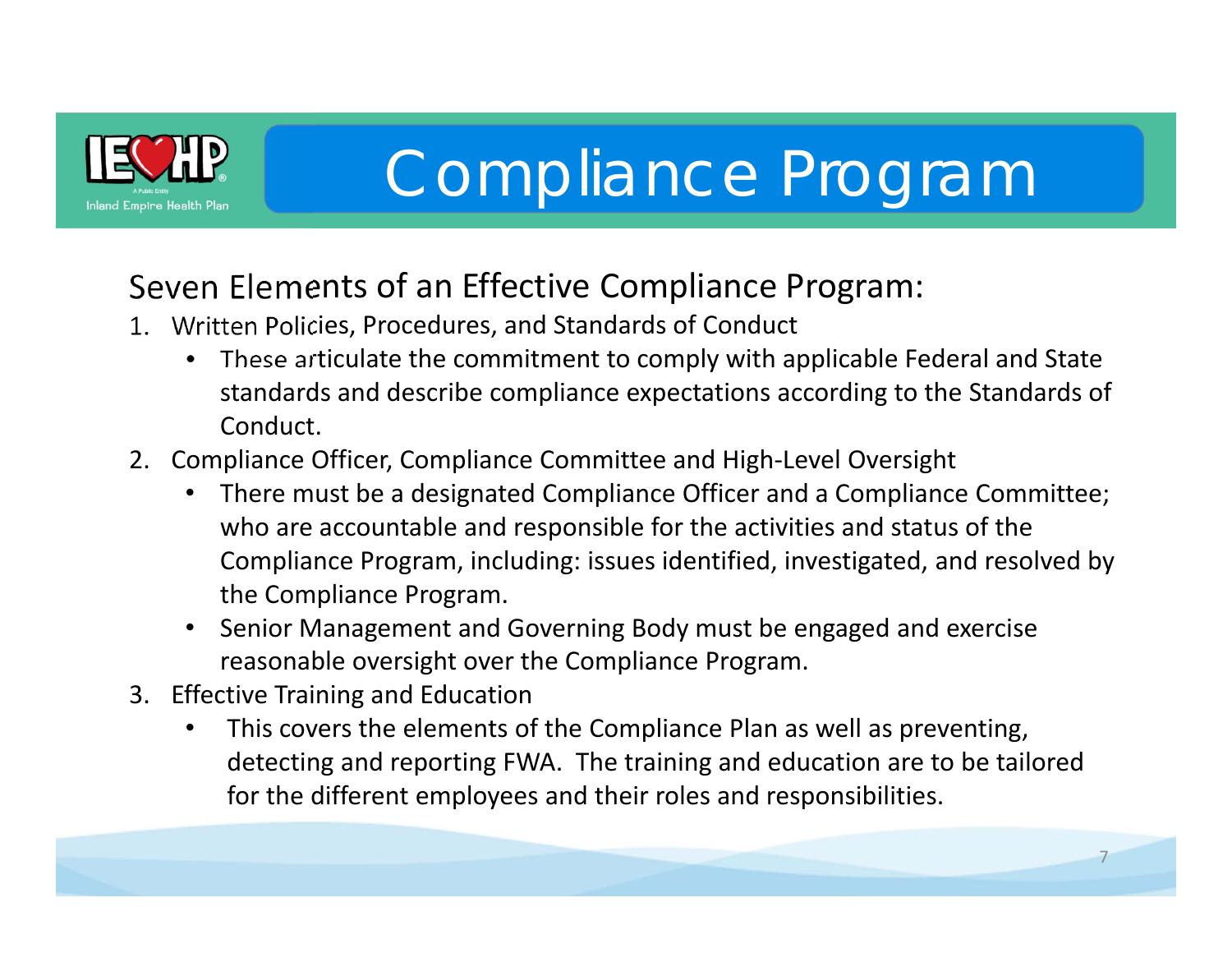

### Seven Elements of an Effective Compliance Program (cont'd):

- 4. Effective Lines of Communication
	- • Make effective lines of communication accessible to all, ensure confidentiality, and provide methods for anonymous and good‐faith compliance issues reporting.
- 5. Well‐Publicized Disciplinary Standards
	- •Enforce Standards through well‐publicized disciplinary guidelines.
- 6. Effective System for Routine Monitoring, Auditing, and Identifying Compliance Risks
	- • Conduct routine monitoring and auditing of operations to evaluate compliance with requirements, as well as the overall effectiveness of the Compliance Program
- 7. Procedures and System for Prompt Response to Compliance Issue s
	- • Use effective measures to respond promptly to non‐compliance and undertake appropriate corrective action.

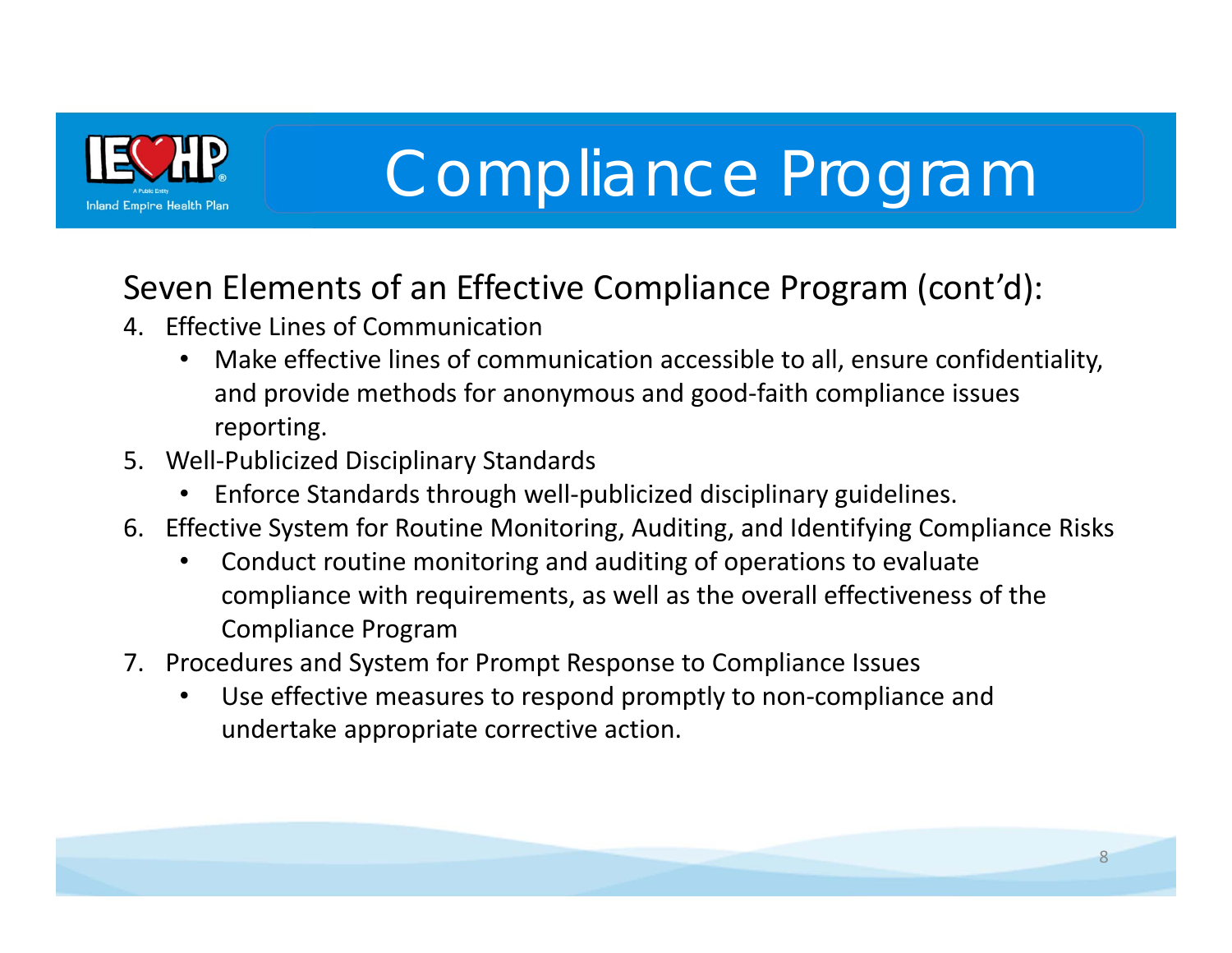

### Operating an Effective Compliance Program

- •Create a proactive Compliance Program vs. reactive
- • Develop processes to evaluate and measure Compliance Program Effectiveness:
	- • Develop benchmarks and goals in the team with the Compliance Committee, Board, and department leadership
	- $\bullet$ Determine metrics‐ What do you want to measure?
	- $\bullet$ Train your staff and test knowledge
	- $\bullet$  Encourage Compliance Staff education and networking internally and externally
	- Solicit feedback
	- Maintain visibility
	- Enforce Policies and Procedures
	- $\bullet$ Act promptly when issues arise
	- •Take and document corrective action

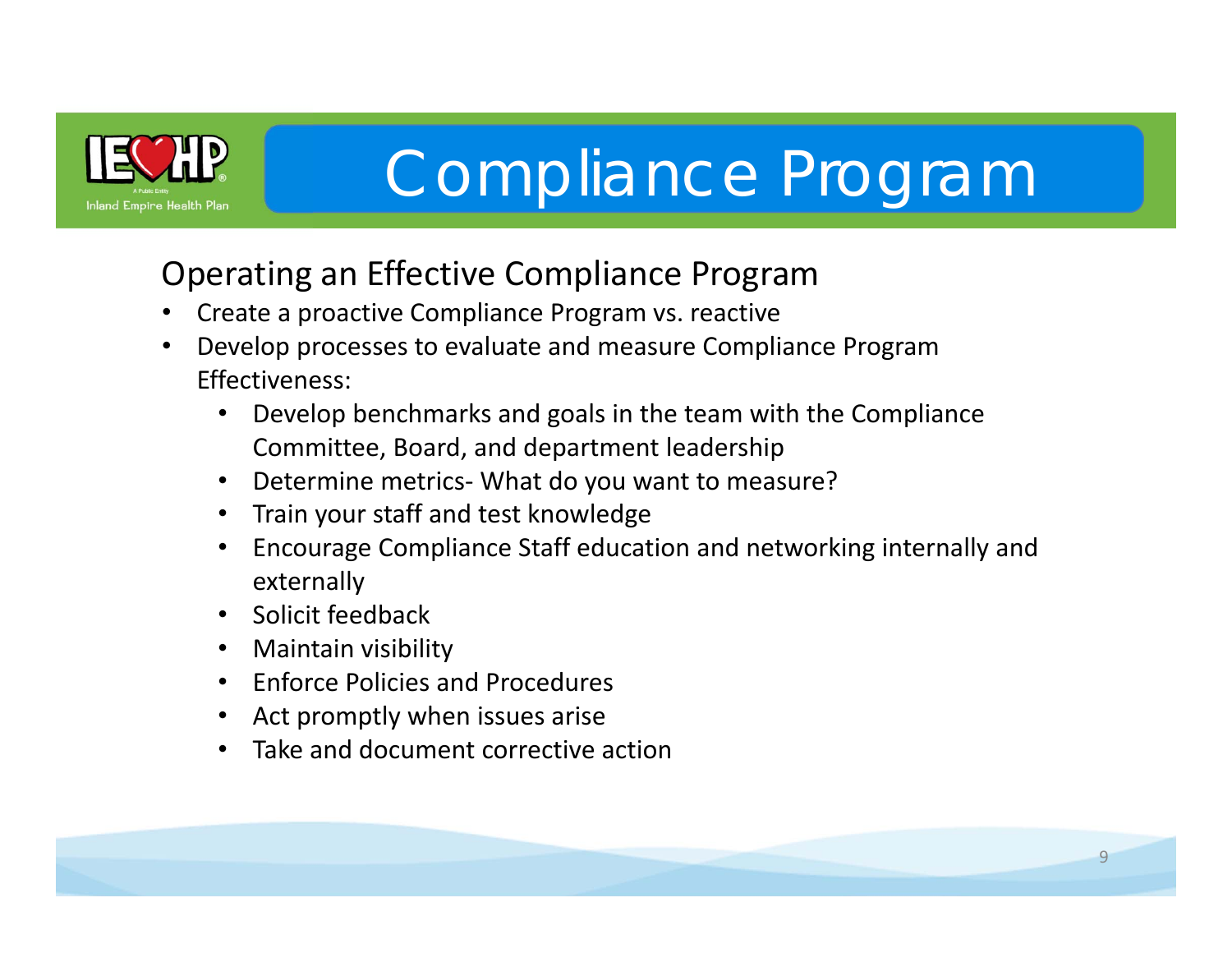

# Ethics: Do the Right Thing!

As a Provider and/or delegated entity of IEHP, you must conduct yourself in an ethical and legal manner. It's all about doing the right thing!

- •Act fairly and honestly
- •Adhere to high ethical standards in all you do
- Act with integrity, transparency, and accountability
- •Comply with all applicable laws, regulations, and regulatory agency requirements
- •Report suspected violations

IEHP requires delegated entities to develop & implement a Code of Conduct or to adopt IEHP's Code of Business Conduct and Ethics, which can be found on IEHP.org.

The Code of Conduct states IEHP's compliance expectations and our operational principles and values. Reporting Code of Conduct violations and suspected non‐ compliance is everyone's responsibility.

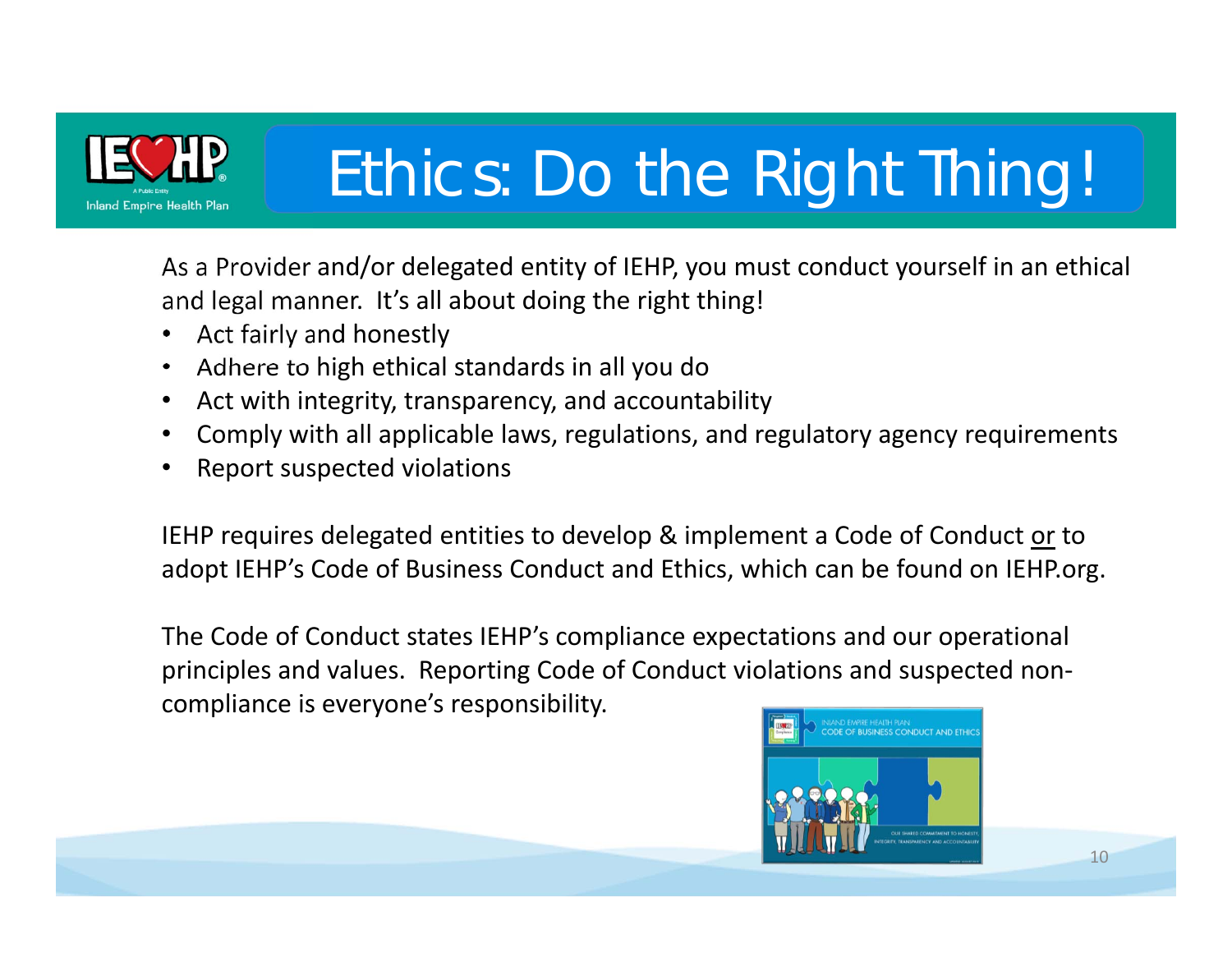

# Non-Compliance

### What is Non-Compliance?

- • Non‐compliance is conduct that does not conform to the law, State, or Federal health care program requirements, or the ethical and business policies.
- Know the Consequences of Non‐Compliance
- • Failure to follow the requirements can lead to serious consequences including:
	- Financial Sanctions
	- Contract Termination
	- Criminal Penalties
	- Exclusion from participating in all State and/or Federal health care programs
- • Additionally, disciplinary standards for non‐compliance behavior are required.

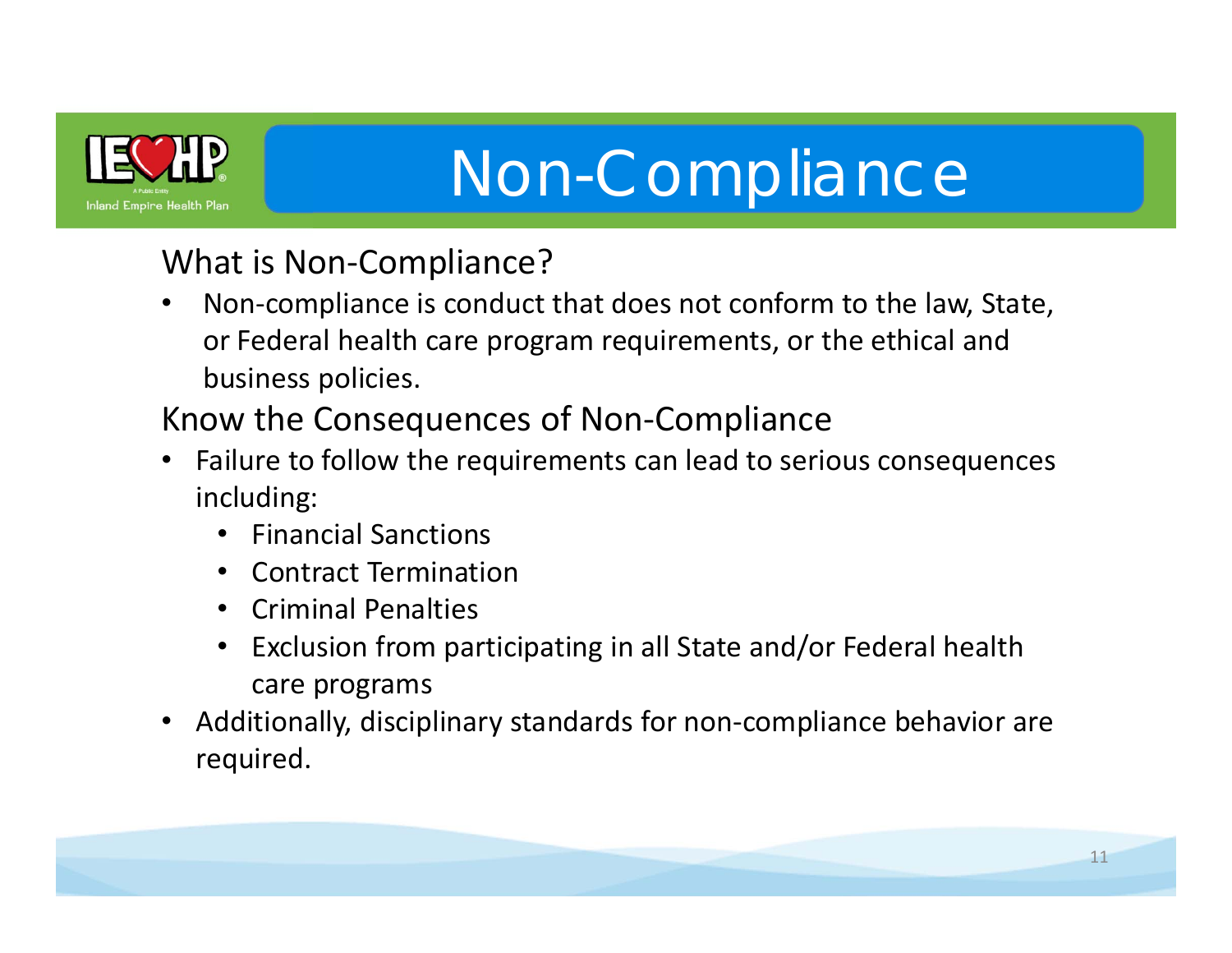

## Examples of Non-Compliance

### **Examples of Non‐Compliance Explanation**

"My co‐worker changed a date on a member's authorization request to avoid getting in trouble for being late. I know this is wrong, but it only happened once, so I won't say anything."

Covering up unethical behavior is wrong. While you intended to protect your coworker, you allowed harm to occur to the member.

"One patient needed a doctor's office visit on December 29th. He stated his insurance would not be effective until January  $1<sup>st</sup>$ . My co‐worker wanted to help the patient and changed the date of service in the medical record to January 2<sup>nd</sup> to ensure the patient's insurance covers the visit."

Knowingly entering inaccurate information in a record to ensure compensation is fraud and is a crime under the Federal False Claims Act. If you know or suspect fraud is occurring, you must report it immediately to management or compliance.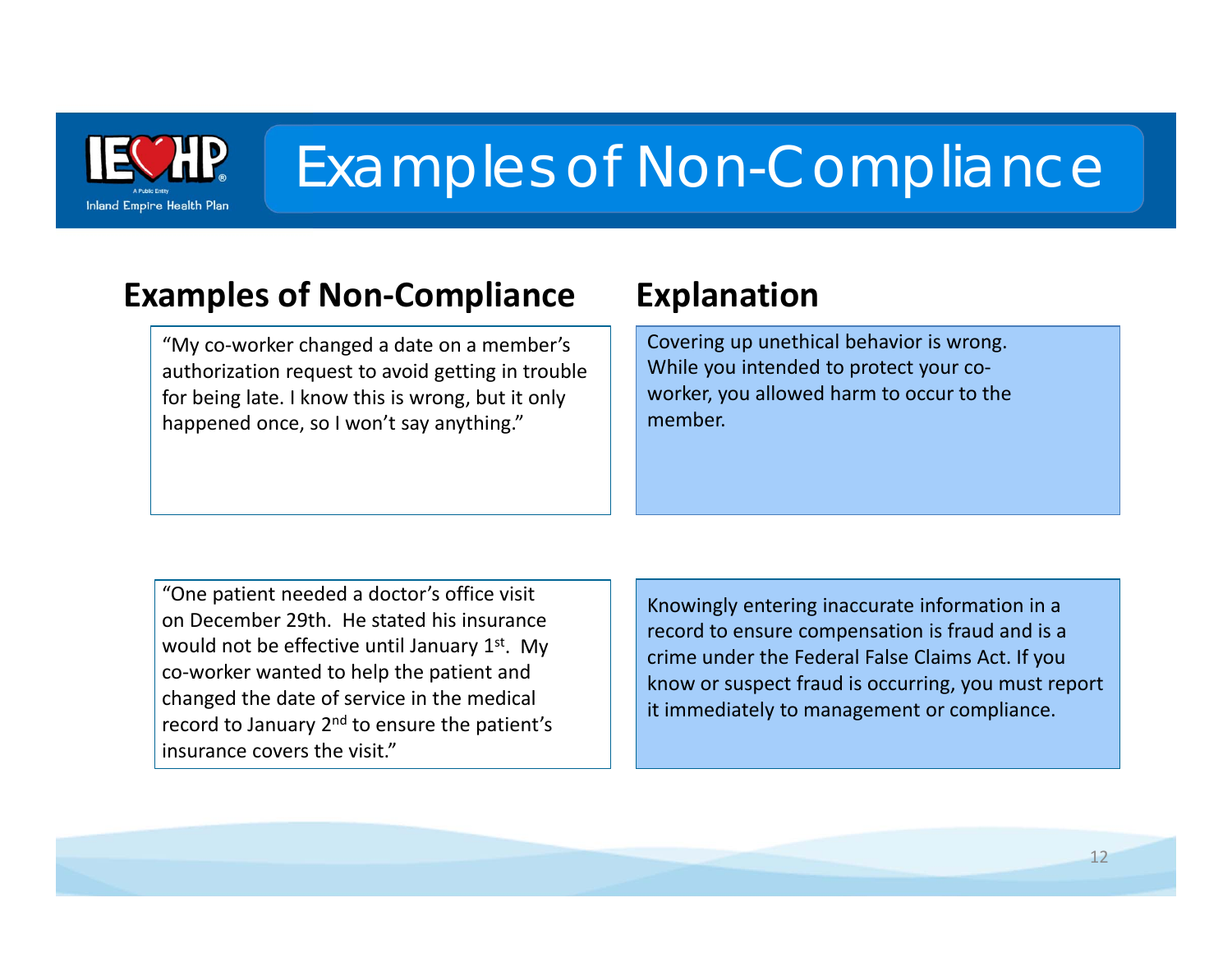

## High Risk Areas for Non-Compliance

### **The following are examples of high‐risk areas:**

- • Appeals and grievance review (for example, coverage and organization determinations)
- $\bullet$ Beneficiary notices
- •Conflicts of interest
- $\bullet$  Claims and Utilization Management processing
- $\bullet$  Credentialing and provider networks
- • Documentation and Timeliness requirements
- •IT System access and safeguards
- •Ethics
- $\bullet$ FDR oversight and monitoring
- • Health Insurance Portability and Accountability Act (HIPAA)
- $\bullet$ Marketing and enrollment
- $\bullet$  Pharmacy, formulary, and benefit administration
- $\bullet$ Quality of care
- $\bullet$  Claims and Utilization Management documentation manipulation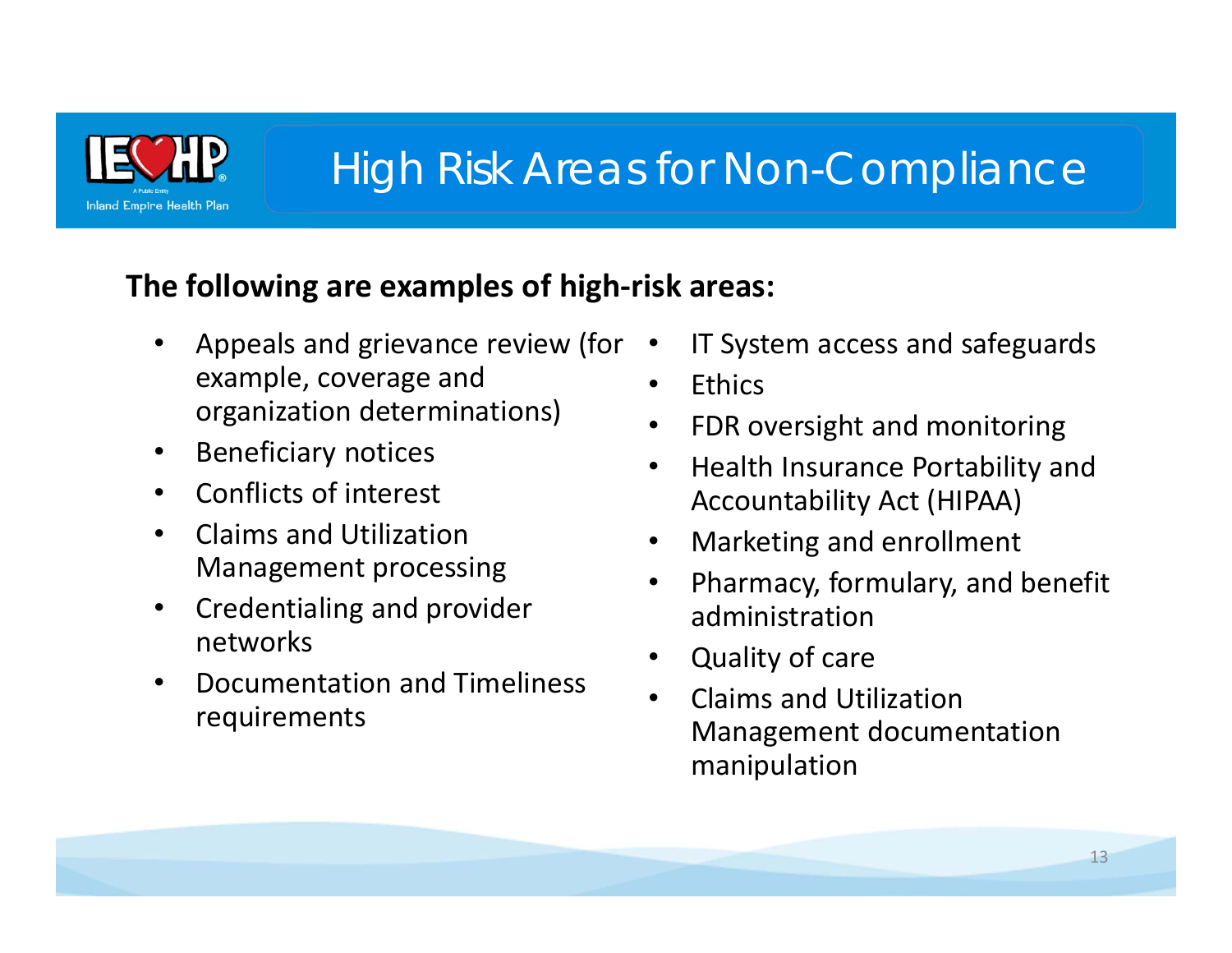

## Examples of Non-Compliance in High Risk Areas

### Documentation and Timeliness Requirements

| <b>Examples of Non-Compliance</b>                                                                                                                                                                                                                                               | <b>Explanation</b>                                                                                                        |
|---------------------------------------------------------------------------------------------------------------------------------------------------------------------------------------------------------------------------------------------------------------------------------|---------------------------------------------------------------------------------------------------------------------------|
| "We received a request from a member to access"<br>their medical records. Our co-worker who handles<br>these requests is out on medical leave for at least<br>2 more months. Due to our shortage of staff, can<br>these types of requests wait until our co-worker<br>returns?" | No. It is the law that medical records be<br>provided within 30 days of the request                                       |
| "The mailroom where we send out denial letters has<br>been having issues. We have not told anyone, even<br>though outgoing mail has been delayed for at least<br>2 days. This should not be an issue, right?"                                                                   | This is an issue because denial letters have<br>sensitive timelines. Delays in mailing should be<br>reported immediately. |

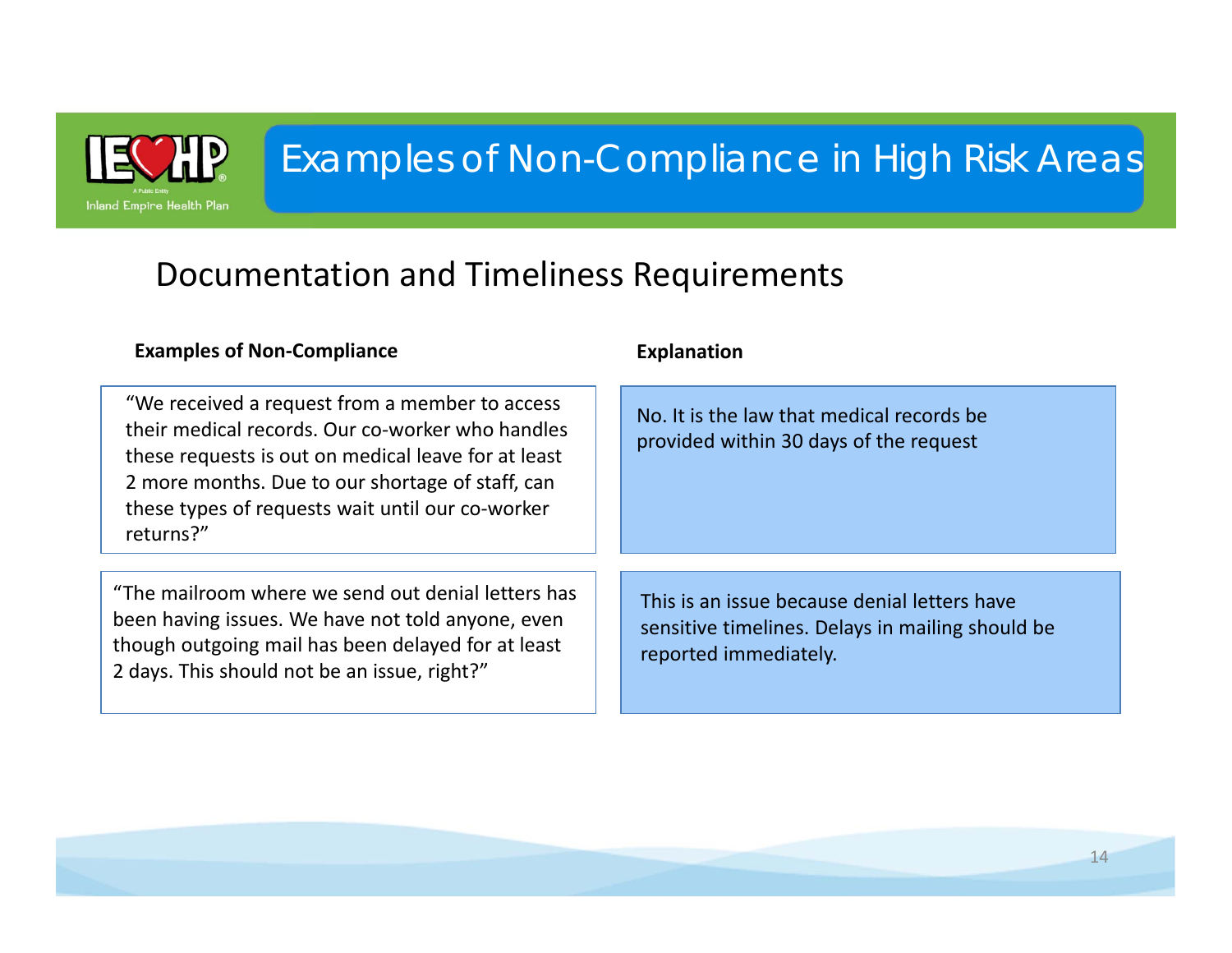

## Examples of Non-Compliance in High Risk Areas

### Claims Documentation Manipulation

### **Examples of Non‐Compliance Explanation**

"Our patient wants a procedure not covered by his insurance as it is not considered medically necessary. A Physician Assistant knows the procedure would be covered by insurance for treatment of a specific diagnosis and adds this diagnosis to the insurance claim to ensure the procedure is covered."

Knowingly entering inaccurate information in a record to ensure compensation is fraud and is a crime under the Federal False Claims Act. If you know or suspect fraud is occurring, you must report it immediately to management or Compliance.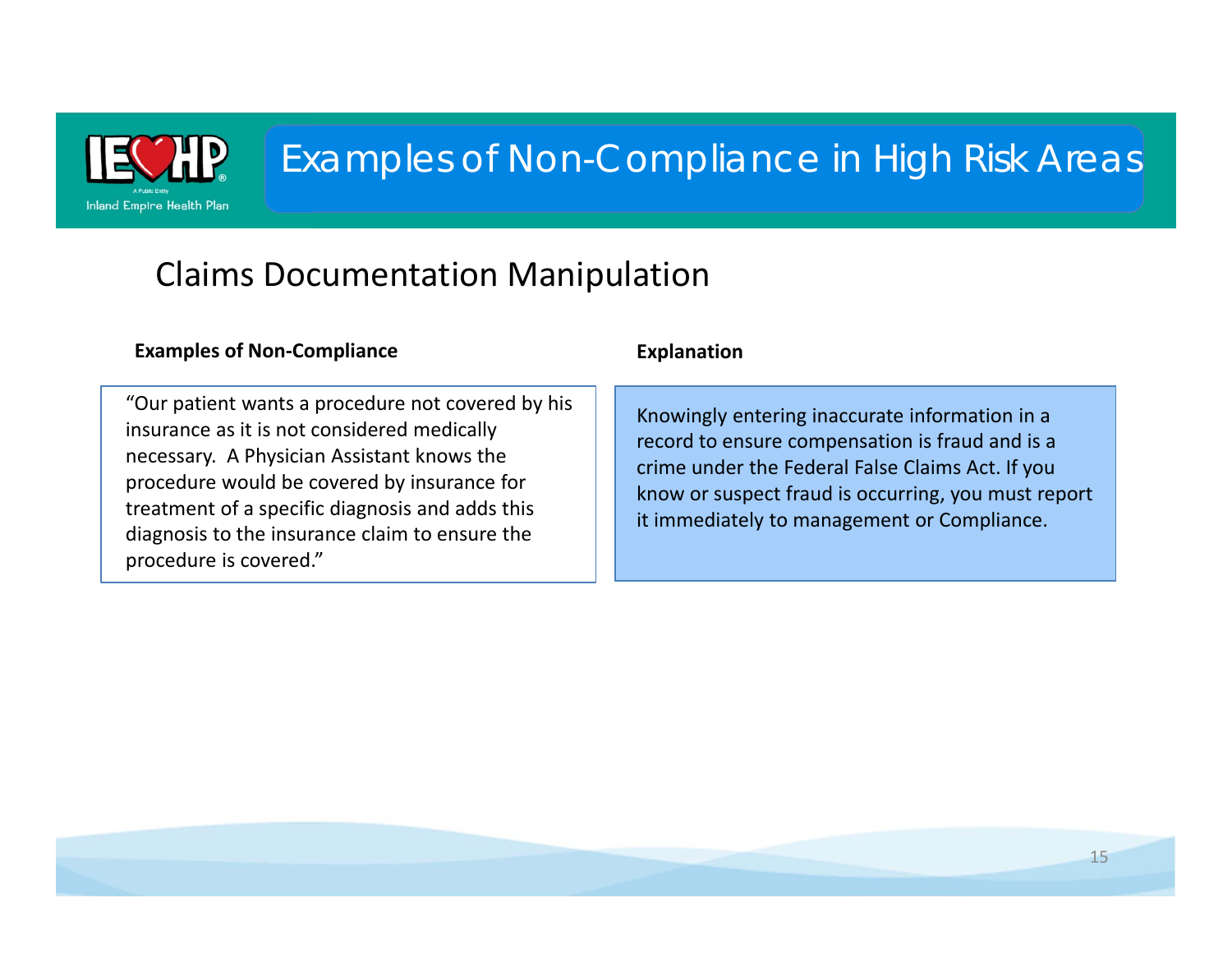

## Examples of Non-Compliance in High Risk Areas

### Conflict of Interests

| <b>Examples of Non-Compliance</b>                    | <b>Explanation</b>                                     |
|------------------------------------------------------|--------------------------------------------------------|
| "A pharmaceutical representative has given our       | No. This would be a conflict of interest and may       |
| office tickets to a highly coveted sporting event in | create the perception that business is only            |
| appreciation of all the business that we do with     | conducted with those pharmaceutical companies          |
| them. We know these are expensive and hard to        | that provide perks, and not those in the best interest |
| come by $-$ can we accept the tickets?"              | of the member/enrollee                                 |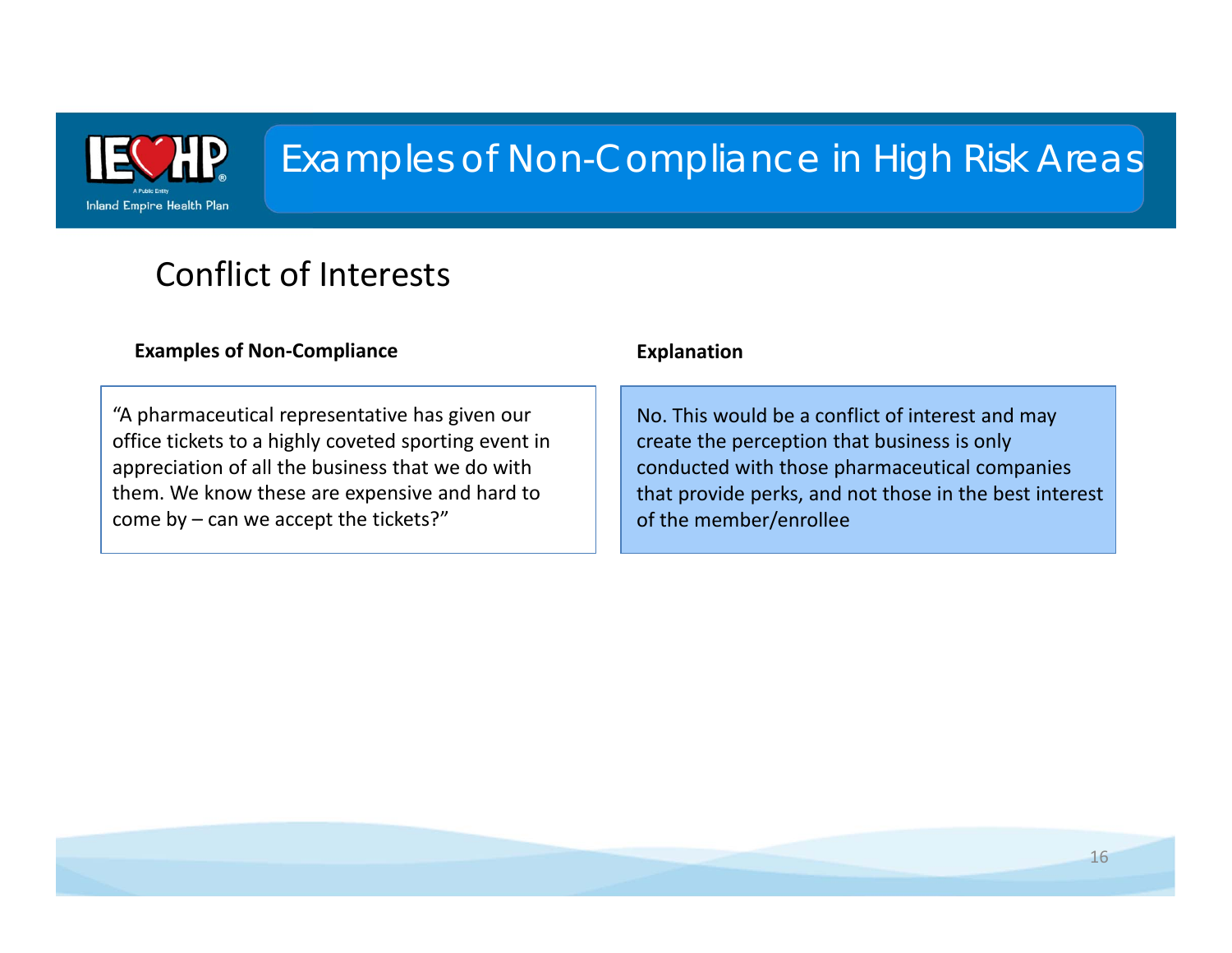

# Reporting Non-Compliance

Reports of suspected non‐compliance may be made anonymously and are kept confidential to the extent allowed by law.

A **whistleblower** is a person who exposes information or activity that is deemed illegal, dishonest, or violates professional or clinical standards.

Whistleblowers and persons who report in good-faith any suspected violations or issues, are protected from retaliation and intimidation.

### Examples of Non-Compliance Explanation

"After I reported irregularities in my department, my manager began excluding me from meetings and moved me to an undesirable location in the office."

Retaliation or intimidation is not tolerated. The manager's behavior is unacceptable and should be reported to management or to Compliance.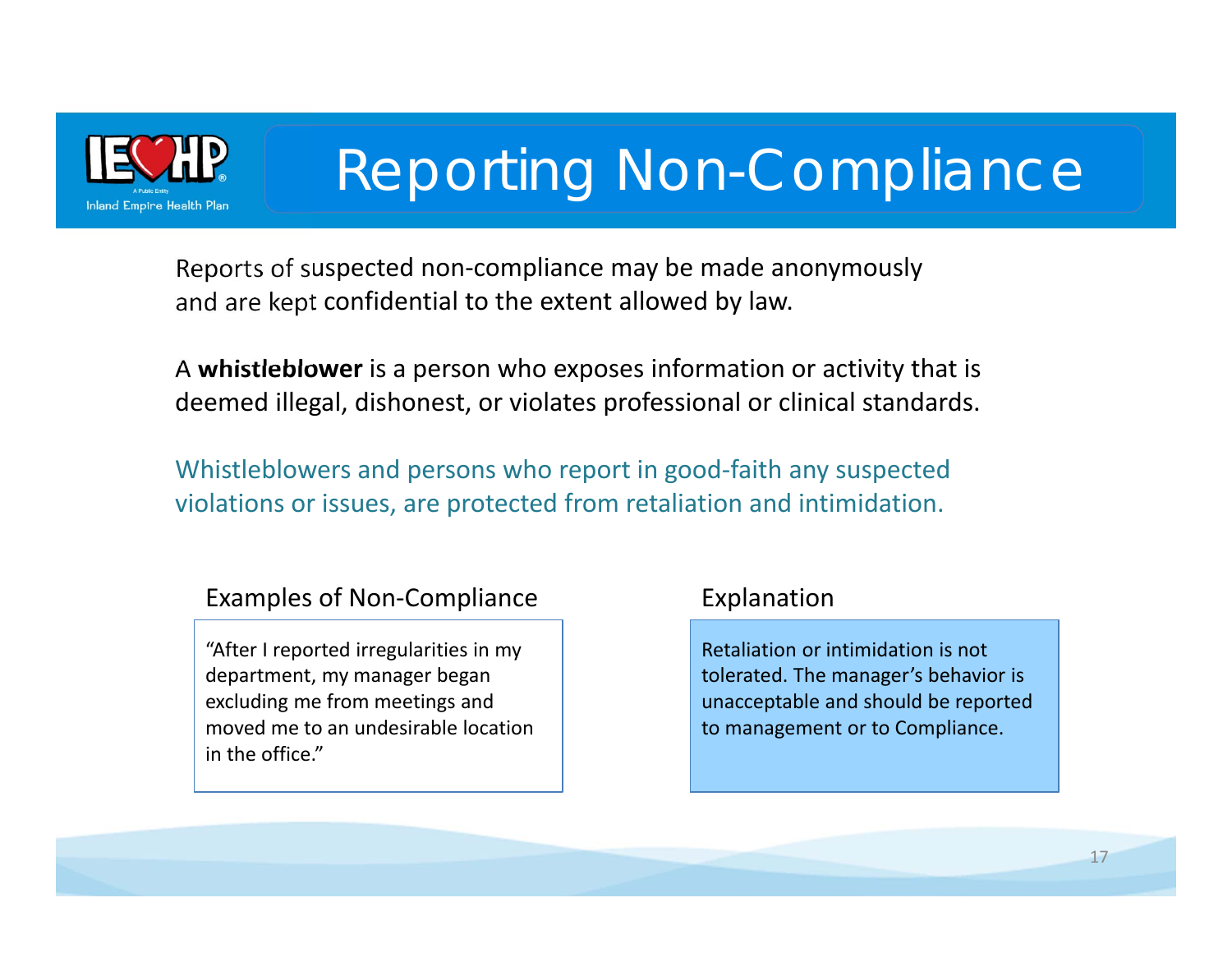

# Anonymity vs. Confidentiality

 $\bullet$  Remaining **anonymous** means that your identity will not be known and will not be attempted to be known.

Reports made anonymously should include as much detail as possible, including any examples, so that investigations can be made thoroughly.

• Regardless if you choose to remain anonymous, information shared will be kept **confidential**.

This means that the information about the person who made the report (if not anonymous), and any details about the situation/issue will only be shared with persons on a need to know basis and only to the extent allowed by law.

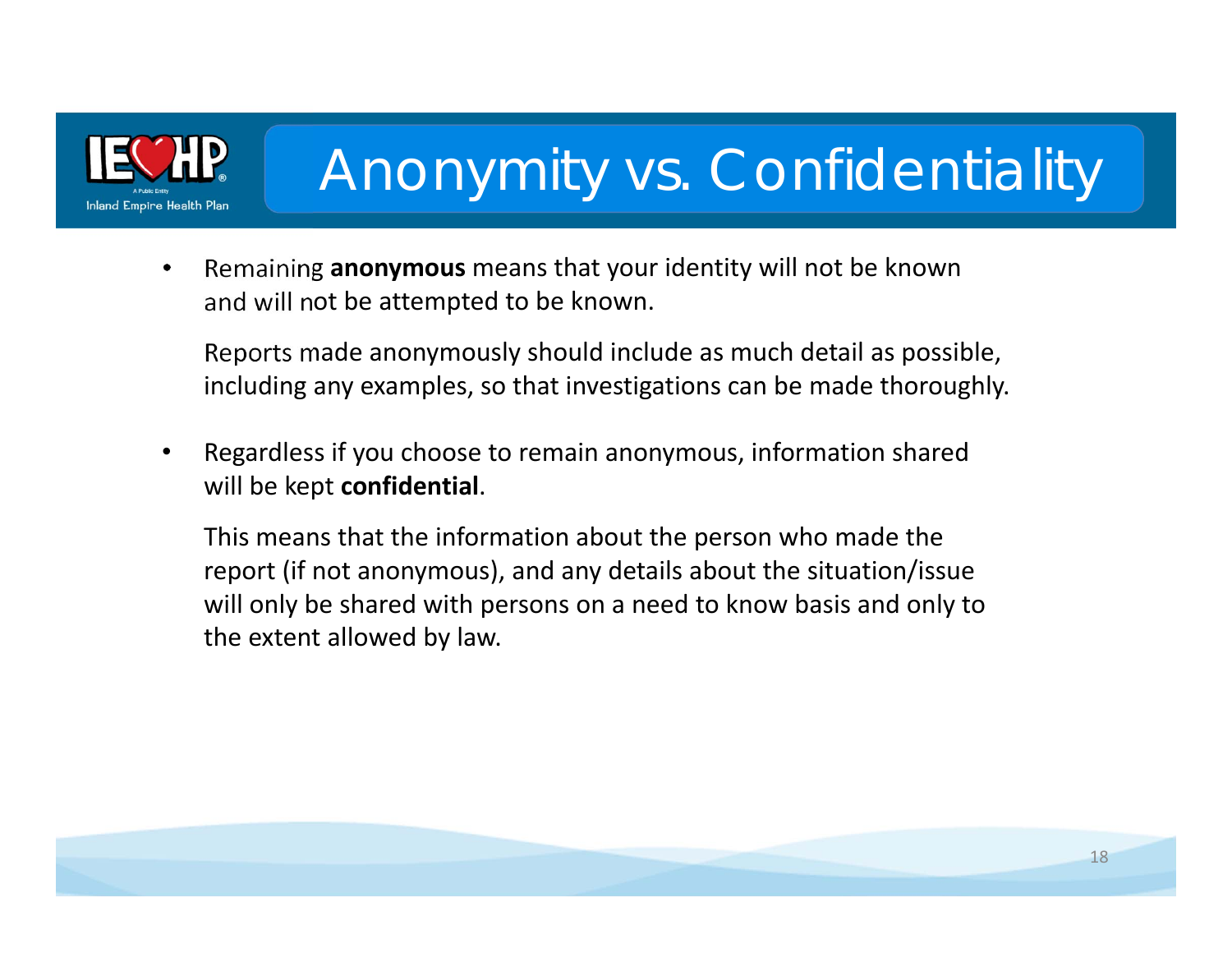

### What Happens After Non-Compliance Is Detected?

Non‐compliance must be investigated immediately and corrected promptly. Internal monitoring and auditing should ensure:

- •No recurrence of the same non‐compliance
- •Ongoing regulatory compliance requirements
- •Efficient and effective internal controls
- •Protected enrollees

**Internal monitoring** activities include regular reviews confirming ongoing compliance and taking effective corrective actions.

**Internal auditing** is a formal review of compliance with a particular set of standards (for example, policies, procedures, laws, and regulations) used as base measures.

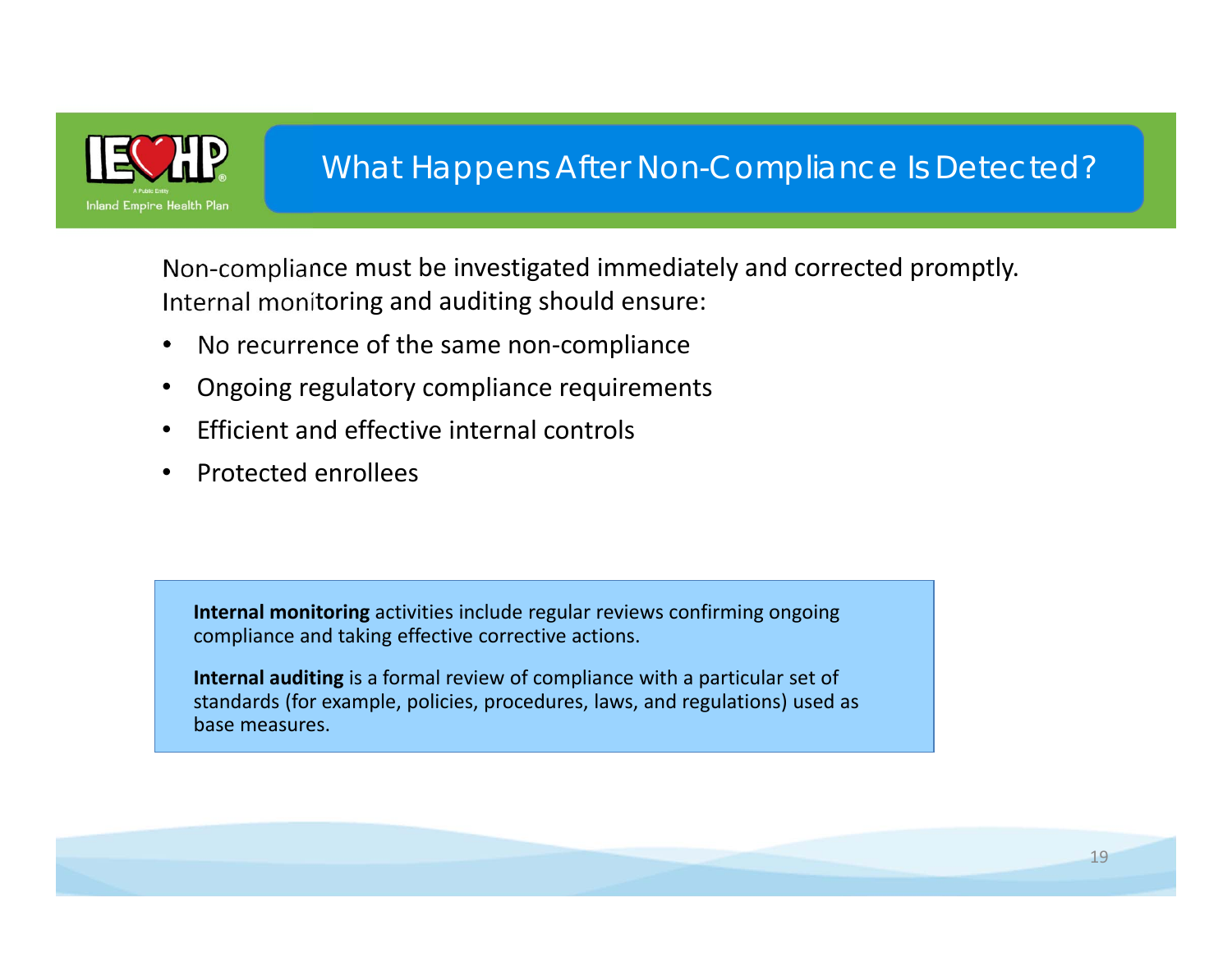

## Reporting Non-Compliance

## Reporting Options

- $\bullet$ **IEHP's Compliance Hotline: 866‐355‐9038**
- $\bullet$ **E‐Mail: compliance@iehp.org**
- $\bullet$ **Fax: (909) 477‐8536**
- $\bullet$ **Mail:**

IEHP Compliance Officer

Inland Empire Health Plan

P.O. Box 1800

Rancho Cucamonga, CA 91729

 $\bullet$ **Online Form:** Compliance Incident Report Form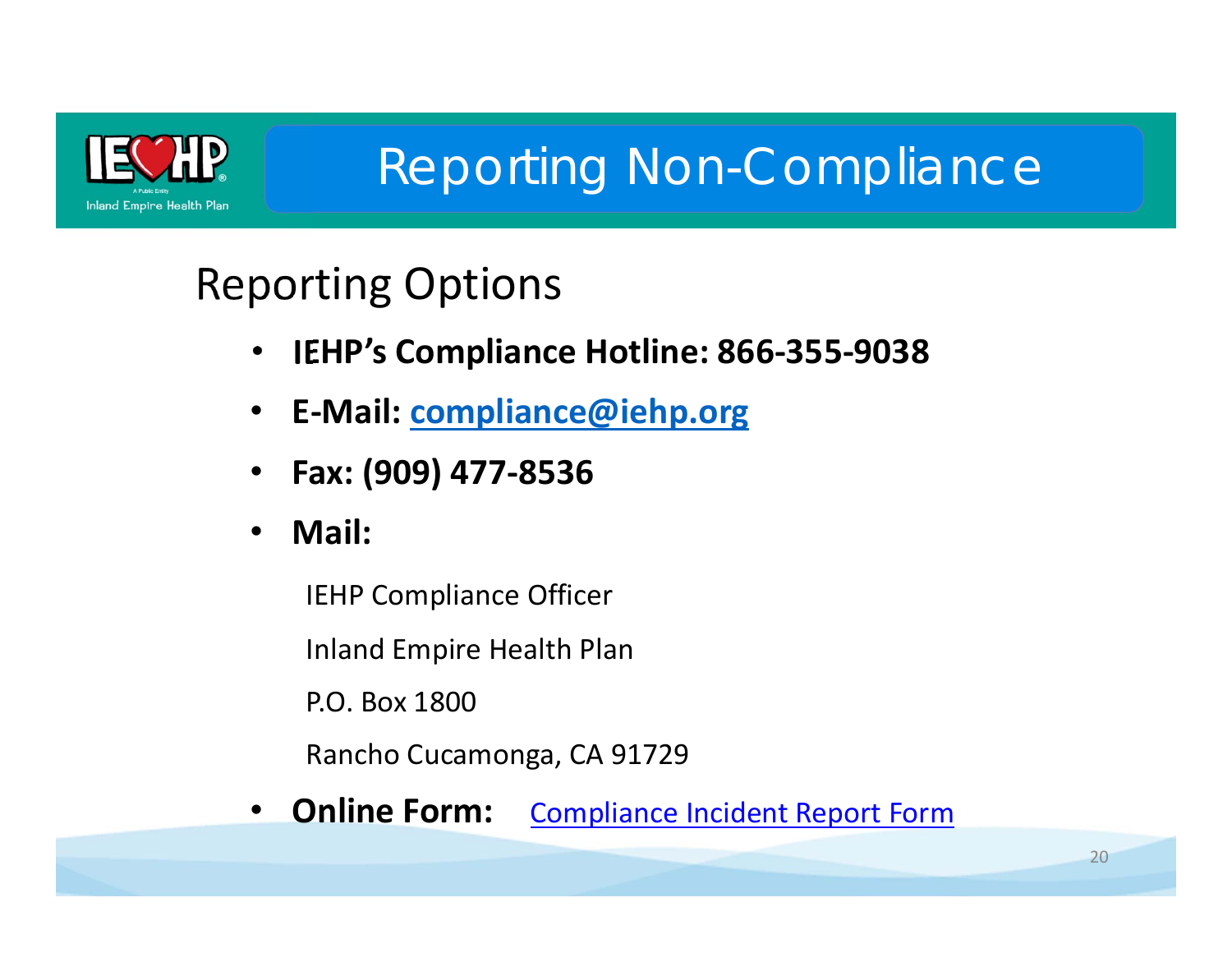

Fraud, Waste and Abuse (FWA) **Training** 

## Training Objectives

- • Understand the definitions and examples of FWA
- •Learn about the FWA laws
- • Understand your role for identifying and reporting FWA issues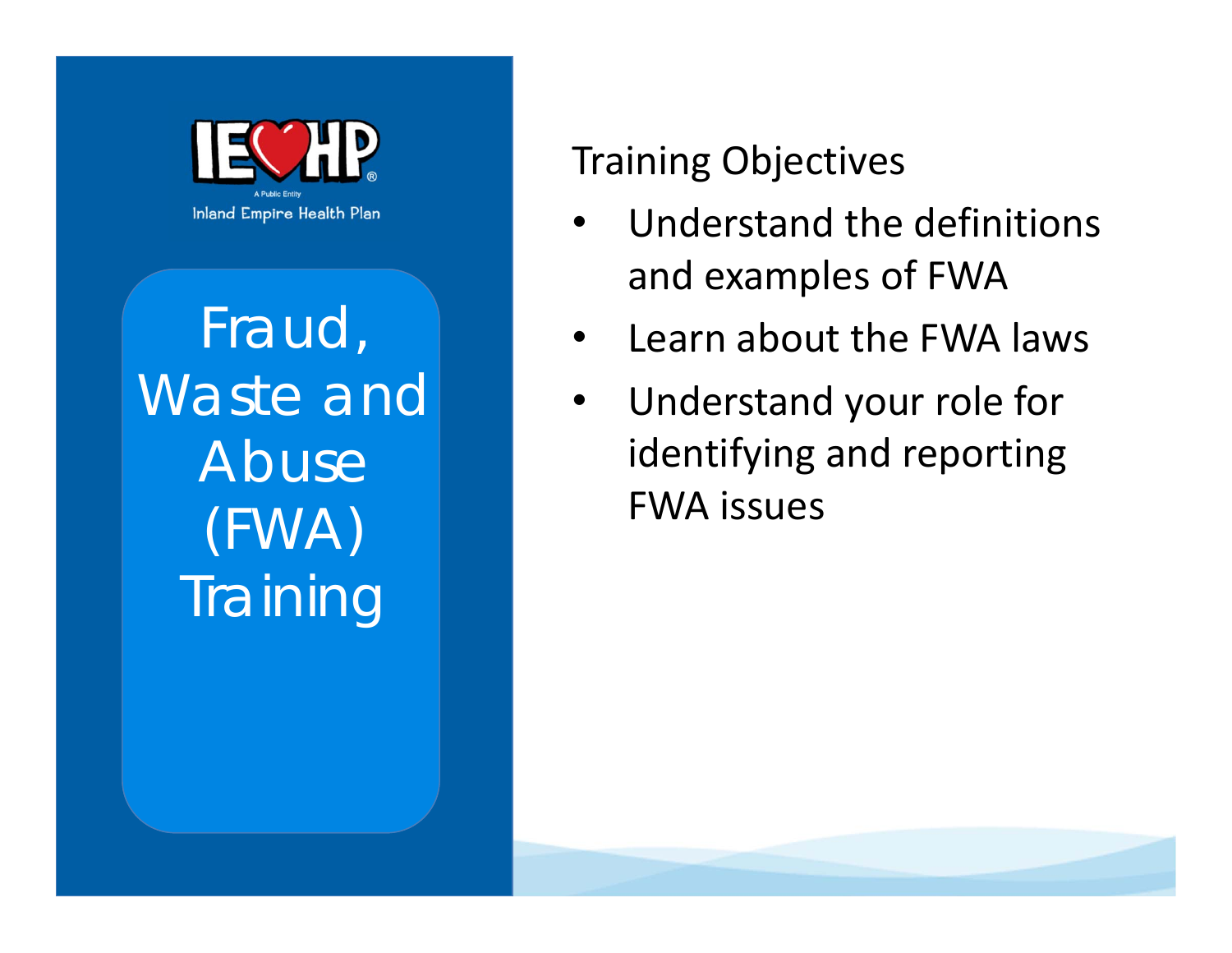

### Defining FWA

- • *Fraud* is knowingly and willfully executing, or attempting to execute, a scheme or artifice to defraud a health care benefit program, or to obtain, by means of fraudulent pretenses, representations, or promises, any of the money of property owned by, or under the custody or control of, any health care benefit program.
- $\bullet$  *Waste* includes overuse of services, or other practices that, directly or indirectly, results in unnecessary costs. Waste is generally not considered to be caused by criminally negligent actions but rather the misuse of resources.
- • *Abuse* applies to practices that are inconsistent with sound fiscal, business, medical or recipient practices that result in unnecessary cost to a health care program, or in reimbursement for services that are not medically necessary or that fail to meet professionally recognized standards for health care. Mistakes that are repeated after discovery or represent an on‐going patter could constitute abuse.

*One of the primary differences between these is intent and knowledge.*  <sup>22</sup>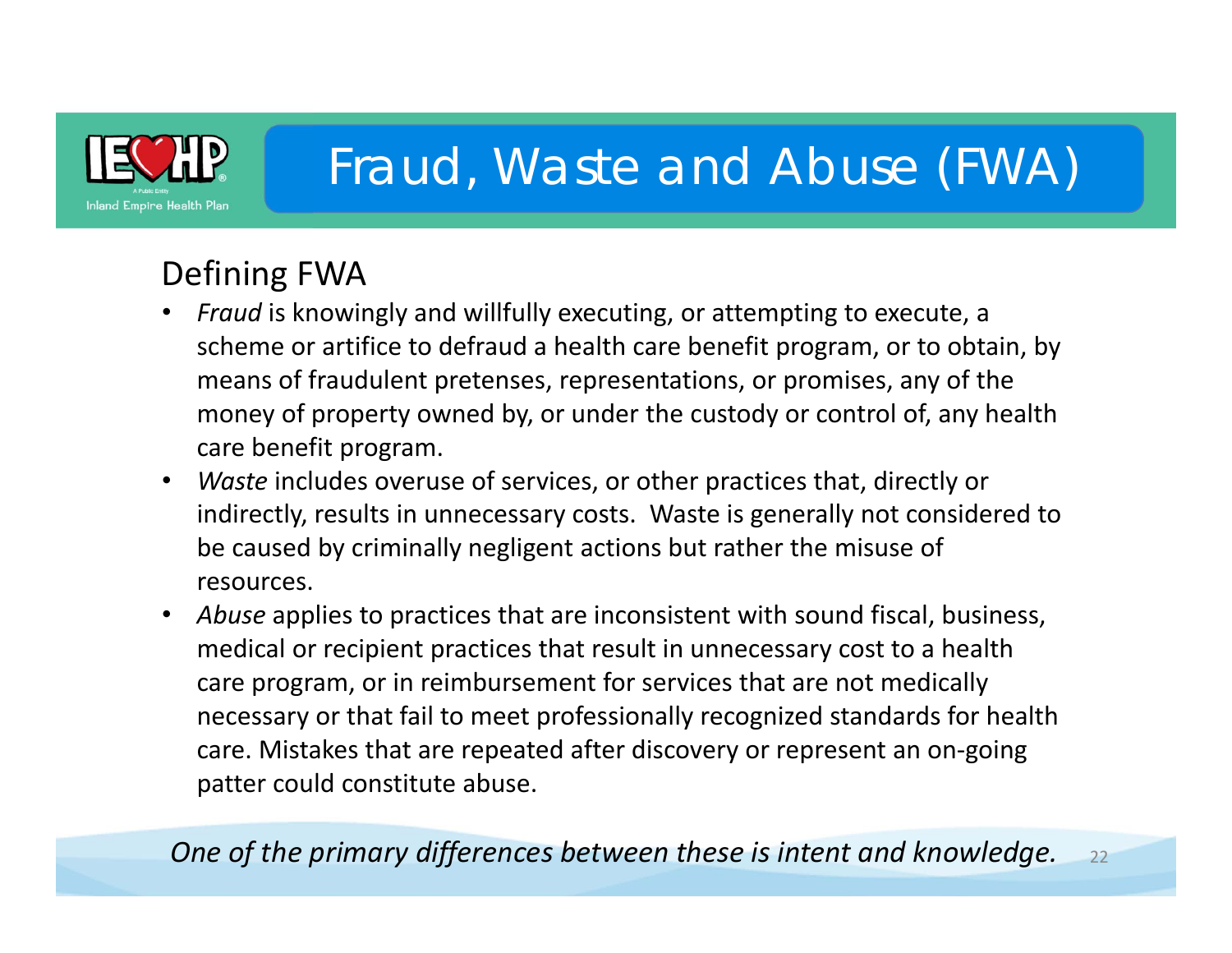

### Examples of FWA

- • Actions that may constitute *Fraud* include:
	- •Knowingly billing for services or supplies not rendered
	- Knowingly billing for nonexistent prescriptions
	- Knowingly altering claims, medical records and/or receipts to receive a higher payment
- • Actions that may constitute *Waste* include:
	- $\bullet$ Conducting excessive office visits or writing excessive prescriptions
	- Prescribing more medications than necessary for treating a specific condition
	- Ordering excessive laboratory tests
- • Actions that may constitute *Abuse* include:
	- Unknowingly billing for unnecessary medical services
	- Unknowingly billing for brand name drugs when generics are dispensed
	- Unknowingly excessively charging for services or supplies
	- Unknowingly misusing codes on a claim, such as upcoding or unbundling codes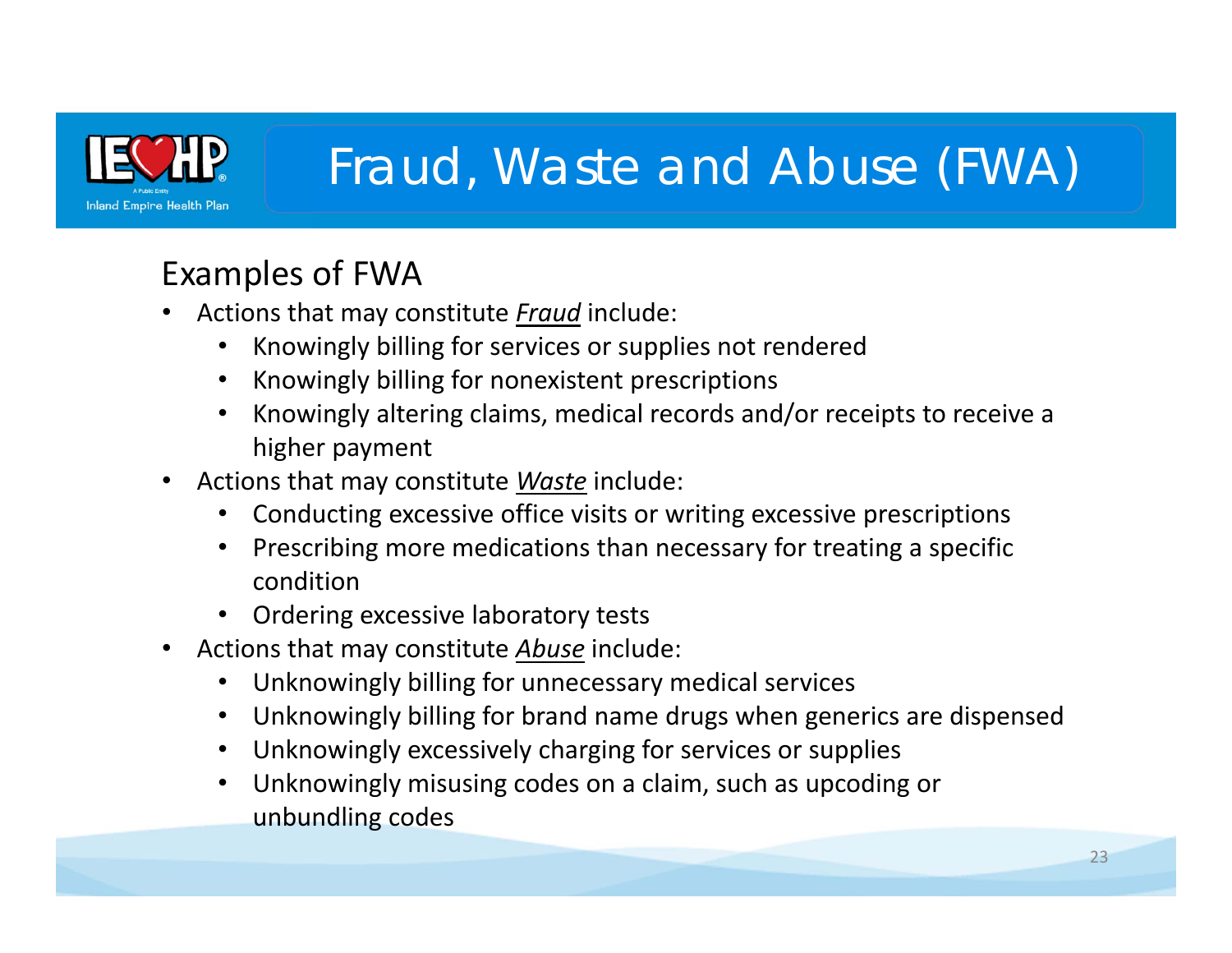

## Navigating the FWA laws

To detect FWA, you need to know the laws:

- Civil False Claims Act
- Health Care Fraud Statute
- Criminal Health Care Fraud
- Anti‐Kickback Statute
- Stark Statute (Physician Self‐Referral Law)
- Exclusion from all Federal and State health care programs
- California State Laws
- Knox‐Keene Act

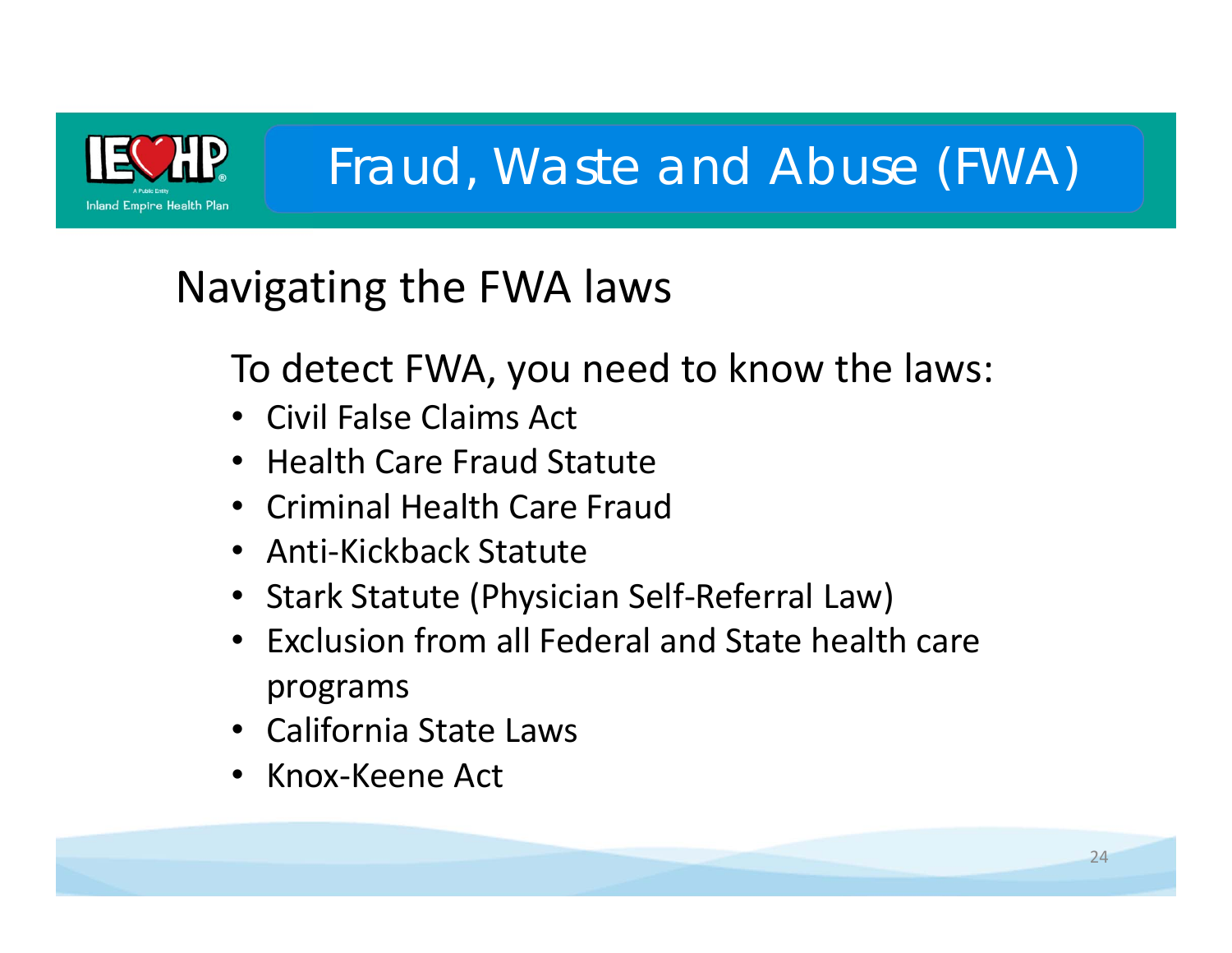

## Civil False Claims Act (FCA)

- $\bullet$  Civil provisions of the FCA make a person liable to pay damages to the Government if he/she knowingly:
	- •Conspires to violate FCA
	- • Carries out other acts to obtain property from the Government by misrepresentation
	- •Conceals or improperly avoids or decreases an obligation to pay the Government
	- •Makes or uses a false record or statement supporting the false claim
	- •Presents a false claim for payment or approval

### Example:

• The owner‐operator of a medical clinic in California used marketers to recruit individuals for medically unnecessary office visits. They also promised free, medically unnecessary equipment or free food to entice individuals. They charged Medicare more than \$1.7 million for the scheme. They were sentenced to 37 months in prison.

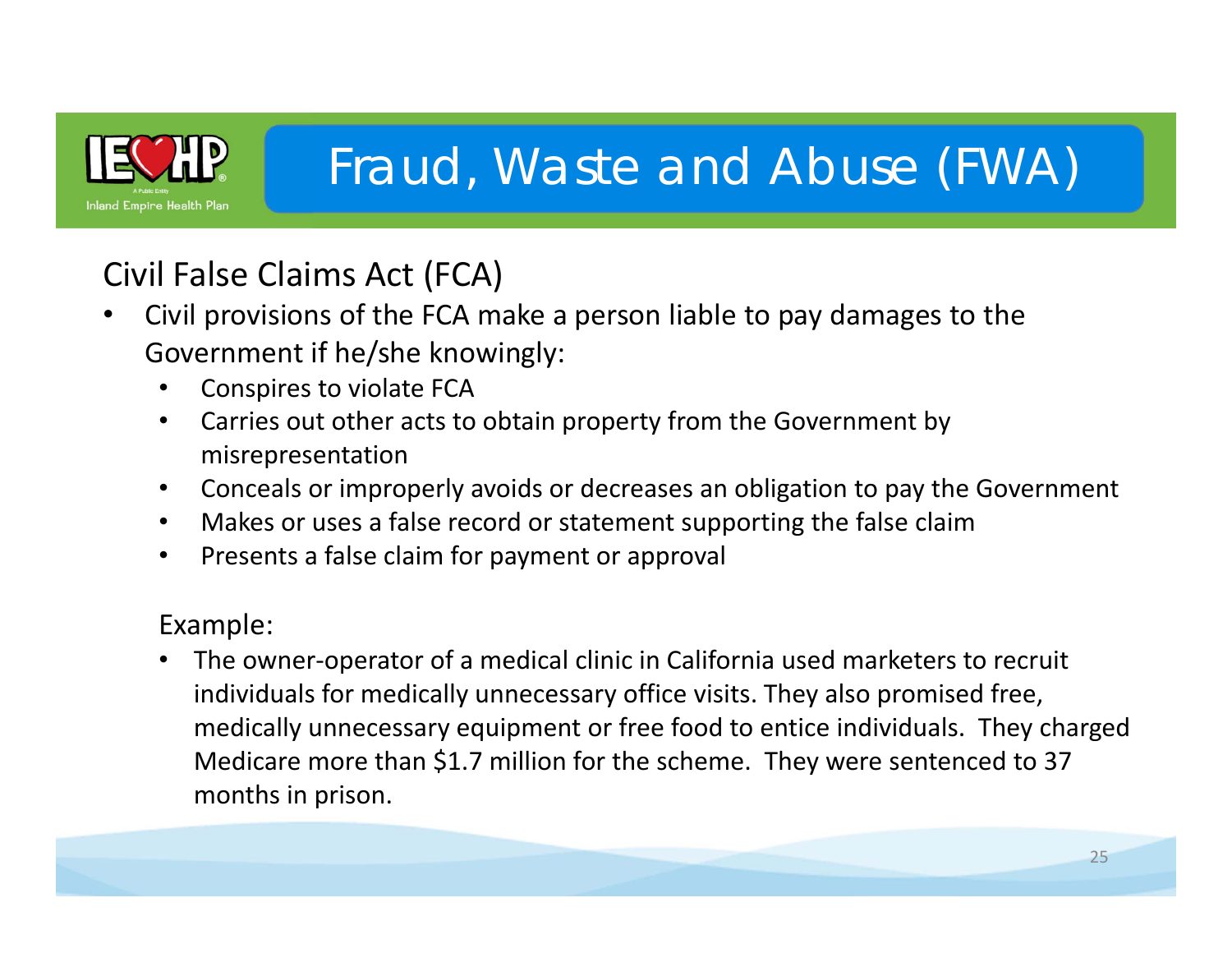

### Civil False Claims Act (FCA) continued

*Any person who knowingly submits false claims to the Government is liable for three times the Government's damages caused by the violator plus a penalty.*

- $\bullet$  *Whistleblowers*‐ Persons who exposes information or activity that is deemed illegal, dishonest, or violates professional or clinical standards.
- $\bullet$  *Protected*‐ Persons who report false claims or bring legal actions to recover money paid on false claims are protected from retaliation.
- $\bullet$  *Rewarded*‐ Persons who bring a successful whistleblower lawsuit receive at least 15%, but not more than 30%, of the money recovered.

*For more information, refer to 31 United States Code (USC) §§ 3729‐3733*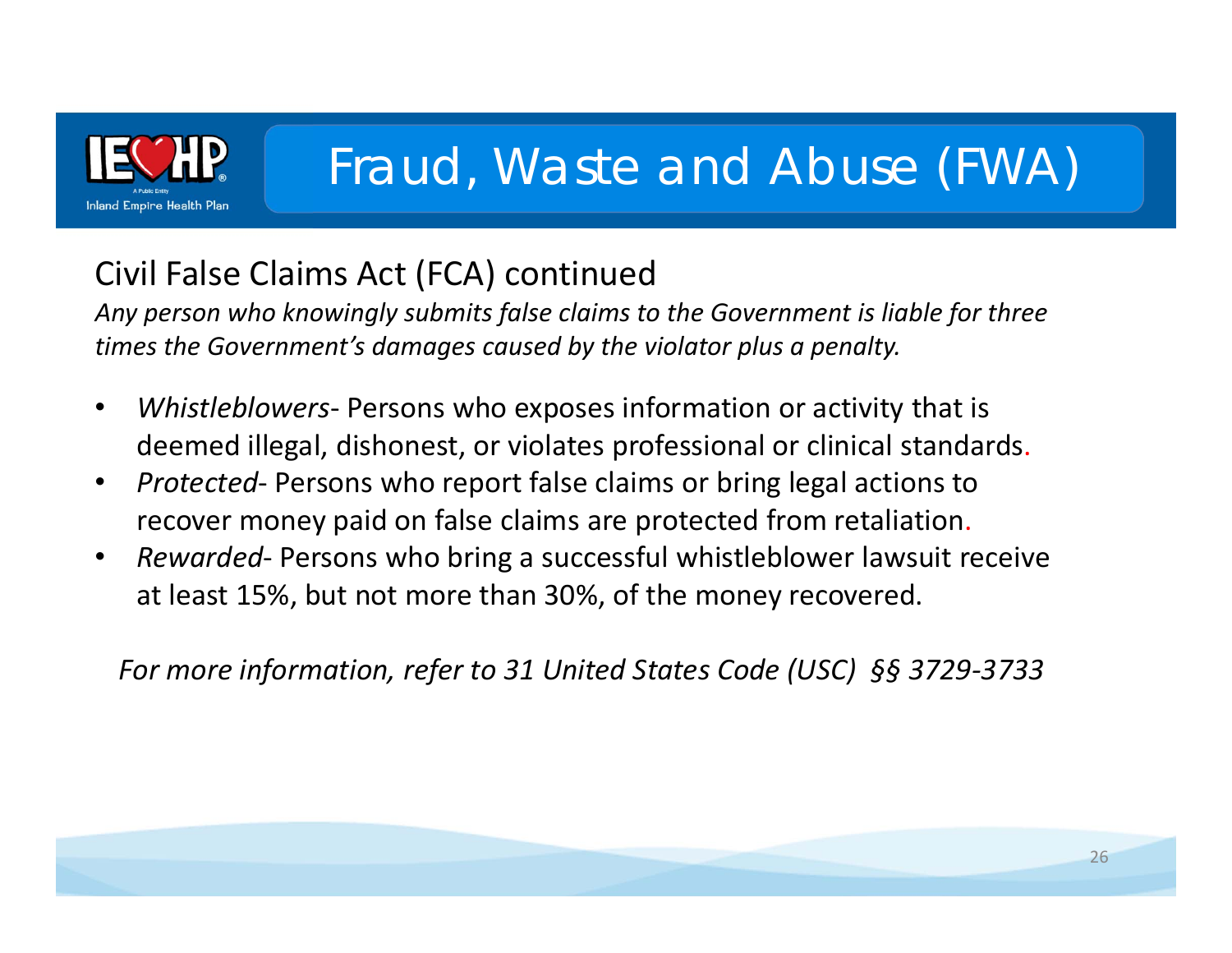

### Health Care Fraud Statute

- • "Whoever knowingly and willfully executes, or attempts to execute, a scheme or artifice to defraud any health care benefit program…shall be fined under this title or imprisonment not more than 10 years, or both."
- Conviction under the statute does not require proof that the violator had knowledge of the law or specific intent to violate the law.

### Example:

• A Pennsylvania pharmacist submitted claims to a Medicare Part D plan for non‐existent prescriptions and drugs not dispensed. They plead guilty to health care fraud and received a 15‐month prison sentence and was ordered to pay more than \$166,000 in restitution to the plan.

*For more information, refer to 18 USC §§ 1346‐1347*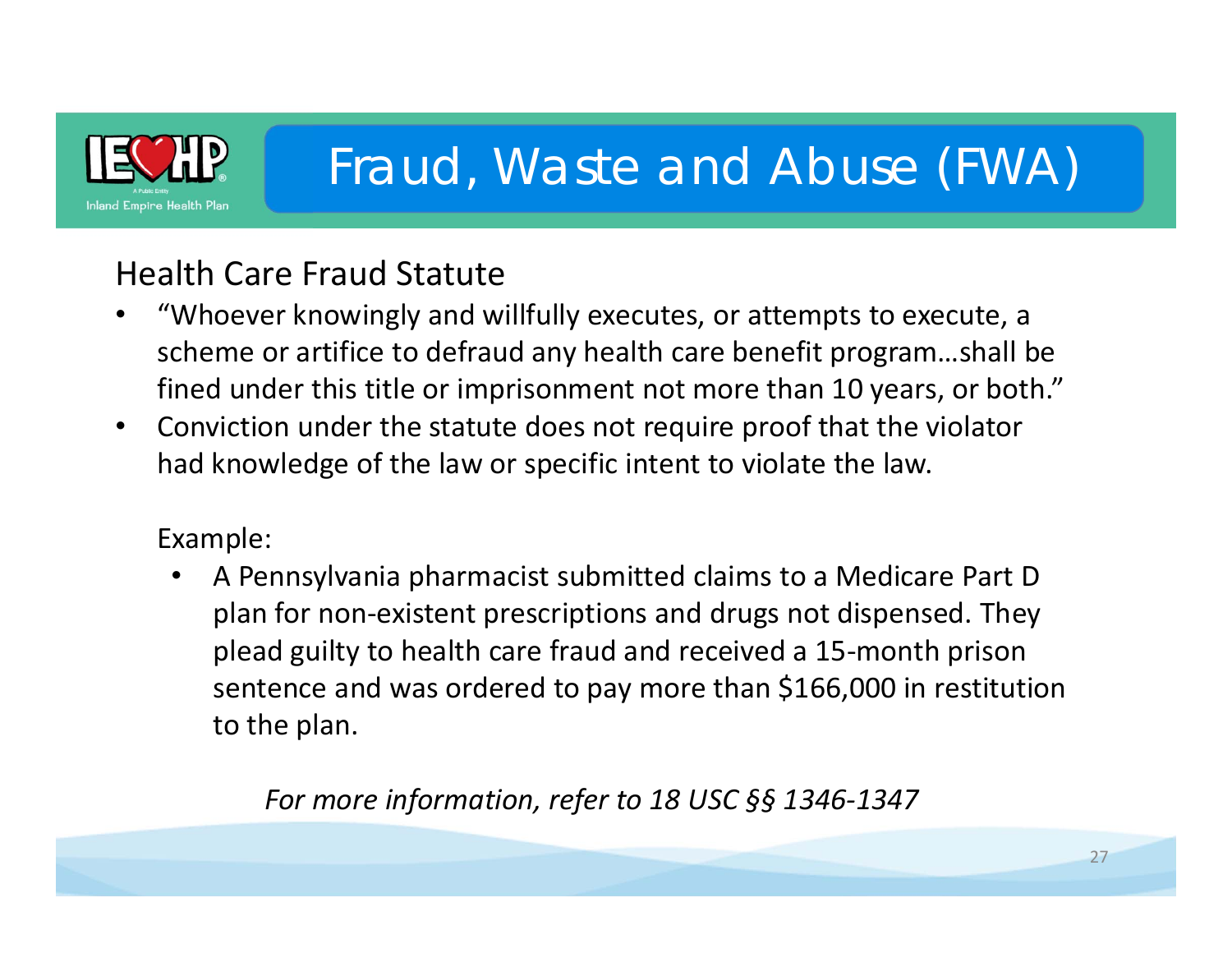

## Criminal Health Care Fraud

- • Persons who knowingly make a false claim may be subject to:
	- •Criminal fines up to \$250,000
	- •Imprisonment up to 20 years
- If the violations resulted in death, the individual may be imprisoned for any term of years or for life.

### Example

• Several doctors and medical clinics conspired to defraud by submitting claims for medically unnecessary power wheelchairs

*For more information, refer to 18 USC § 1347*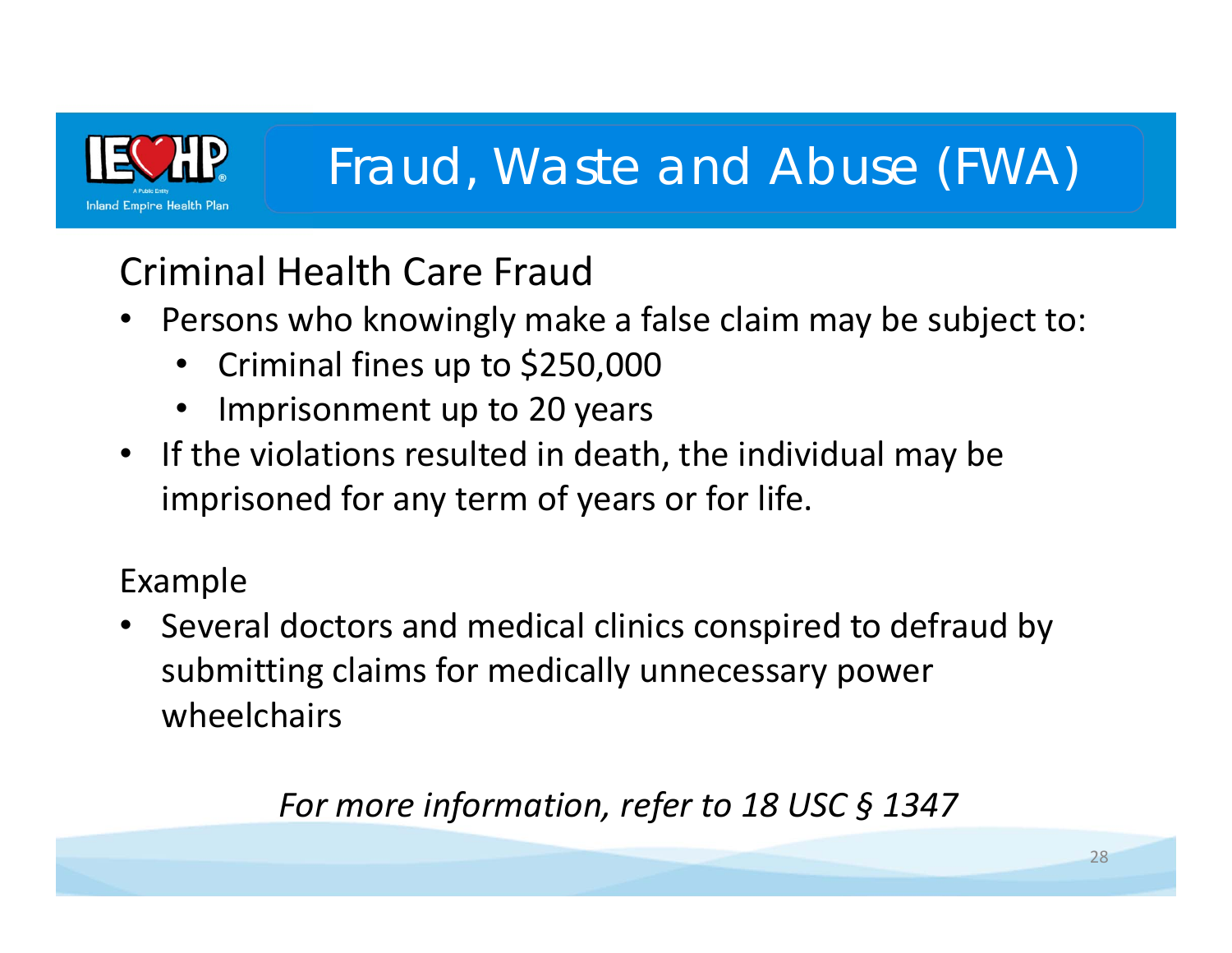

*Fraud Red Flags*

Obstructing an investigation or audit by withholding or delaying information or documentation

A medical group altering documents to pass an audit by changing dates on a case file to give appearance of compliance to timeframes

A nurse writes a verbal denial for a decision that was not made by the doctor

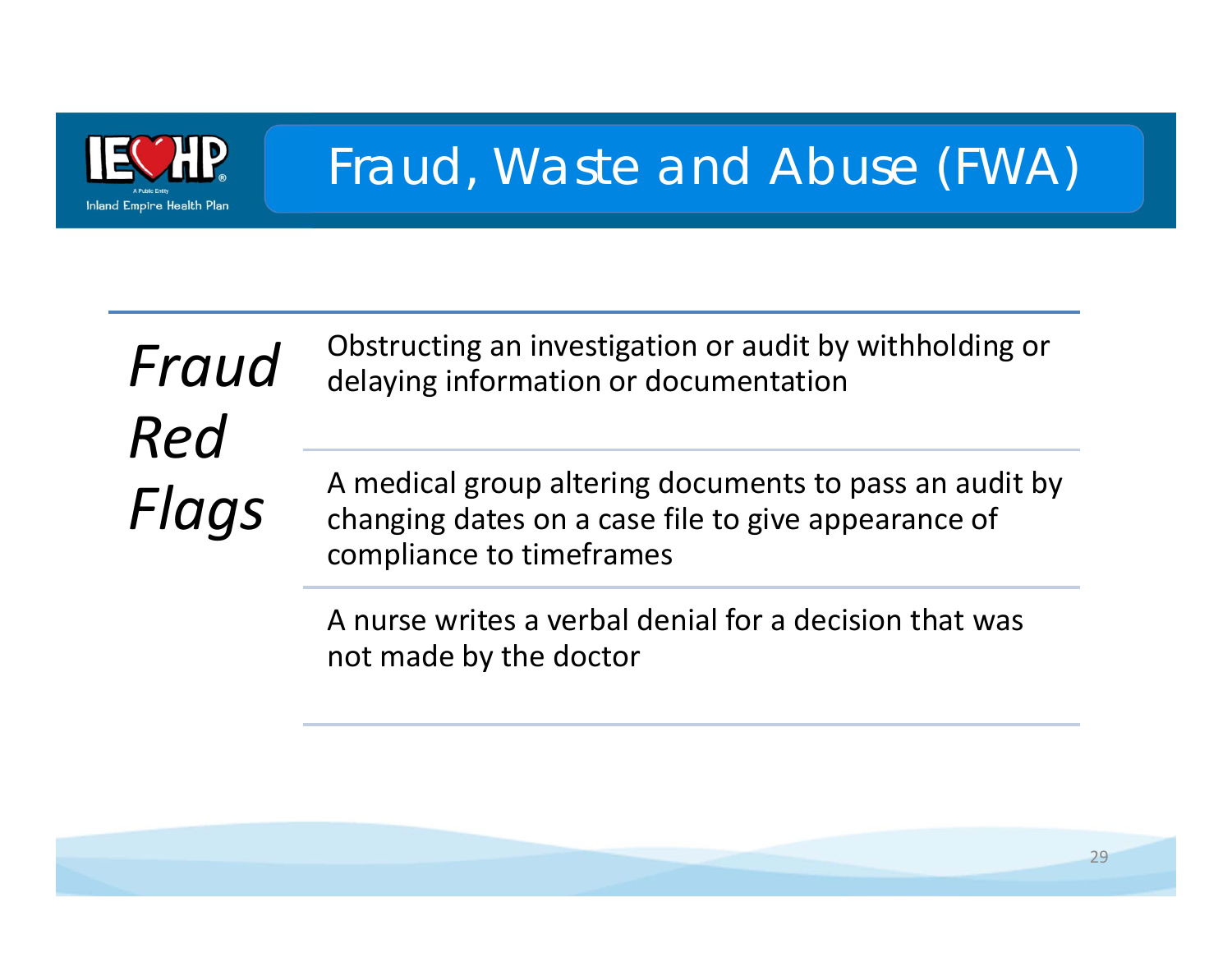

### Anti‐Kickback Statute

- $\bullet$  Prohibits knowingly and willfully soliciting, receiving, offering or paying remuneration (including any kickback, bribe or rebate) to induce or reward patient referrals or services that are paid under Federal health care programs.
- $\bullet$  Penalties include, but are not limited to:
	- $\bullet$ Exclusion from participation in Federal health care programs
	- •A fine of up to \$50,000 per kickback
	- •Imprisonment

### Example

• From 2012 through 2015, a physician operating a pain management practice in Rhode Island conspired to solicit and receive kickbacks for prescribing a highly addictive version of the opioid Fentanyl. They reported that patients had breakthrough cancer pain to secure insurance payments. They received \$188,000 in speaker fee kickbacks from the drug manufacturer. The kickback scheme cost Medicare and other payers more than \$750,000. The physician must pay more than \$750,000 restitution and is awaiting sentencing.

### *For more information, refer to 42 USC § 1320a-7b(b)* 30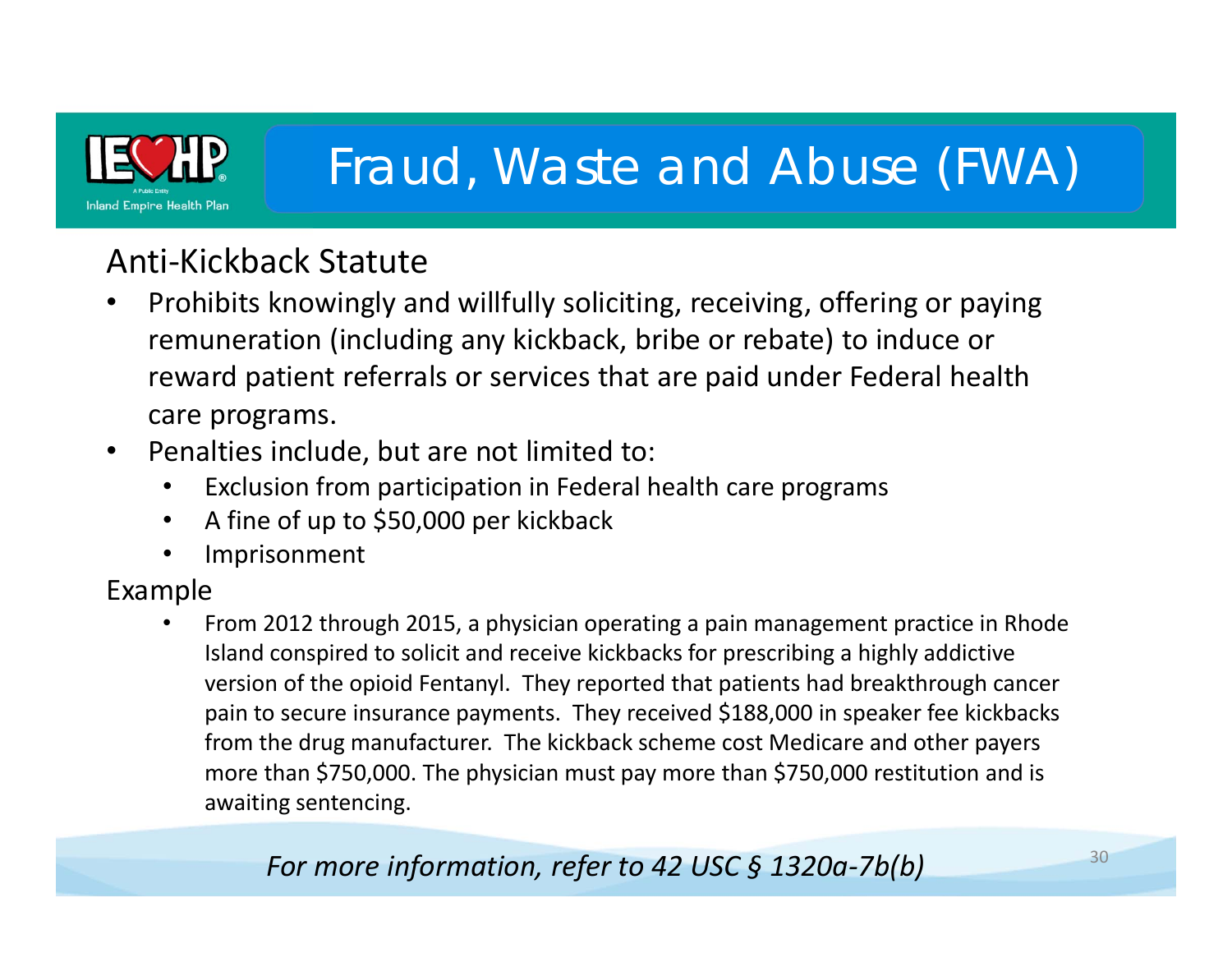

### Stark Statute (Physician Self‐Referral Law)

- • Prohibits a physician from making referrals for certain designated health services to an entity in which the physician or immediate family member has:
	- •An ownership/investment interests
	- •A compensation agreements
- • Penalties include, but are not limited to:
	- •Overpayment/refund obligation
	- •Civil monetary penalties
	- $\bullet$ Exclusion from participation in Federal health care programs

### Examples

- • A California hospital was ordered to pay more that \$3.2 million to settle Stark Law violations for maintaining 97 financial relationships with physicians and physician groups outside the fair market value standards of that were improperly documented as exceptions.
- • A provider refers a patient for a designated health service to a clinic where the physician (or an immediate family member) has an investment interest

*Exceptions may apply. For more information refer to 42 USC § 1395nn*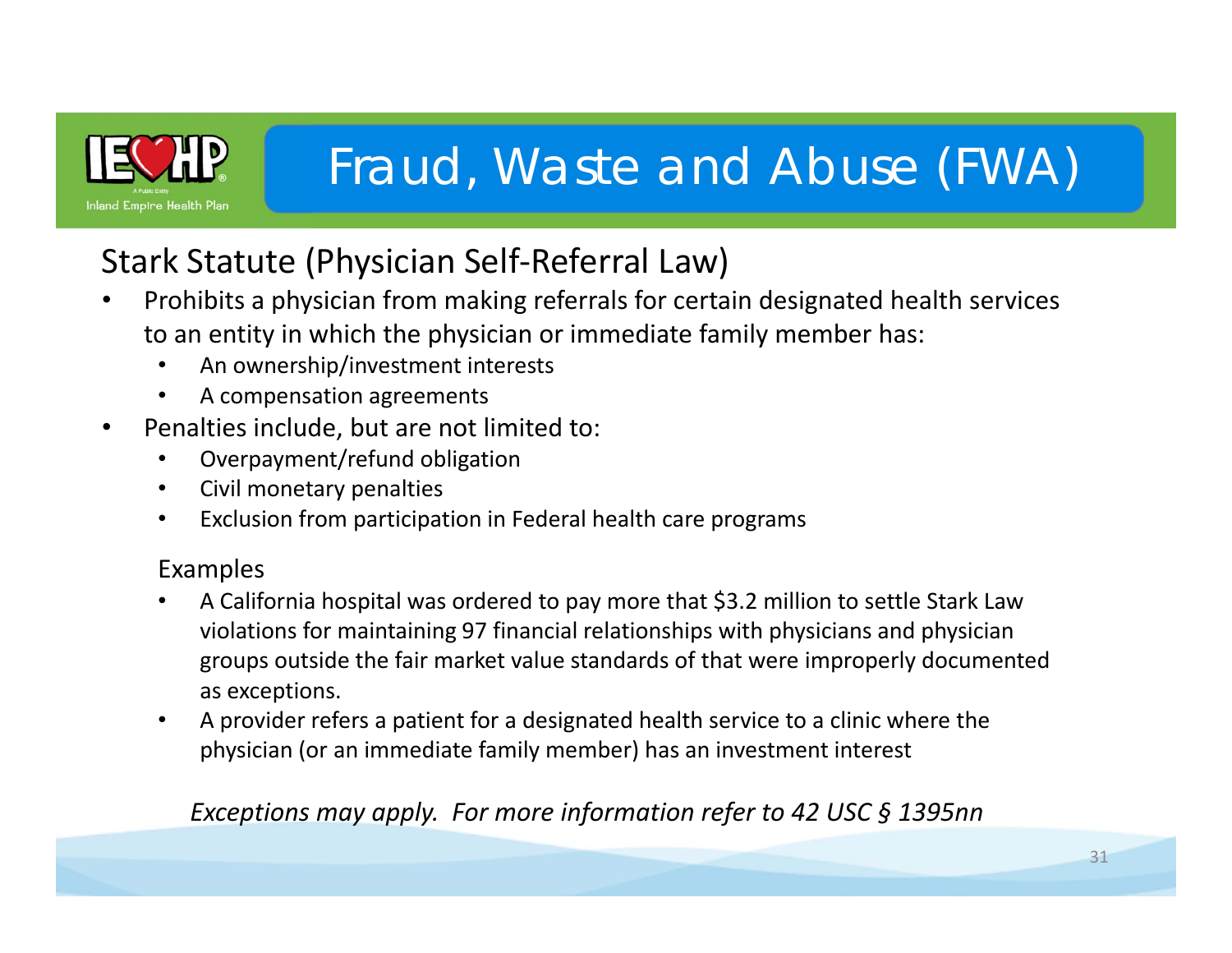

### Civil Monetary Penalties Law

- • The Office of Inspector General (OIG) may impose civil penalties for several reasons, including:
	- •Arranging for services or items from an excluded individual or entity
	- $\bullet$ Providing services or items while excluded
	- $\bullet$ Failing to grant OIG timely access to reports
	- $\bullet$ Knowing of and failing to report and return an overpayment
	- •Making false claims
	- •Paying influenced referrals
- • Penalties depend on the specific violation and are subject to three times the amount:
	- •Claimed for each service or item
	- •Of remuneration offered, paid, solicited or received
	- Example
		- • A California pharmacy and its owner agreed to pay \$1.3 million to settle allegations that they submitted unsubstantiated claims to Medicare Part D for brand name prescription drugs the pharmacy could not have dispensed based on inventory records.

*For more information, refer to 42 USC § 12320a‐7a and § 1128A(a) of the Social Security Act*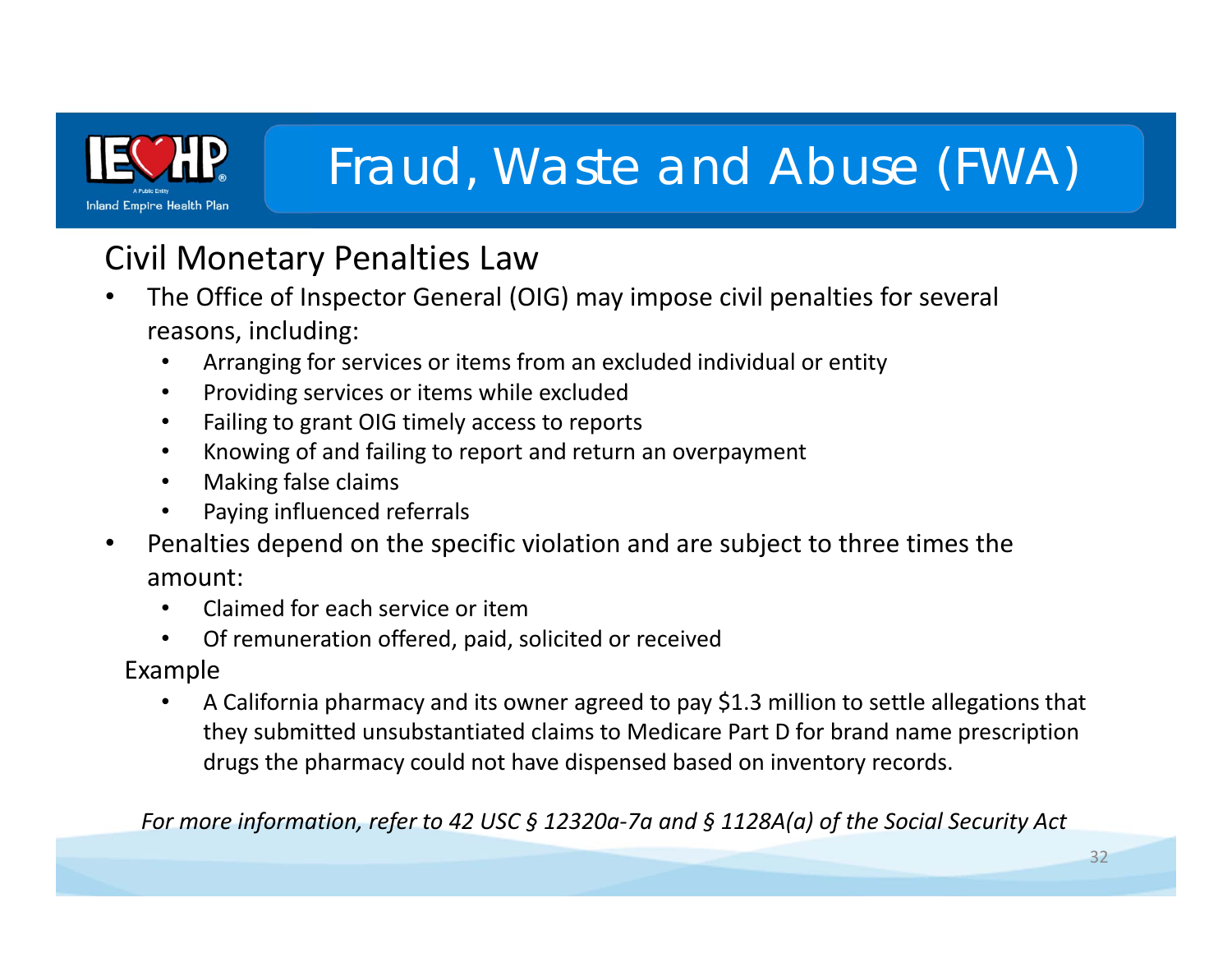

### Exclusion

- • No Federal health care program payment may be made for any item or service furnished, ordered, or prescribed by an individual or entity excluded by the Office of Inspector General (OIG). The OIG has authority to exclude individuals and entities from federally funded health care programs and maintains the List of Excluded Individuals and Entities (LEIE).
- $\bullet$  The U.S. General Services Administration (GSA) administers the System for Award Management (SAM), which contains debarment actions taken by various Federal agencies, including the OIG. Access to the EPLS is available through the System for Award Management (SAM) website.
- • Medi‐Cal maintains the Suspended and Ineligible (S&I) Provider List of health care Providers and entities that have been barred from participation in the Medi‐Cal program.
- • When looking for excluded individuals or entities, check all the LEIE, EPLS and the S&I lists, since they may not be the same.

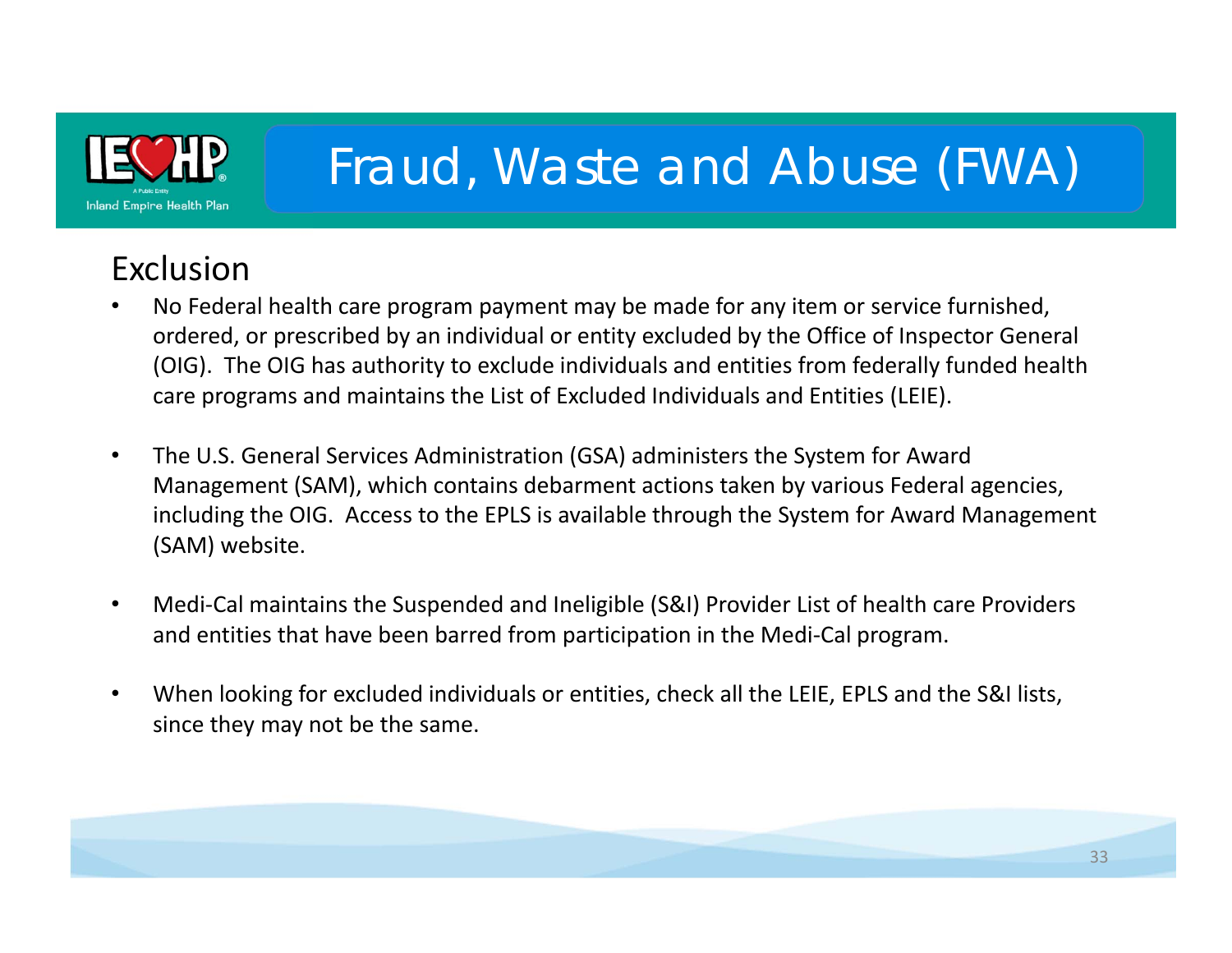

## Exclusion Example

A pharmaceutical company pleaded guilty to two felony counts of criminal fraud related to failure to file required reports with the U.S. FDA concerning oversized morphine sulfate tablets. The pharmaceutical firm executive was excluded based upon the company's guilty plea.

A hospital employs an excluded nurse who provides items or services to Federal health care program beneficiaries, even if the nurse's services are not separately billed and are paid as part of a Medicare diagnosis‐related group payment the hospital receives

The excluded nurse violates their exclusion thereby causing the hospital to submit claims for items or services they provide

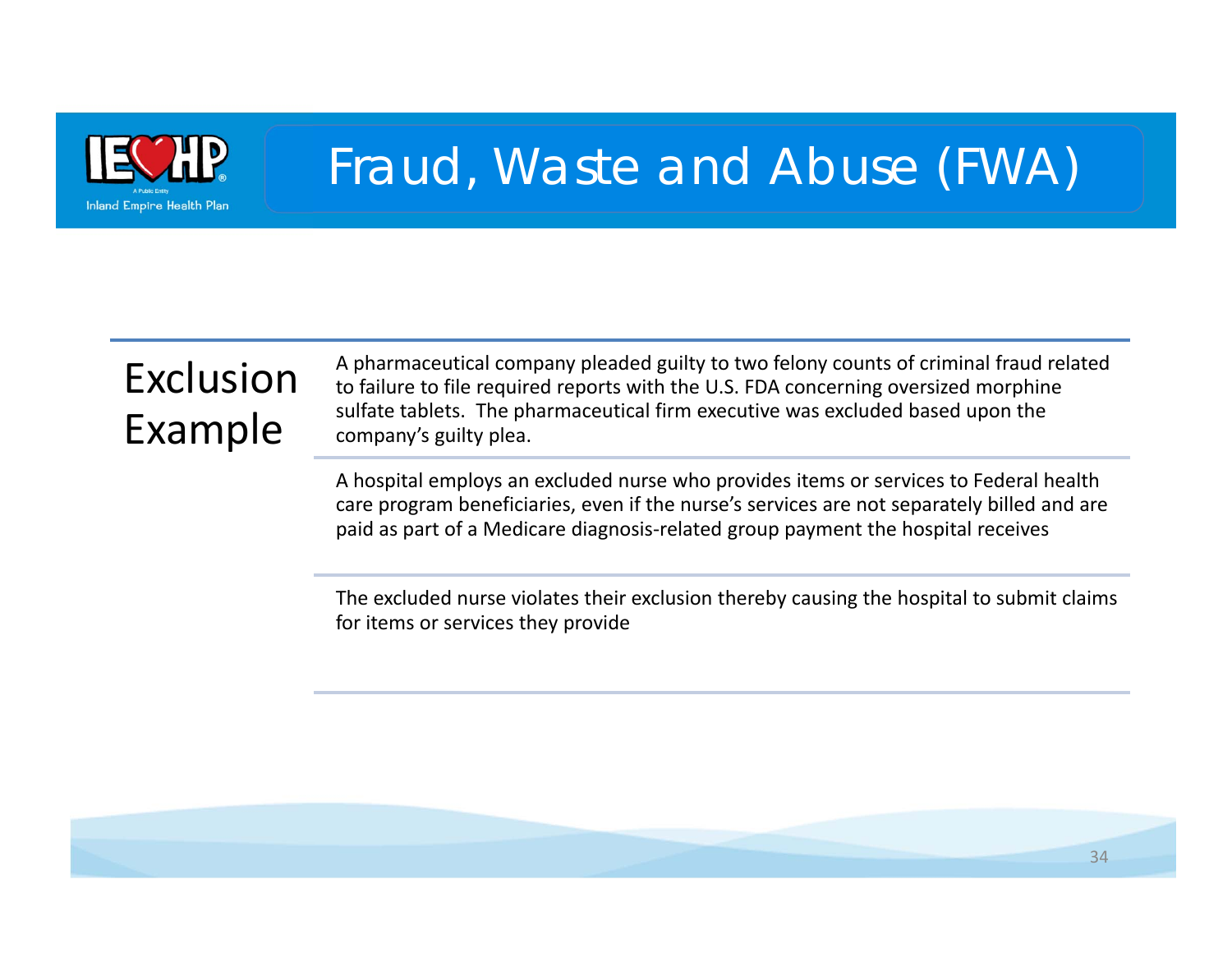

## Exclusion, Continued

*IEHP does not contract or employ anyone excluded from participation in Federal and/or State health care programs.* 

*Per Provider Manual policies, Medicare DualChoice MA\_24E and Medi‐Cal MA\_24E, Delegated entities must implement a screening program for employees, Board Members, contractors and business partners to avoid relationships with individuals and/or entities that tend toward inappropriate conduct.* 

> *For more information refer to 42 USC § 1320a‐7 and 42 Code of Federal Regulations (CFR) § 1001.1901*

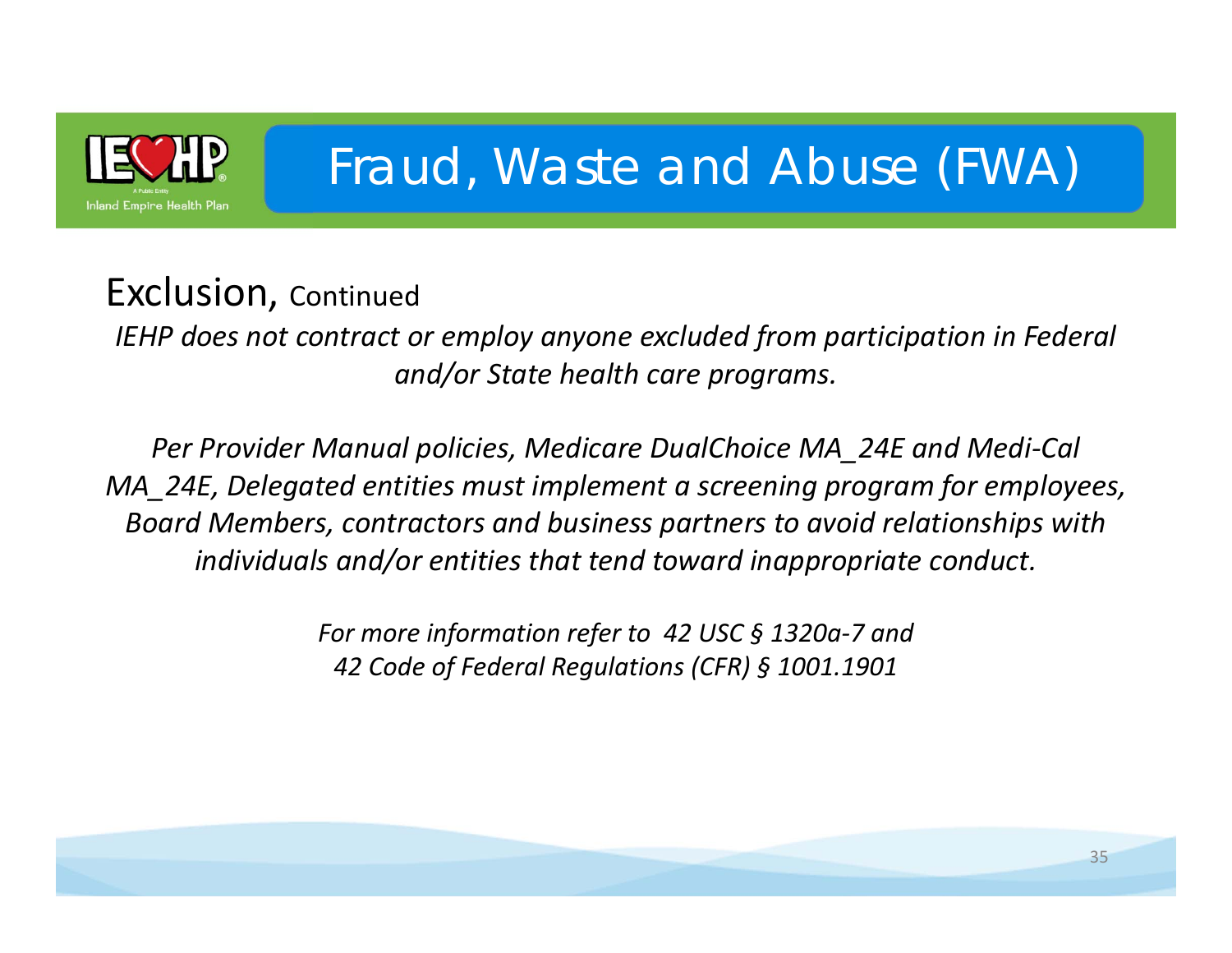

## California State Laws

| Welfare<br><b>Institutions Code</b><br>14107<br>[False Claims]          | Prohibits claim submission, with intent to defraud, to obtain greater<br>compensation than legally entitled.                                                                |
|-------------------------------------------------------------------------|-----------------------------------------------------------------------------------------------------------------------------------------------------------------------------|
| Welfare<br><b>Institutions Code</b><br>$14107$ (a-b)<br>[Anti-Kickback] | Solicits or receives any kickback, bribe or rebate to either refer or promise to<br>refer person(s) for services or merchandise.                                            |
| <b>CA Penal Code</b><br>$550(a)(6-7)$<br>[False claims]                 | Imposes liability to knowingly make, or cause to be made, any false or<br>fraudulent claim for health care benefit or which was not used by or on<br>behalf of the claimant |

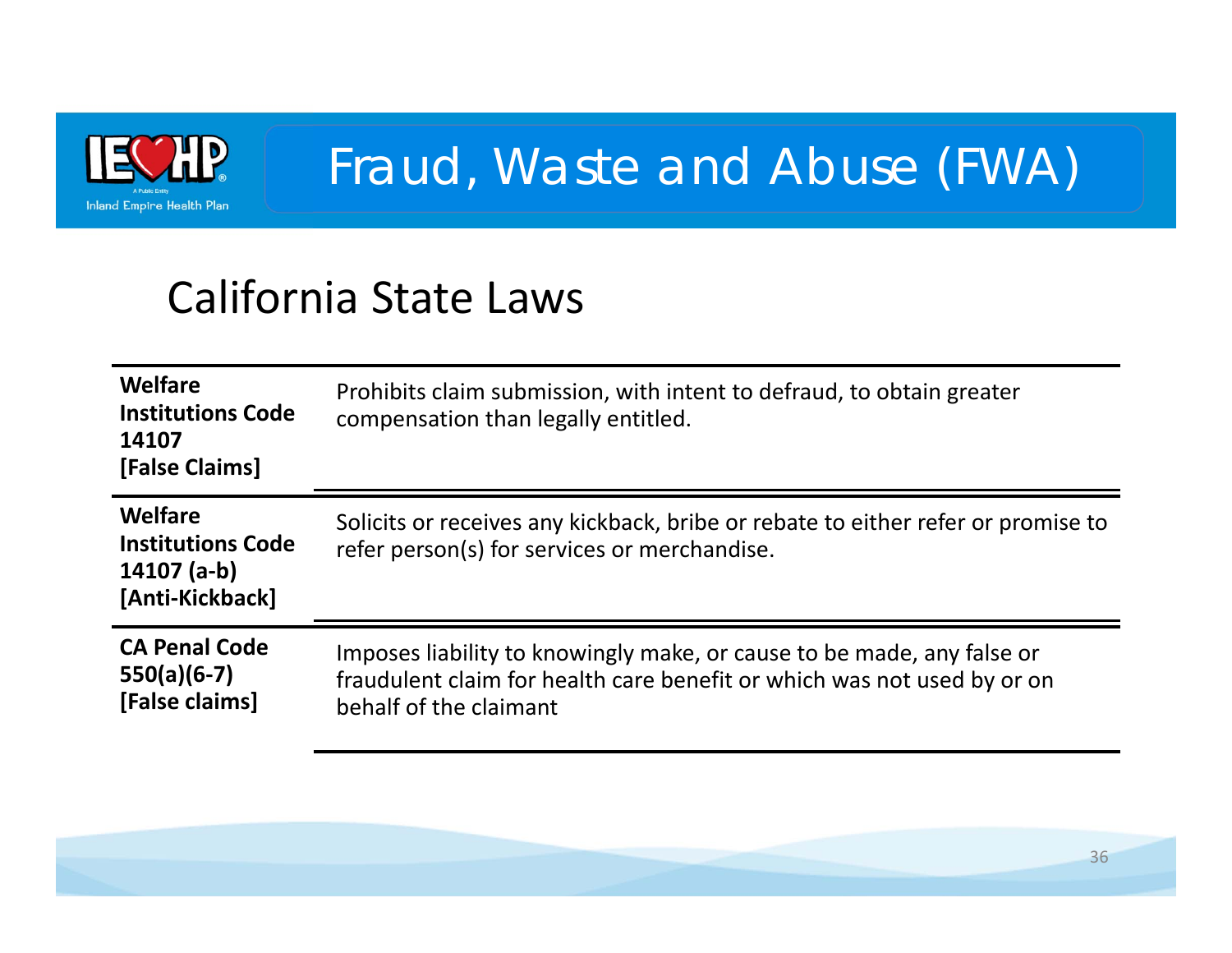

## Knox‐Keene Act

**CA H&SC 1341 (a)** DMHC ensures that health care service plans provide enrollees with access to quality health care services and protect and promote the interests of enrollees.

**CA H&SC 1386 (b) (7) [Fraud]** Prohibits conduct that constitutes fraud or dishonest dealing or unfair competition, as defined by Section 17200 of the Business and Professions Code.

**CA H&SC 1371.37 EX H&SC 1571.57** A health care service plan is prohibited from engaging in an unfair payment [Claim payment]

### **CA H&SC 1367.02 [Economic Profiling]** Medical decisions are rendered by qualified medical providers, unhindered by fiscal and administrative management. Prohibits fraud of concealing or restricting costly specialists from network unless economic profiling policies disclosed to the DMHC.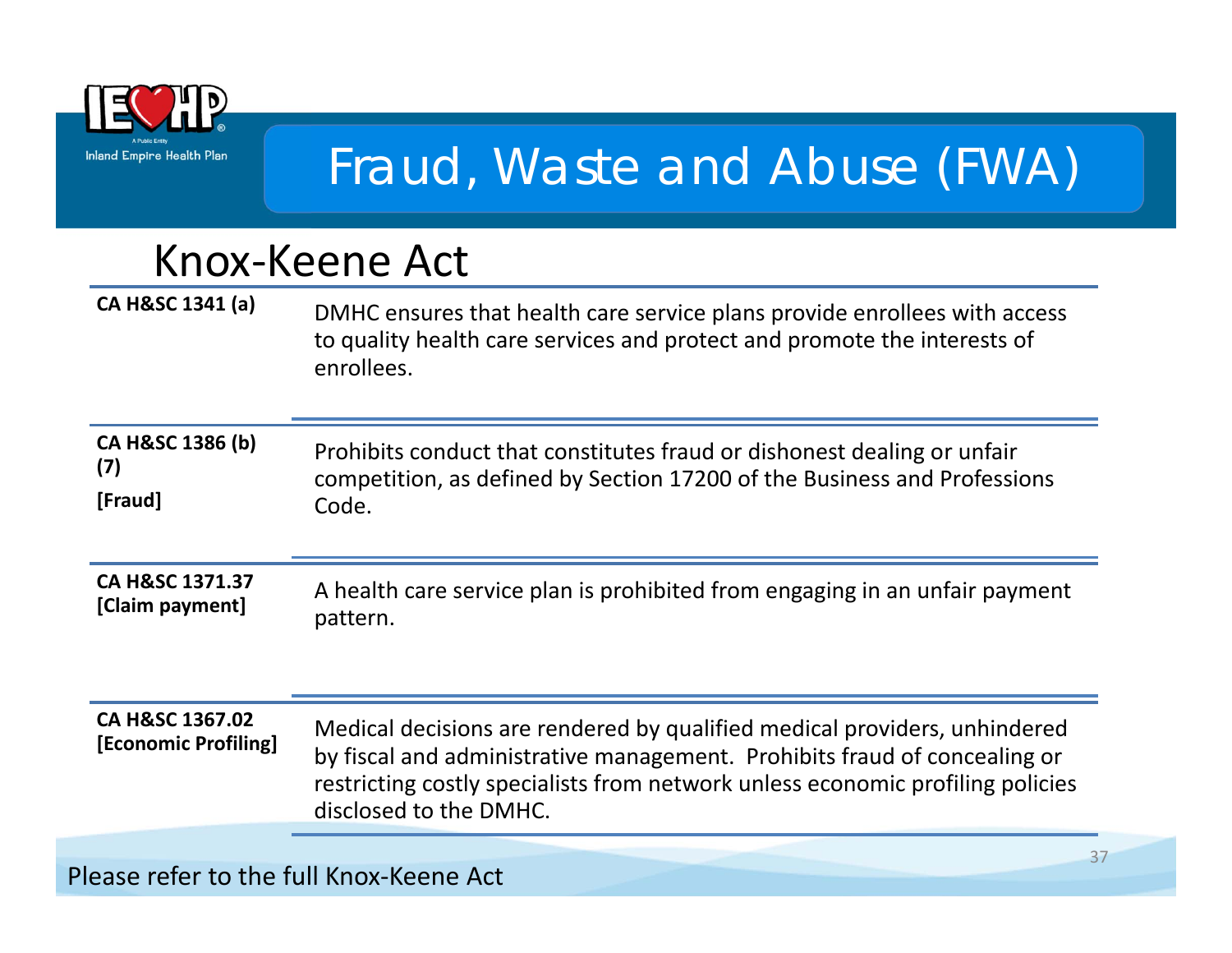

## Combating FWA

Take action against FWA by following 3 steps:

- • *Comply* with all applicable statutory and regulatory requirements, including implementing an effective compliance program.
- *Report* any compliance concerns, including suspected or actual violations of which you may be aware.
- *Conduct* yourself in a manner that aligns with the Code of Conduct.

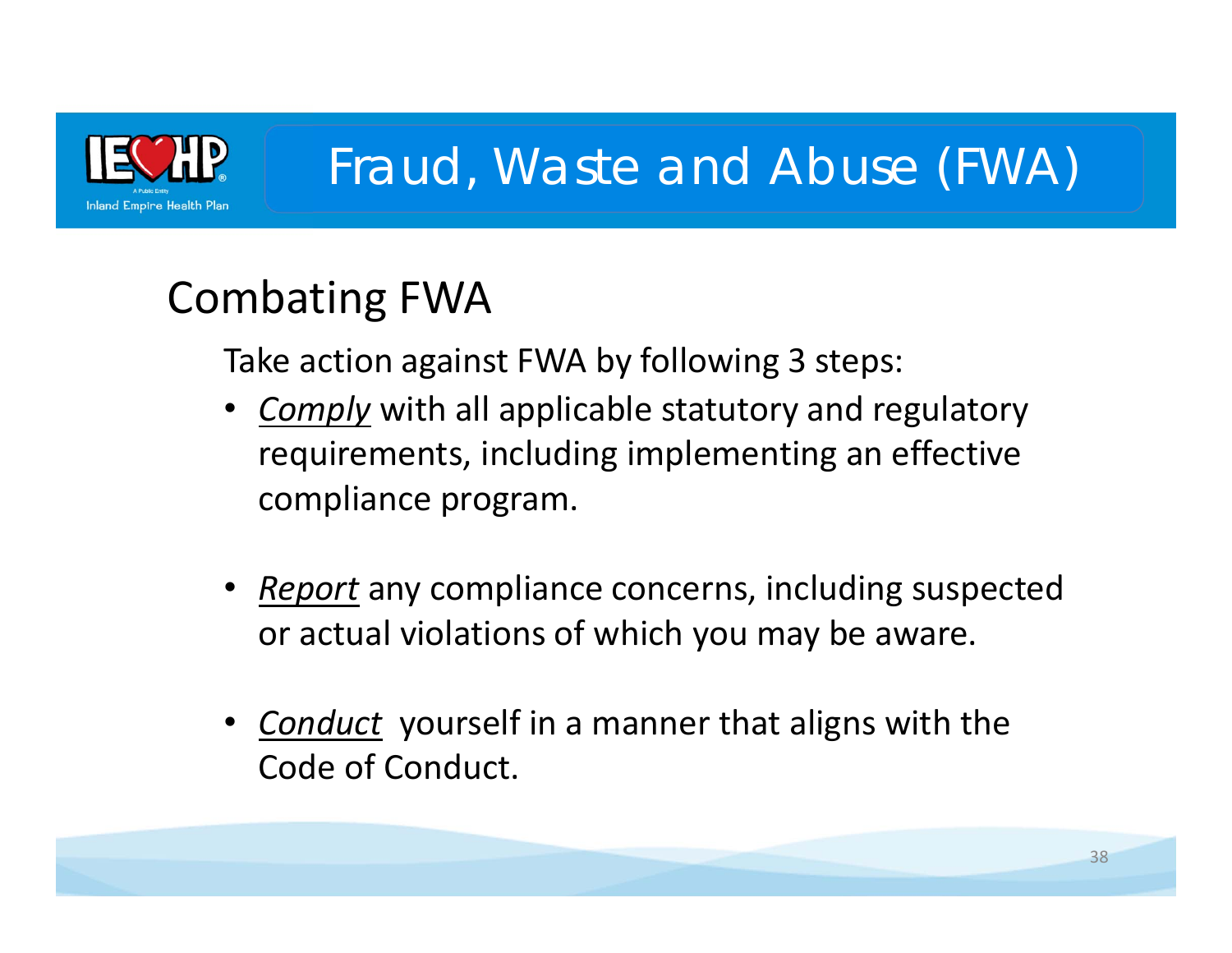

## How Do You Prevent FWA?

- •Look for suspicious activity
- $\bullet$ Conduct yourself in an ethical manner
- Ensure accurate and timely data and billing
- Ensure coordination with other payers
- • Know FWA policies and procedures, standards of conduct, laws, regulations and CMS' guidance
- Verify all received information

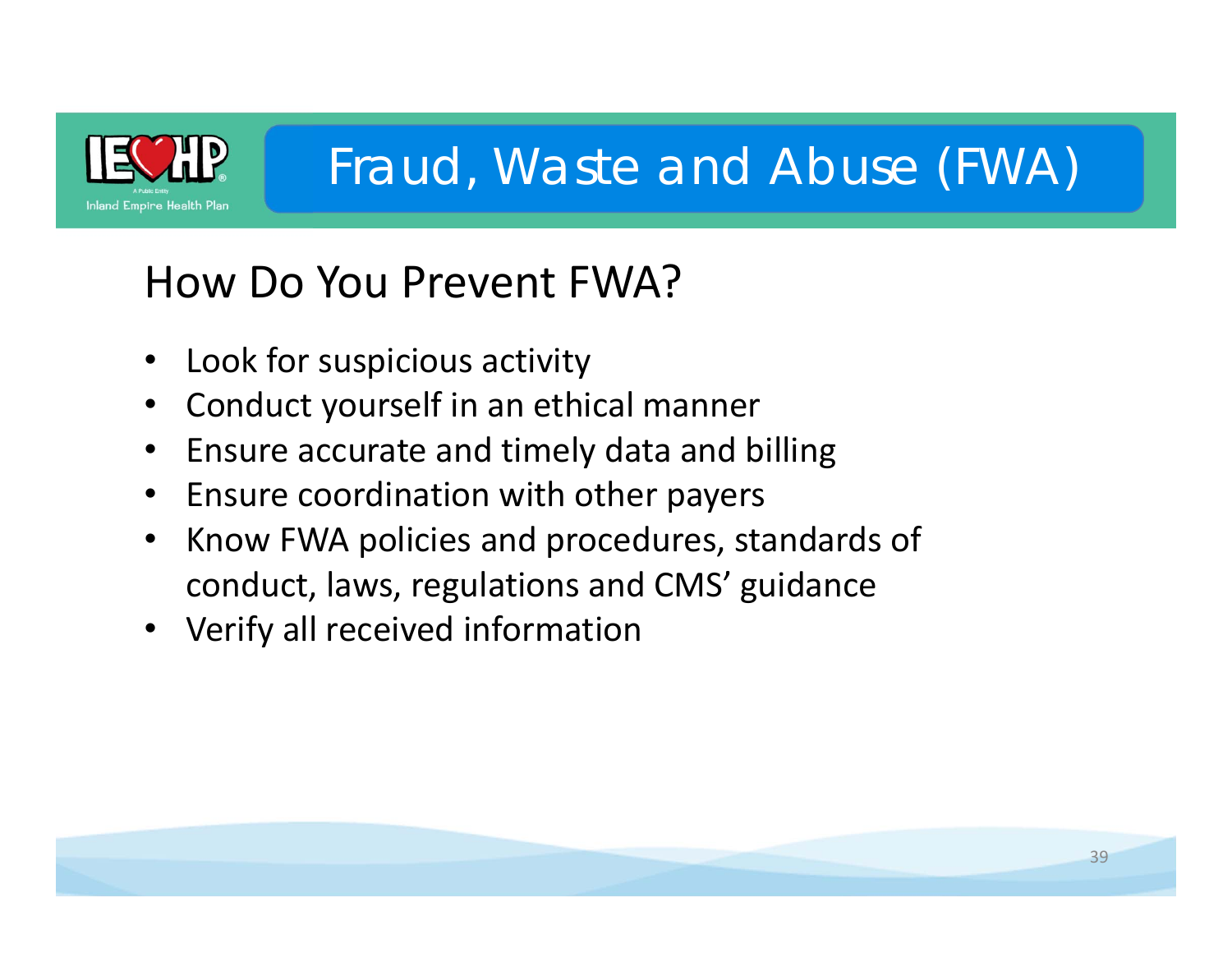

## Report FWA

- • Everyone must report suspected instances of FWA. The Code of Conduct should clearly state this obligation. There should also be a zero-retaliation clause for good faith reporting of these instances.
- $\bullet$  A mechanism for reporting should be readily available for employees and FDRs with the capability for the reporter to remain anonymous.
- • Potential FWA instances should be reported to the appropriate regulatory entity, as well as IEHP.

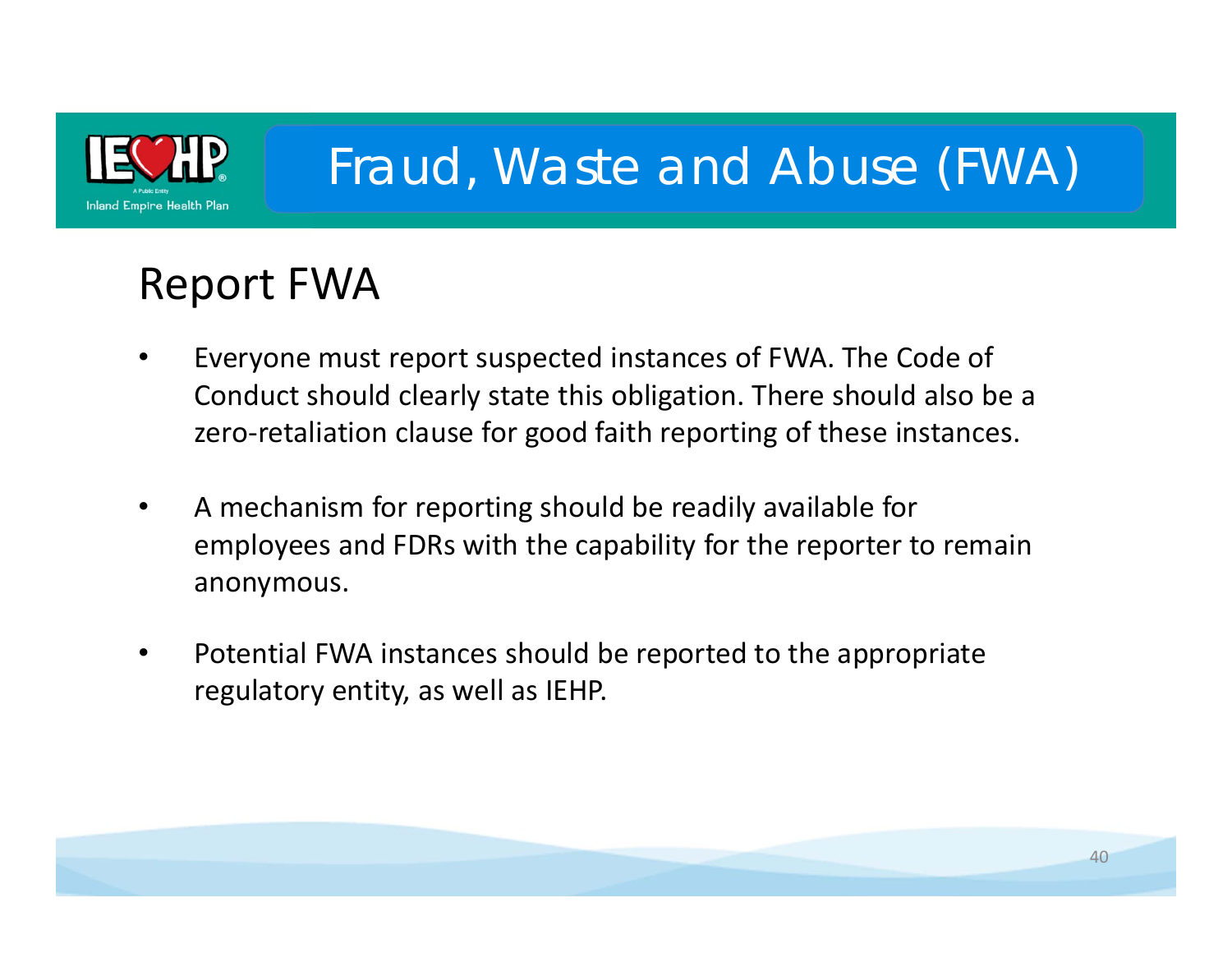

### Correction of FWA

- • Once FWA is detected, promptly correct it. Correcting the problem saves money and ensures compliance with the regulatory requirements.
- $\bullet$  Develop a plan to correct the issue. Ask your organization's compliance officer about the development process for the corrective action plan. A general action plan should:
	- • Design the corrective action to correct the underlying problem that results in FWA program violations and to prevent future non‐ compliance
	- • Tailor corrective action to address particular FWA, problem, or deficiency identified. Include timeframes for specific actions.
	- • Document corrective actions addressing non‐compliance or FWA committed by the employee and include consequences for failure to satisfactorily complete the corrective action.
	- •Monitor corrective actions continuously to ensure effectiveness.

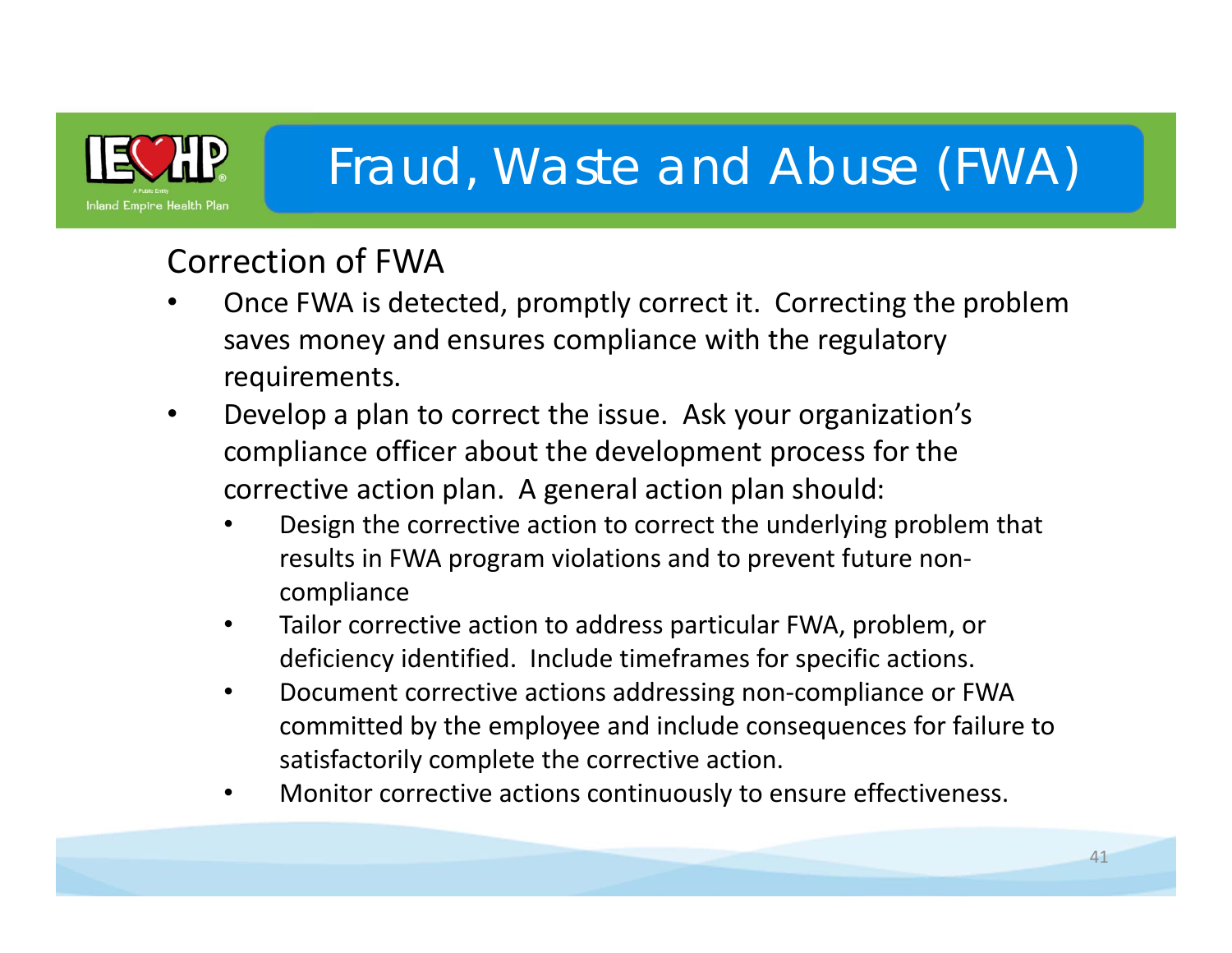

### Indicators of Potential FWA

- • Now that you know about your role in preventing, reporting and correcting FWA, let's review some key indicators to help you recognize the signs of someone committing FWA.
- $\bullet$  Here are some questions to ask yourself in the different areas, depending on your role.
	- • Key Indicators‐Potential Member/Patient Issues
		- • Does the prescription, medical record or laboratory test look altered or possibly forged?
		- •Does the Member's/Patient's medical history support the services requested?
		- • Have you filled numerous identical prescriptions for this Member/Patient, possibly from different doctors?
		- $\bullet$ Is the person receiving the medical service the Member/Patient (identity theft)?
		- $\bullet$  Is the prescription appropriate based on the Member's/Patient's other prescriptions?

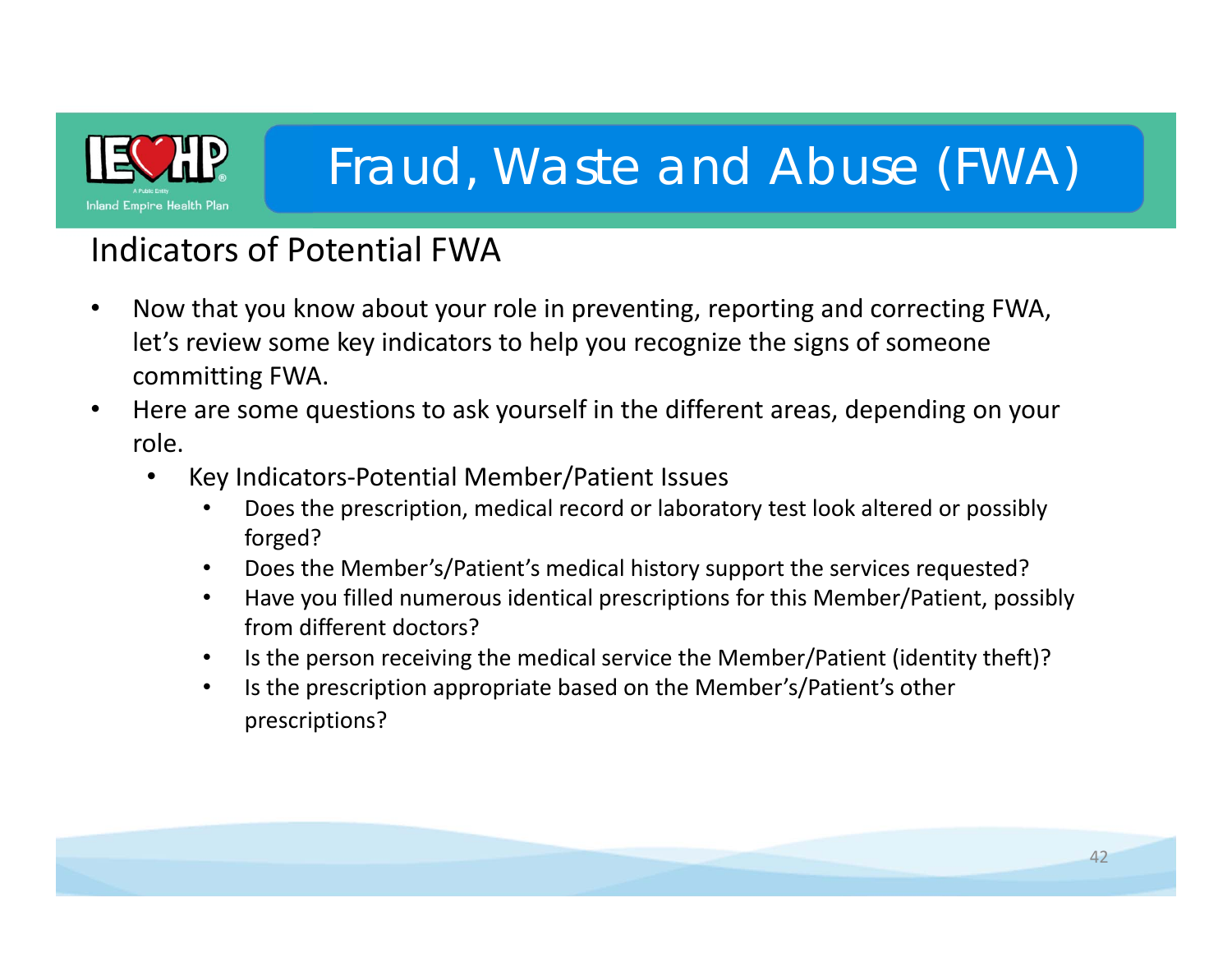

### Indicators of Potential FWA, continued

- $\bullet$  Key Indicators‐Potential Provider Issues
	- • Are the Provider's prescriptions appropriate for the Member's/Patient's health condition (medically necessary)?
	- $\bullet$ Does the Provider bill the Plan for services not provided?
	- $\bullet$  Does the Provider write prescriptions for diverse drugs or primarily for controlled substances?
	- $\bullet$  Is the Provider performing medically unnecessary services for the Member/Patient?
	- $\bullet$  Is the Provider prescribing a higher quantity than medically necessary for the condition?
	- $\bullet$  Does the Provider's prescription have their active and valid National Provider Identifier on it?
	- $\bullet$  Is the Provider's diagnosis for the Member/Patient supported in the medical record?

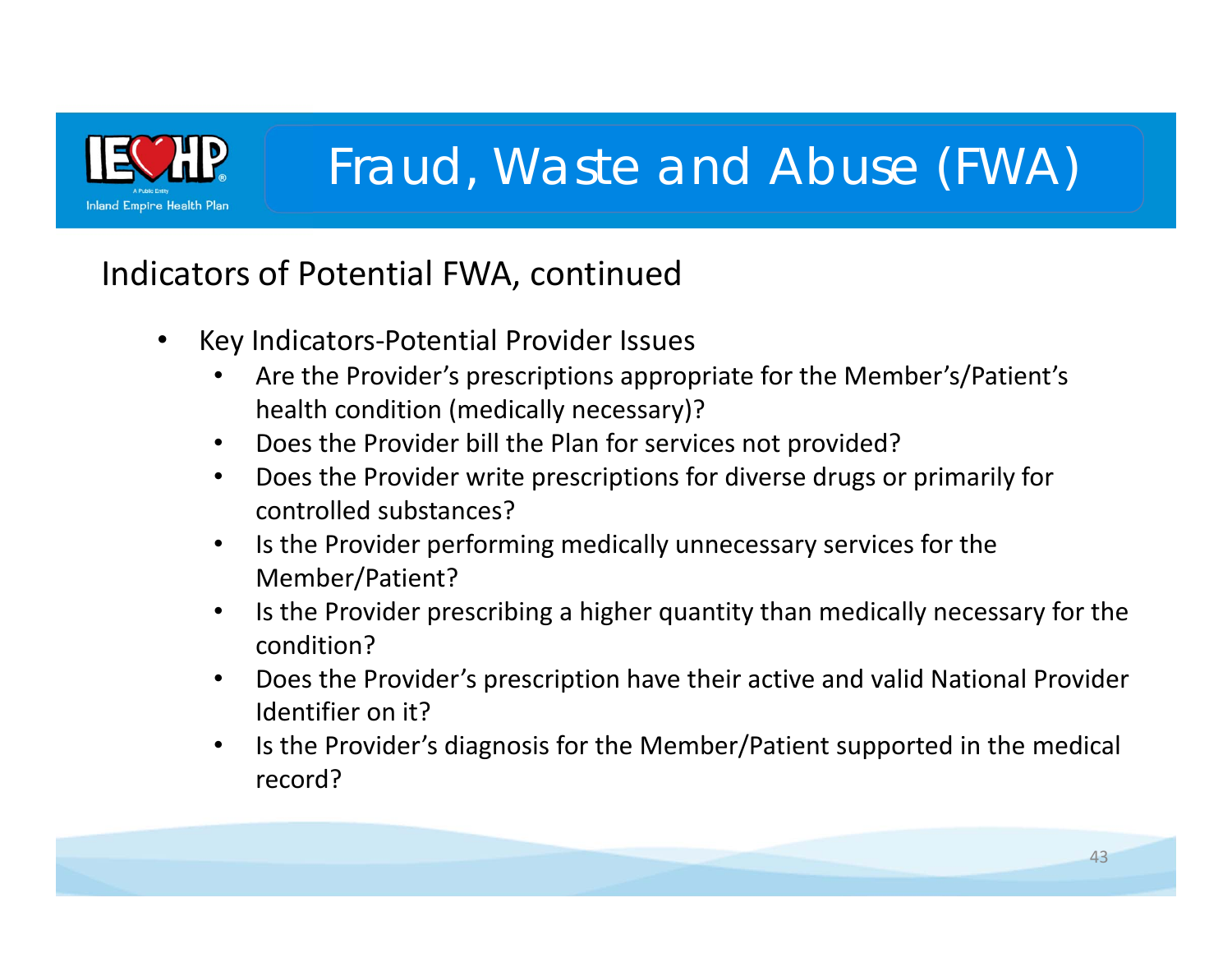

### Indicators of Potential FWA continued

- • Key Indicators‐Potential Pharmacy Issues
	- • Are drugs being diverted (drugs meant for nursing homes, hospice, and other entities being sent elsewhere)?
	- Are the dispensed drugs expired, fake, diluted, or illegal?
	- • Are generic drugs provided when the prescription requires dispensing brand drugs?
	- Are Health Plans billed for unfilled or prescriptions not received?
	- • Are proper provisions made if the entire prescription is not filled (no additional dispensing fees for split prescriptions)?
	- • Do you see prescriptions being altered (changing quantities or Dispense As Written)?

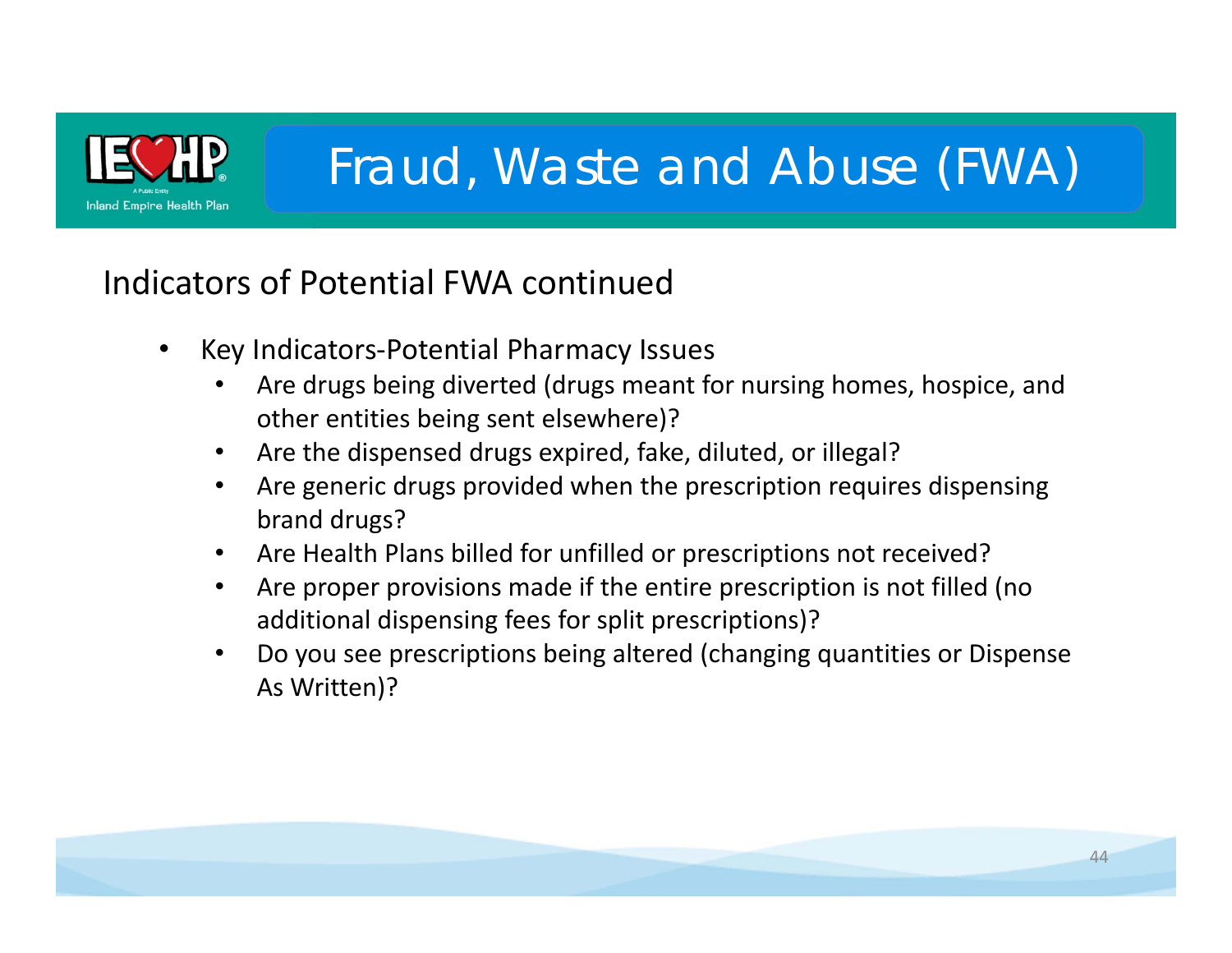

# Reporting FWA Issues

## Reporting Options

- $\bullet$ **IEHP's Compliance Hotline:** 866‐355‐9038
- $\bullet$ **E‐Mail:** compliance@iehp.org
- $\bullet$ **Fax:** (909) 477‐8536
- •**Mail:**

IEHP Compliance Officer Inland Empire Health Plan P.O. Box 1800Rancho Cucamonga, CA 91729

 $\bullet$ **Online Form: FWA Report Form** 

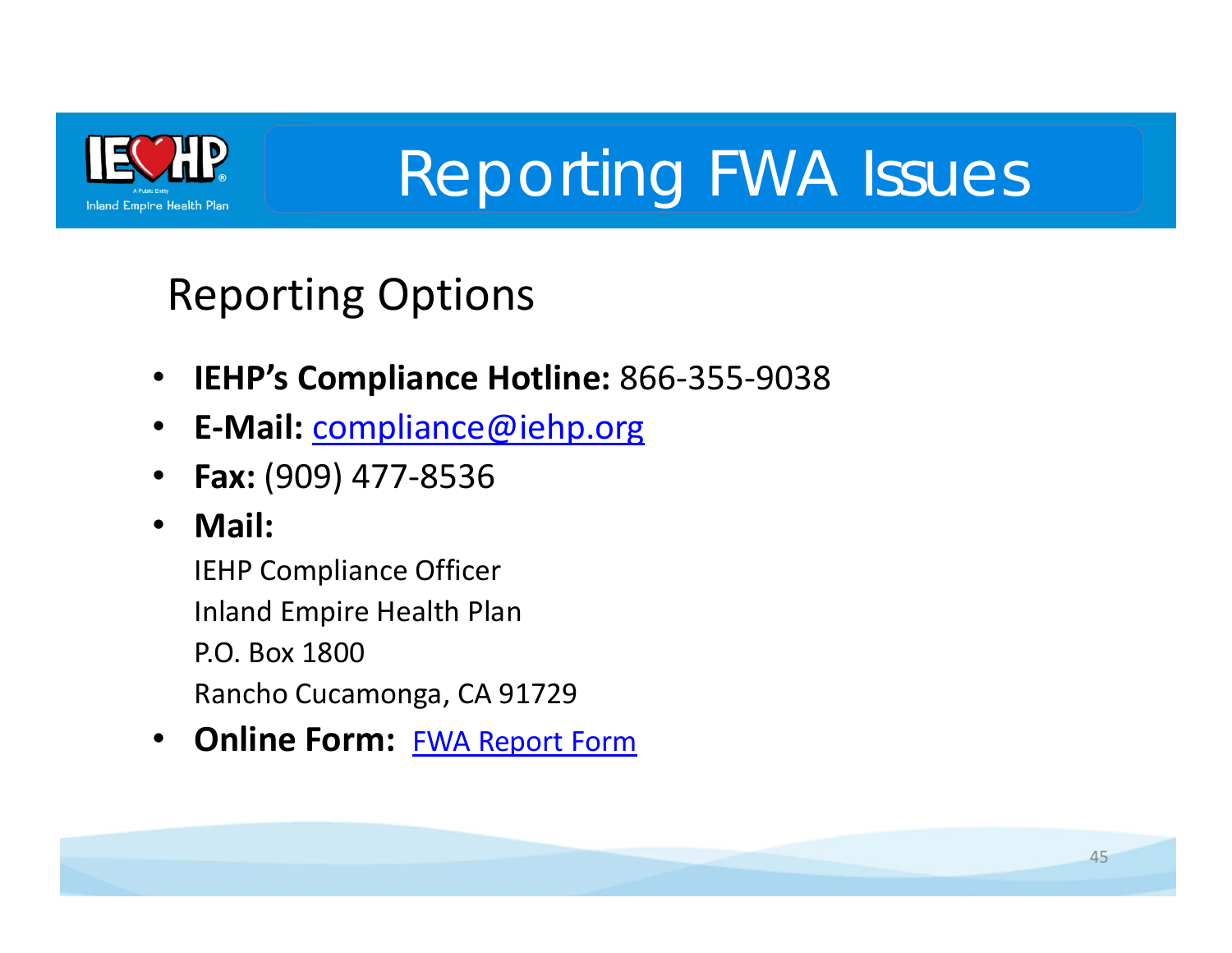

HIPAA Privacy & Security **Training** 

### Training Objectives

- • Review HIPAA Privacy and Security
- • Review key terms and definitions
- • Understand when it's appropriate to access Member/Patient information
- • Understand your role for identifying and reporting HIPAA Privacy and Security issues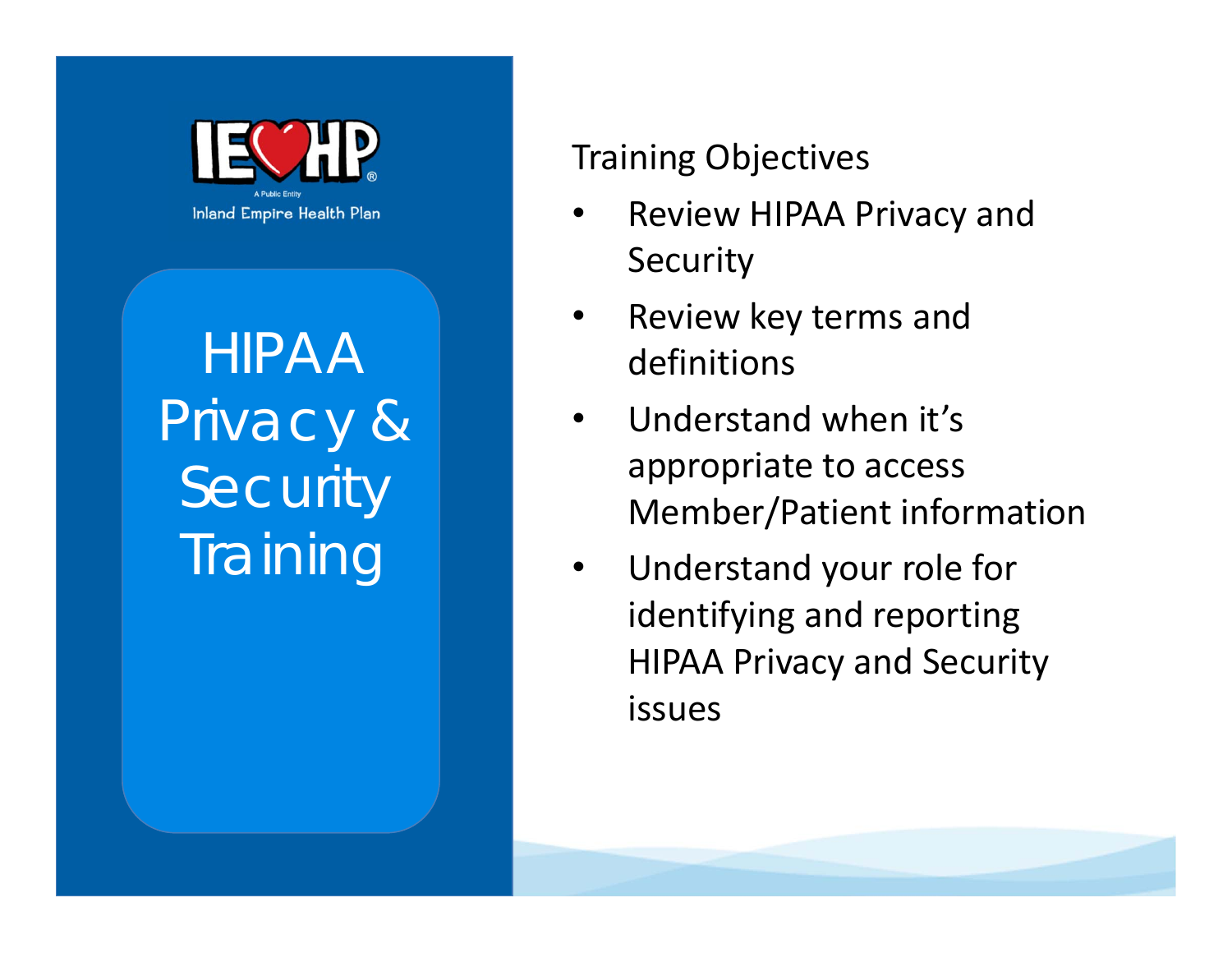

### Health Insurance Portability and Accountability Act of 1996 (HIPAA)

Creates greater access to health care insurance, protection of privacy of health care data, and promotes standardization and efficiency in the health care industry.

Provides safeguards to prevent unauthorized access to protected health care information.

> As a Provider who has access to protected health care information of our Members/Patients, you are responsible for complying with the HIPAA guidelines.

Violations may result in civil monetary penalties. In some cases, criminal penalties may apply.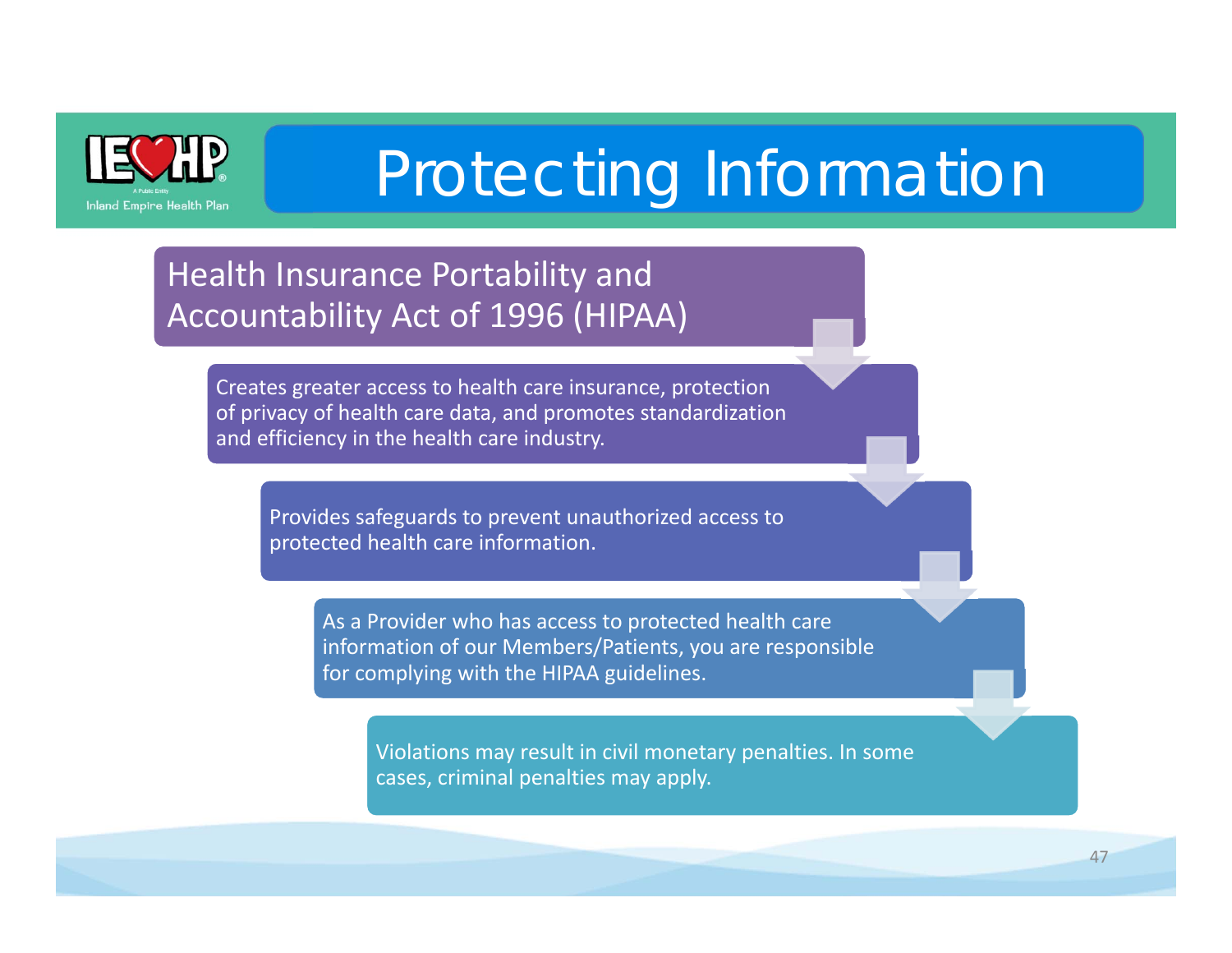

- Health care entities must take steps to ensure that Member/Patient protected health information (PHI) is not viewed by anyone without "**<sup>a</sup> business need to know**," is not stolen, lost, or accidentally destroyed.
- $\bullet$  Members/Patients are provided with rights over the use and disclosure of their own PHI.
- HIPAA covers health information in any form, including information that is stored or transmitted electronically.

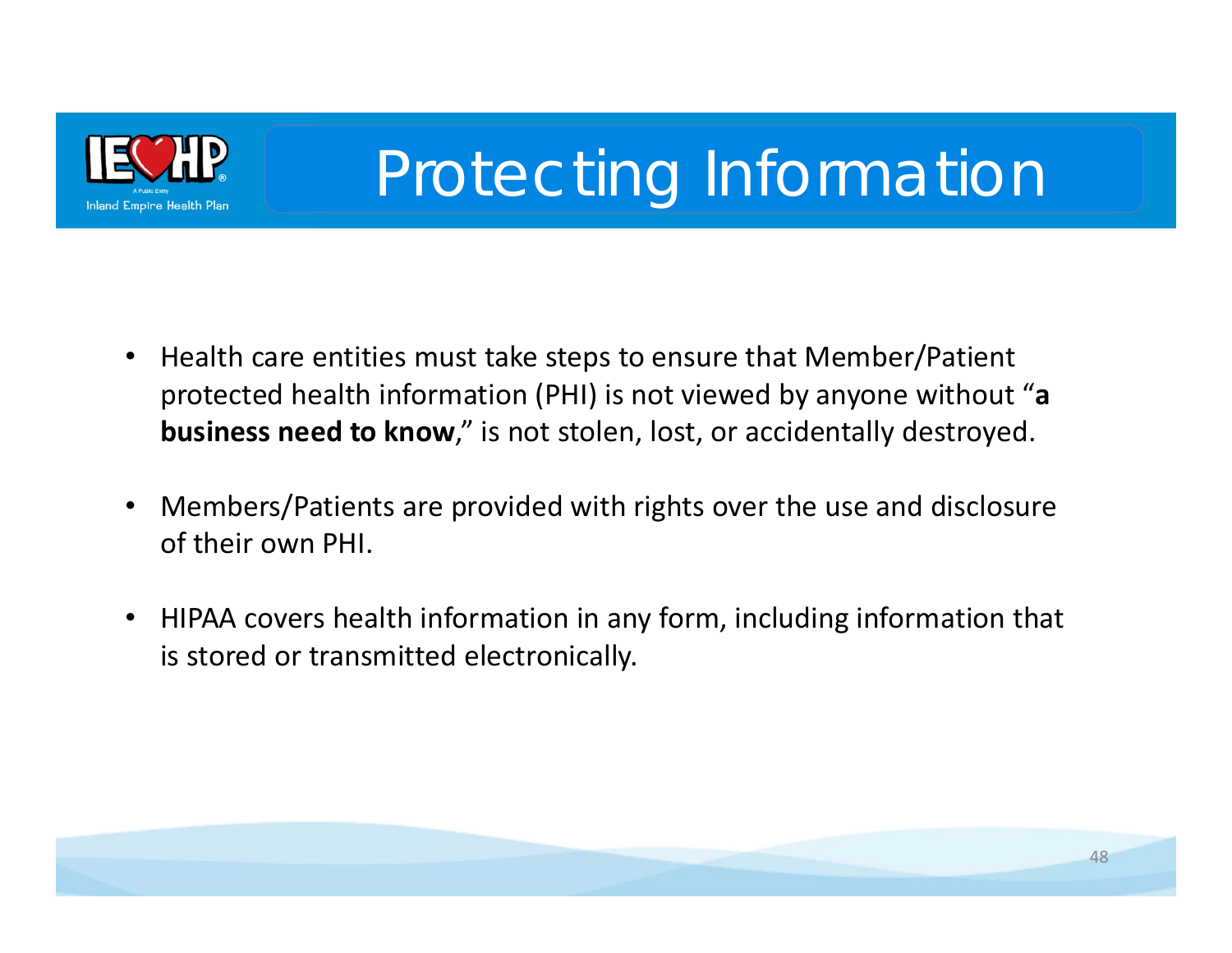

## Understanding PII and PHI

- • *Personally Identifiable Information (PII)* is information that can either identify the Member/Patient or there is reasonable basis to believe that the information can be used to identify the Member/Patient.
	- For example, name, date of birth, address, full social security number **\***, medical identification numbers, phone numbers, e‐mail addresses, photographic images, driver's license number, etc.
		- •**\***While a complete SSN can be used to identify an individual and is considered PII, the last 4 digits alone cannot be used to identify an individual and, therefore, not considered PII.
- • *Protected Health Information (PHI)* is health information that relates to a Member's/Patient's past, present, or future physical or mental health or condition, including the provision of his/her health care, or payment for that care **AND** contains PII.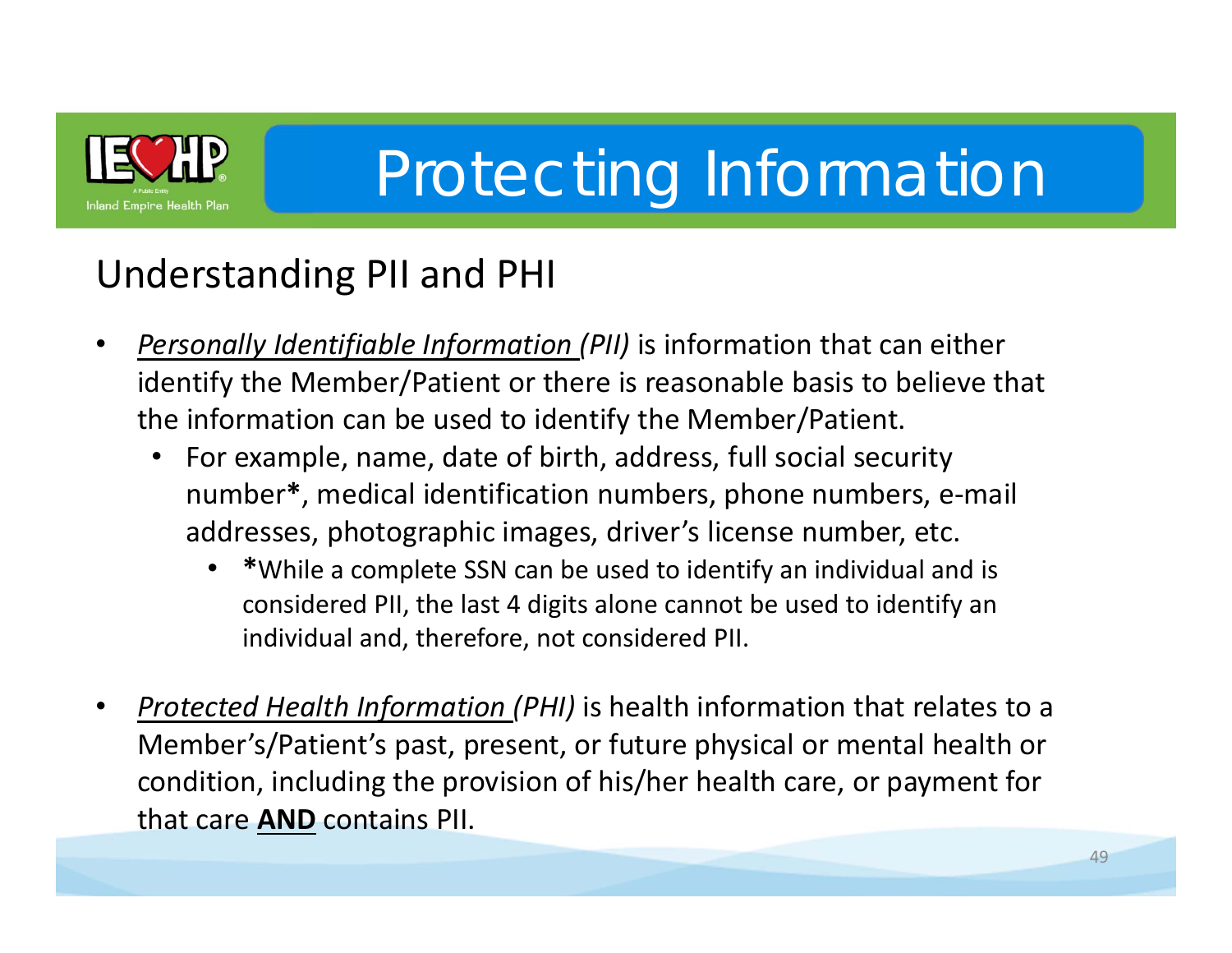

### Privacy and Security Terms

### Minimum Necessary

• All reasonable efforts should be made to access, use, disclose, and request only the minimum amount of PHI needed to accomplish the intended purpose of the access, use, disclosure, or request.

### Access

• Ability to view, access, or use Member/Patient PHI through business systems, facilities, or through any other means where PHI is available.

Authorization

 $\bullet$  Must obtain Member's/Patient's written authorization for any use or disclosure of PHI that is not for treatment, payment, or operations or otherwise permitted or required by regulations and/or statutes.

Privacy Breach

• A privacy breach is defined as unauthorized acquisition, access, use, or disclosure of PHI which compromises the security or privacy of such information.

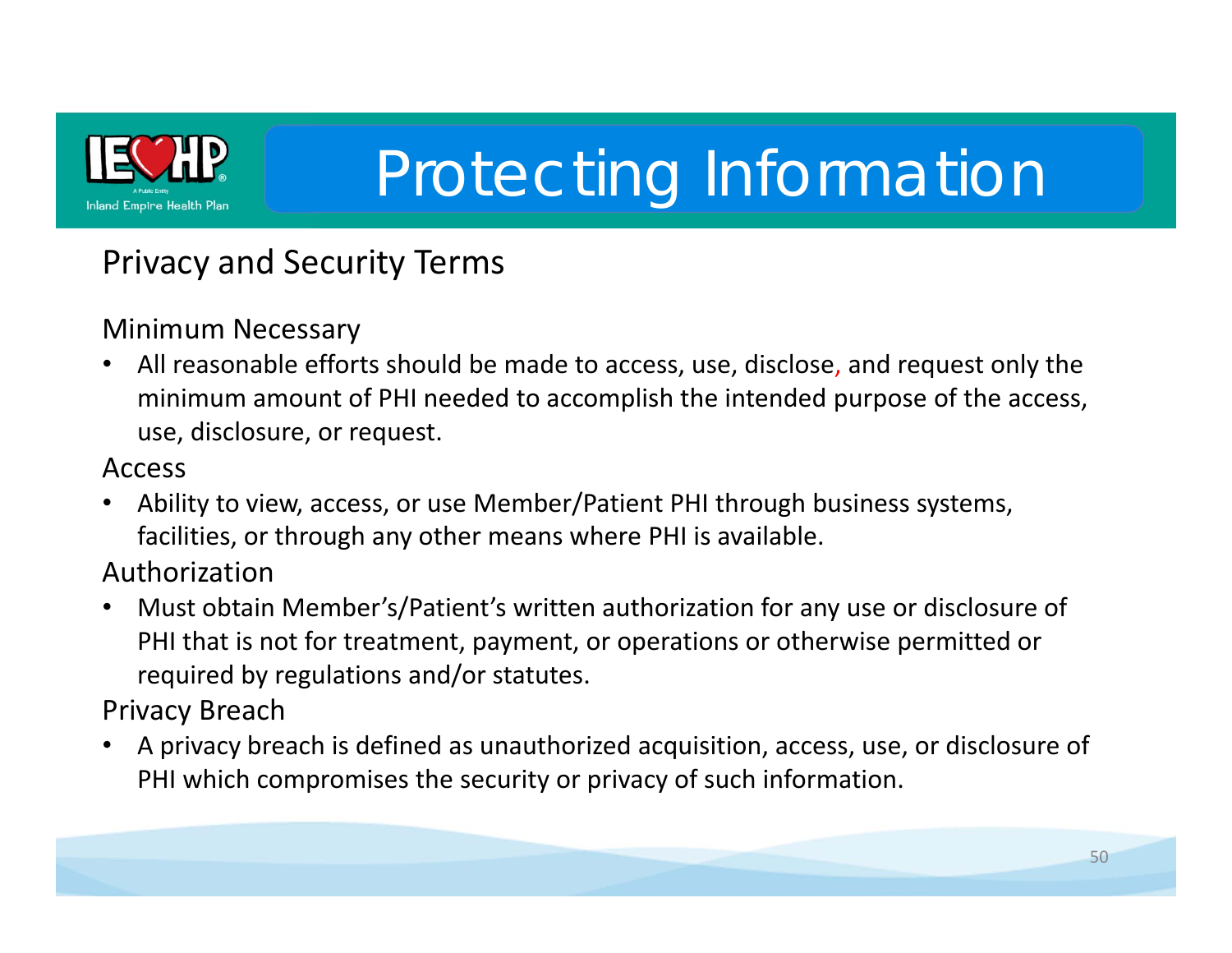

# Accessing PHI

The law allows access and disclosure of Member/Patient PHI when a request or need for information falls under Treatment, Payment or Operations (TPO).

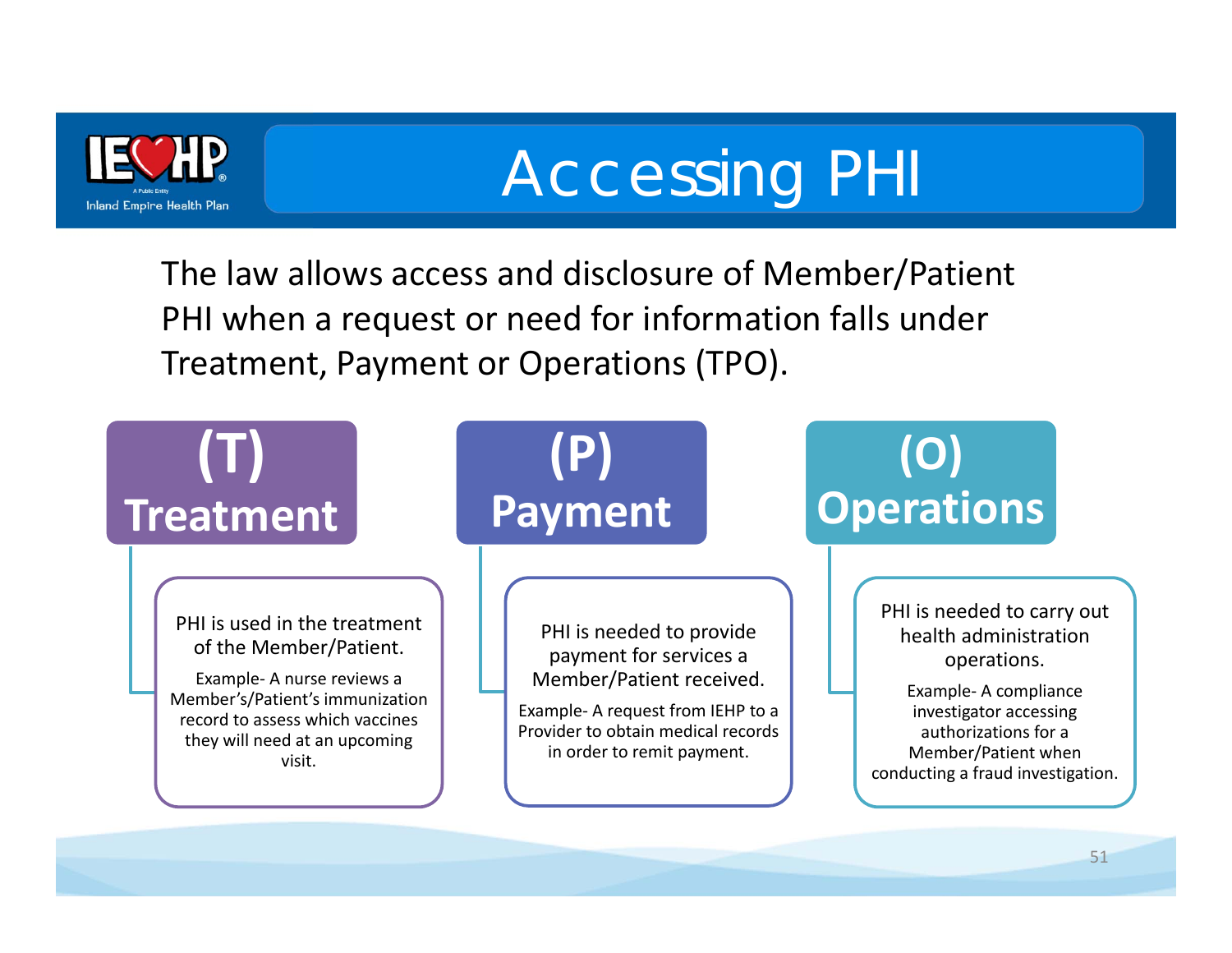

## Appropriate vs. Inappropriate Access

### Questions to ask yourself

- $\bullet$  Do I have a business need or purpose to access this information?
- $\bullet$  Do I need to access this information to do my job?
- $\bullet$  Am I allowed through Treatment, Payment, or Operations (TPO) to use or disclose this information?
- • Am I taking all necessary actions to safeguard PHI that I use?

Answers that may indicate inappropriate access

- • It's easier to look this information up for my friend/family member rather than them having to call Member Services at IEHP.
- $\bullet$  I've been asked to verify an address about one of our Members/Patients.
- $\bullet$  This Member/Patient is my neighbor and I'm concerned about their care.
- • My family member gave me permission to view their record.

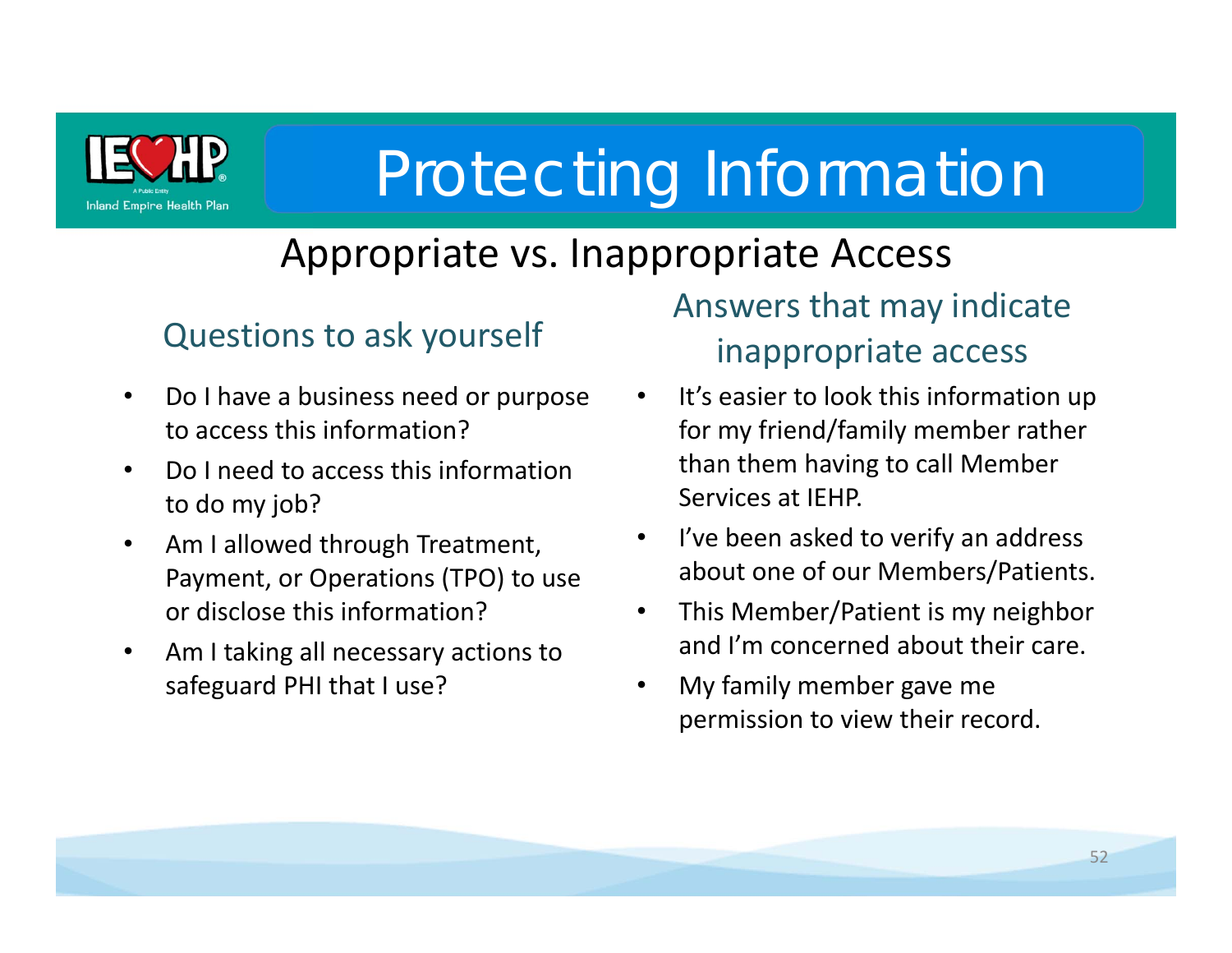

### Common PHI Breaches

- • Unauthorized access
	- Family/Friends Accounts
	- Viewing Member information without a "business need to know"
- • Misdirected documents
	- •Sending documents to an incorrect fax number
	- Mailing / handing documents by mistake to the wrong Member/Patient
- • Unauthorized verbal disclosure
	- •In person – Use discretion near others who are in close proximity and may overhear
	- •Phone
	- Voicemail
- $\bullet$  Lost, missing, or stolen mobile devices that contain unencrypted data (e.g. phones, laptops, tablets)
- • Improper disposal of documentation, computers, or other materials (e.g. throwing in regular trash)
- •Unsecured E‐Mail containing Member information
- $\bullet$ Web access creating data security risks (social media)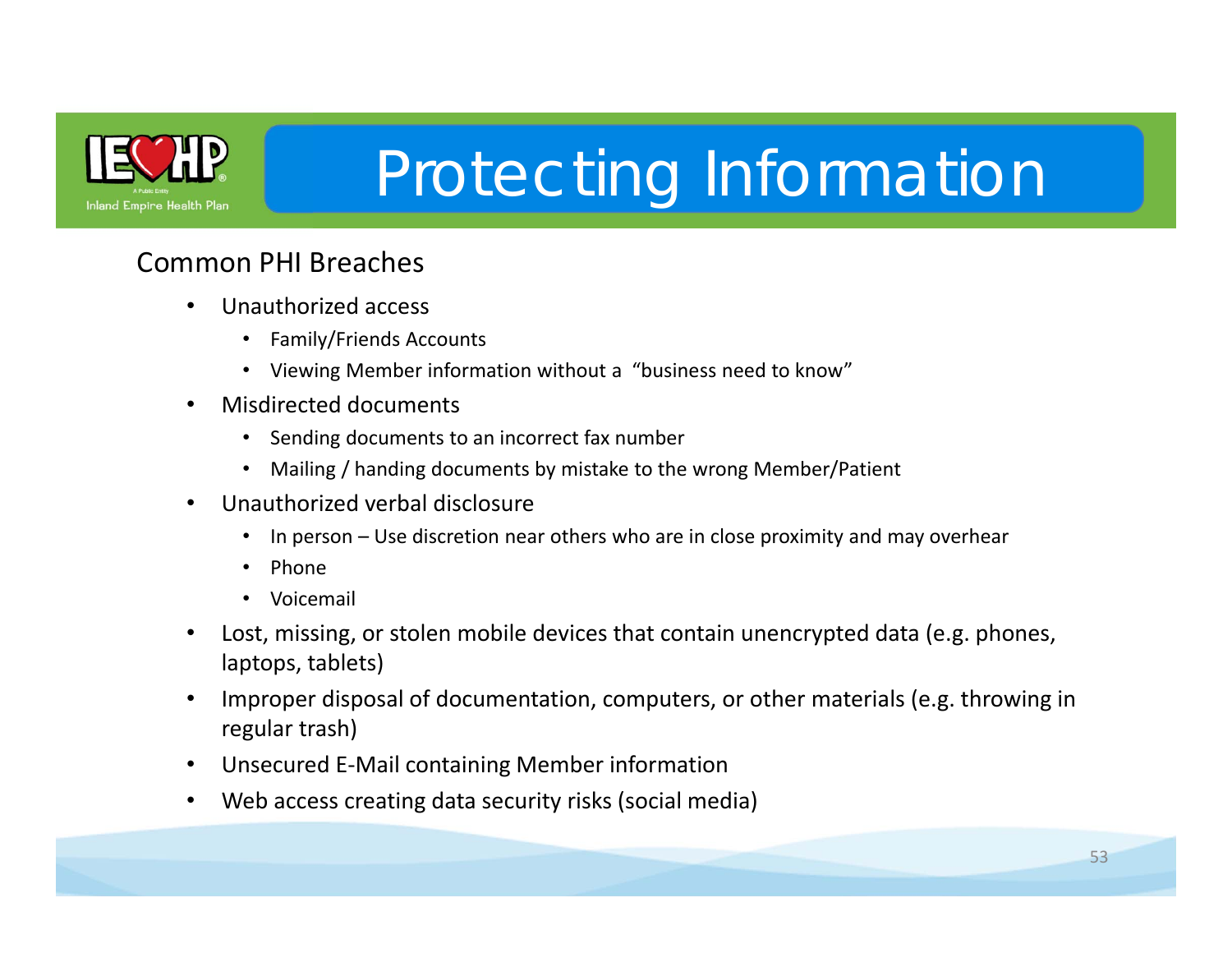

Your responsibilities as a Provider

- Never discuss PHI where you may be overheard
- Access Member/Patient PHI only when it pertains to your job tasks
- •Securely destroy PHI
- •Confirm phone number and fax numbers prior to use
- •Pick up PHI from fax machines as they are received
- • Confirm you are speaking with the Member/Patient or authorized representative before discussing PHI
- • Treat Member/Patient PHI as you would expect your own PHI to be treated by others
- • Secure/lock PHI when leaving your work area and lock any other office equipment that may contain PHI/PII

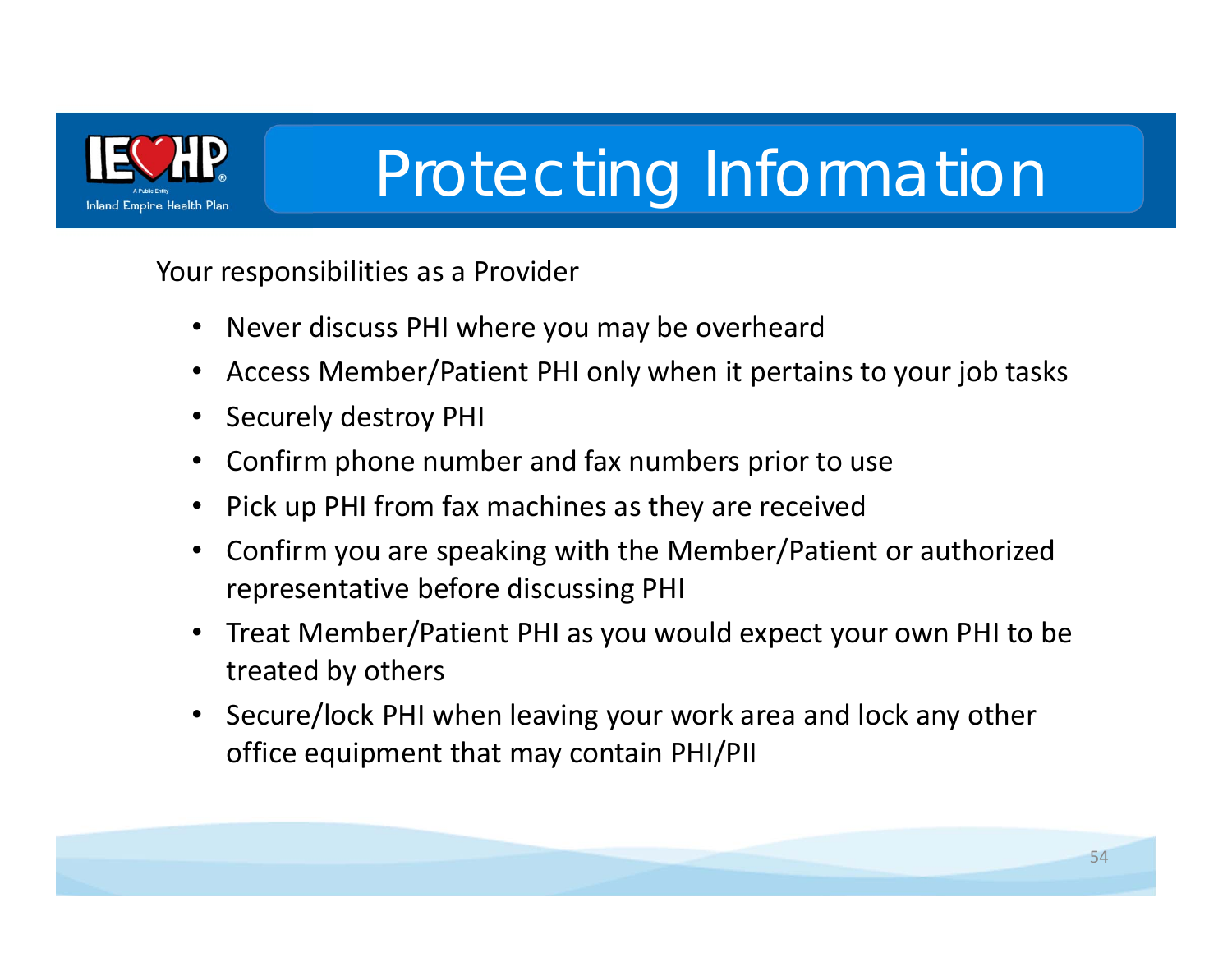

## Information Security

Health care organizations are particularly vulnerable to cyber attacks. They house personal health, payment, and organizational proprietary information.

- • Your Role?
	- •Email Security‐ Always think before you click
	- • Be cautious when transmitting sensitive information‐ Use secure mail procedures, if available, and verify recipient information prior to sending
	- • Report any information security issues related to IEHP Members to IEHP's Compliance Department

55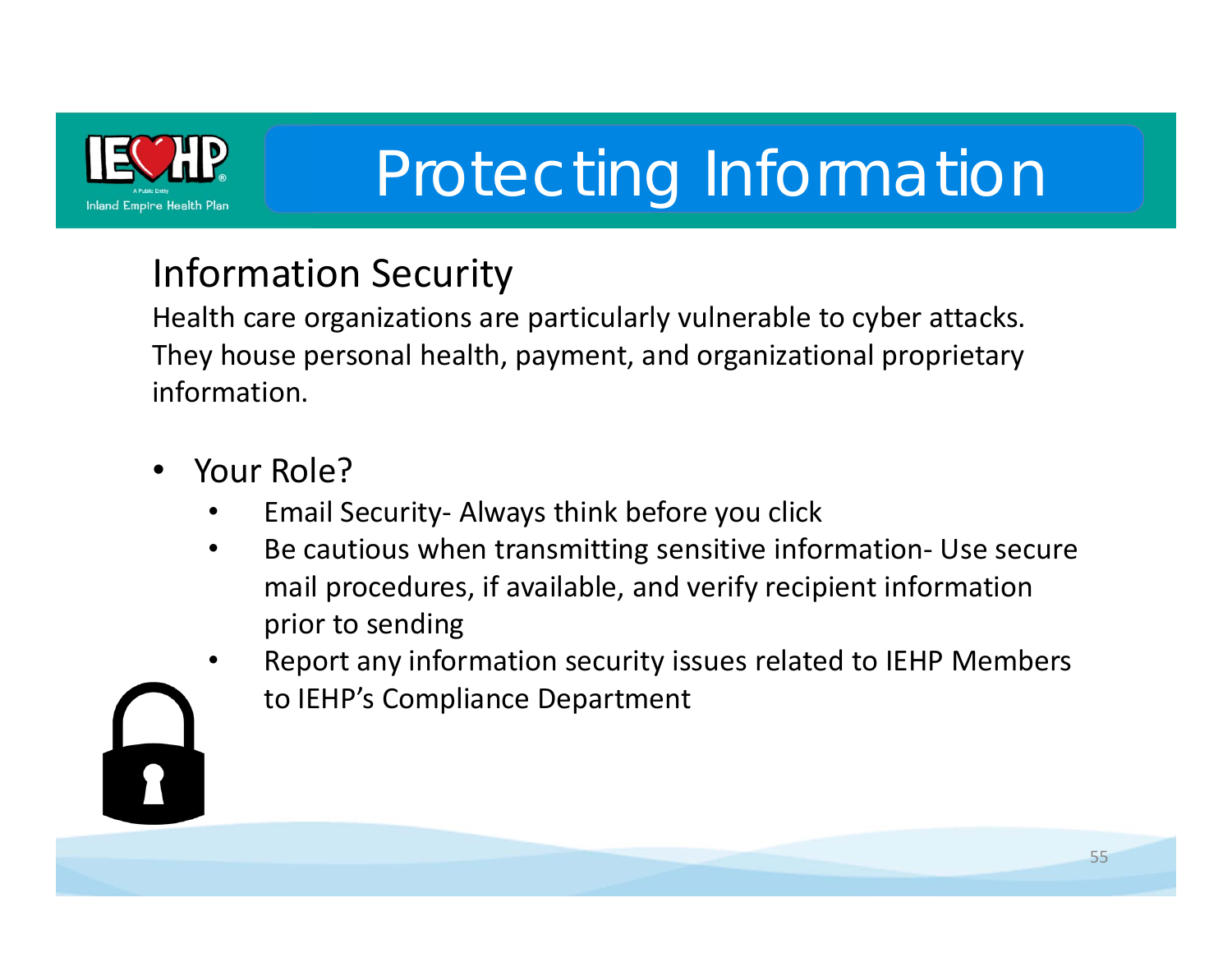

## Reporting Compliance Issues

### *What to Report*

- • Conduct that does not conform to the law or State and Federal Health Care Programs.
- • Unethical behavior that does not conform to your or IEHP's Code of Conduct
- •Potential Fraud, Waste, and Abuse (FWA)
- •Potential Privacy issues/breaches

### *Reporting Facts*

- •Reports can be made anonymously
- •To the extent that the law allows, reports are confidential
- • Reporters are expected to participate in any investigation, as necessary
- •Zero tolerance of intimidation/retaliation against reporters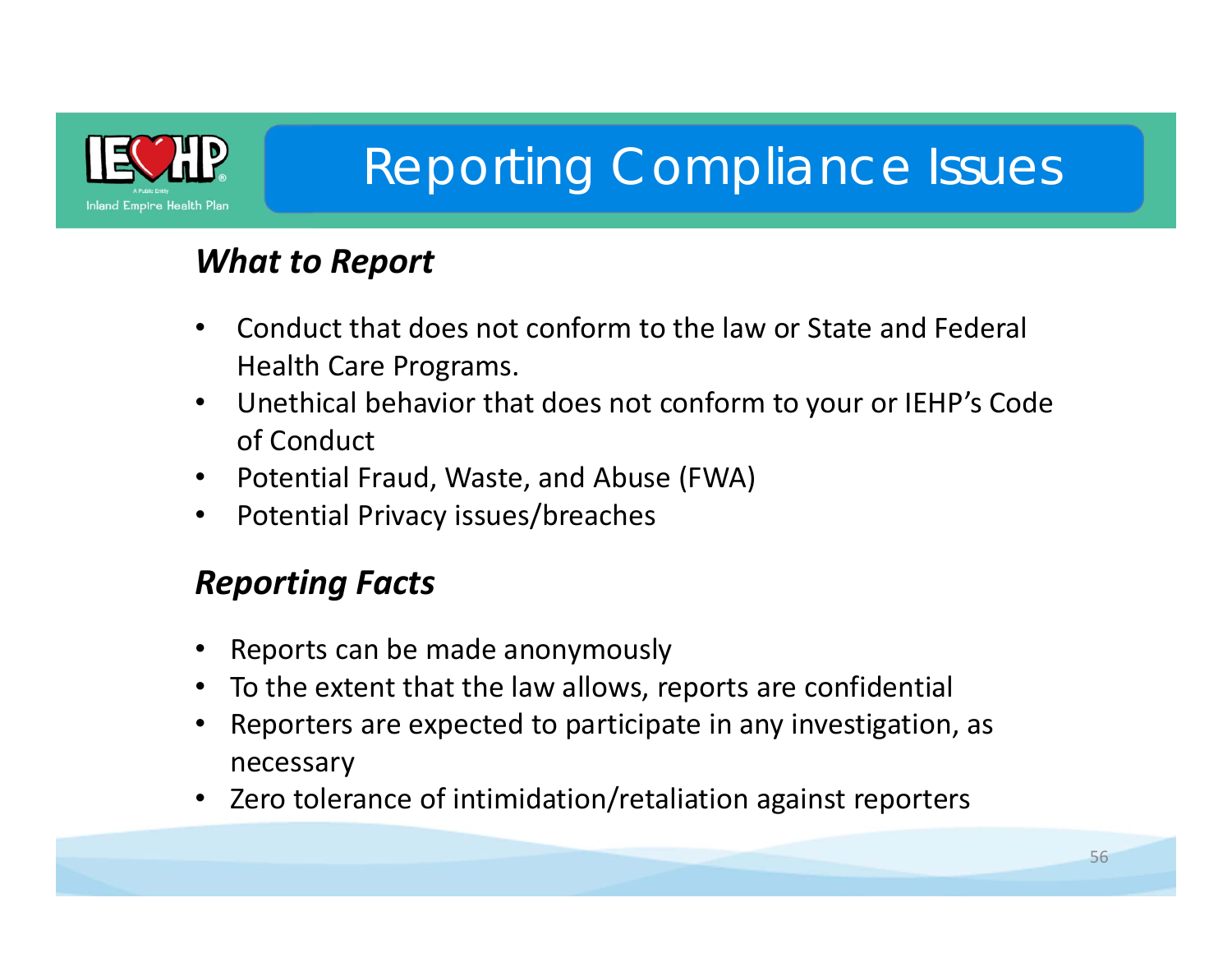

## Reporting Compliance Issues

## Reporting Options

- $\bullet$ **IEHP's Compliance Hotline:** 866‐355‐9038
- **E‐Mail:** compliance@iehp.org
- •**Fax:** (909) 477‐8536
- •**Mail:**

IEHP Compliance Officer Inland Empire Health Plan P.O. Box 1800Rancho Cucamonga, CA 91729

 $\bullet$ **Online Form: Privacy Incident Report Form** 

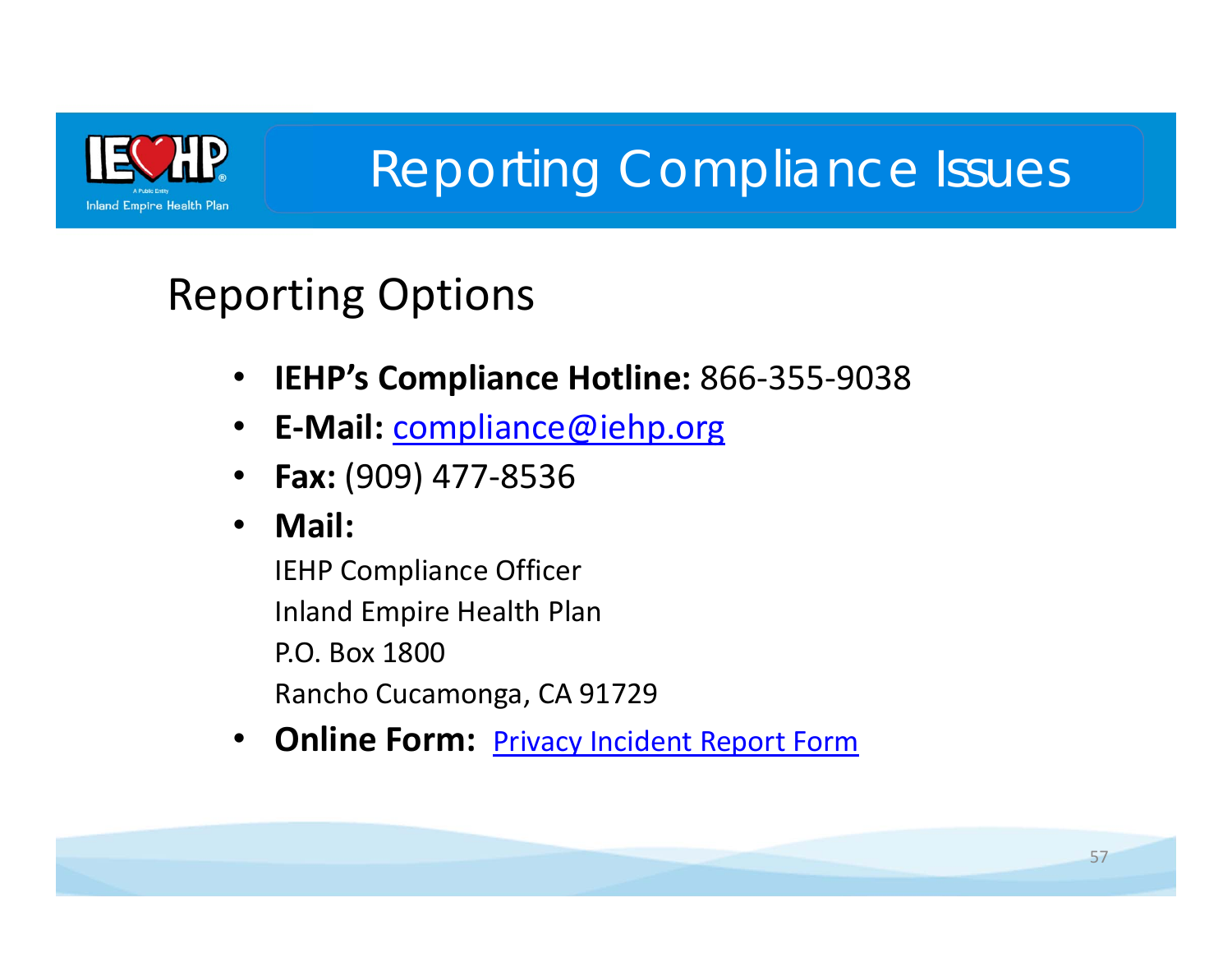

## Notice

This training was prepared by the IEHP Compliance Department as a service to our Providers and delegated entities. The training may contain references, statutes, regulations, or other policy materials. The information provided is only intended to be a general summary. It is not intended to take place of either the written law or regulations. We encourage you to review the specific statutes, regulations, and other interpretive materials for a full and accurate statement of their contents.